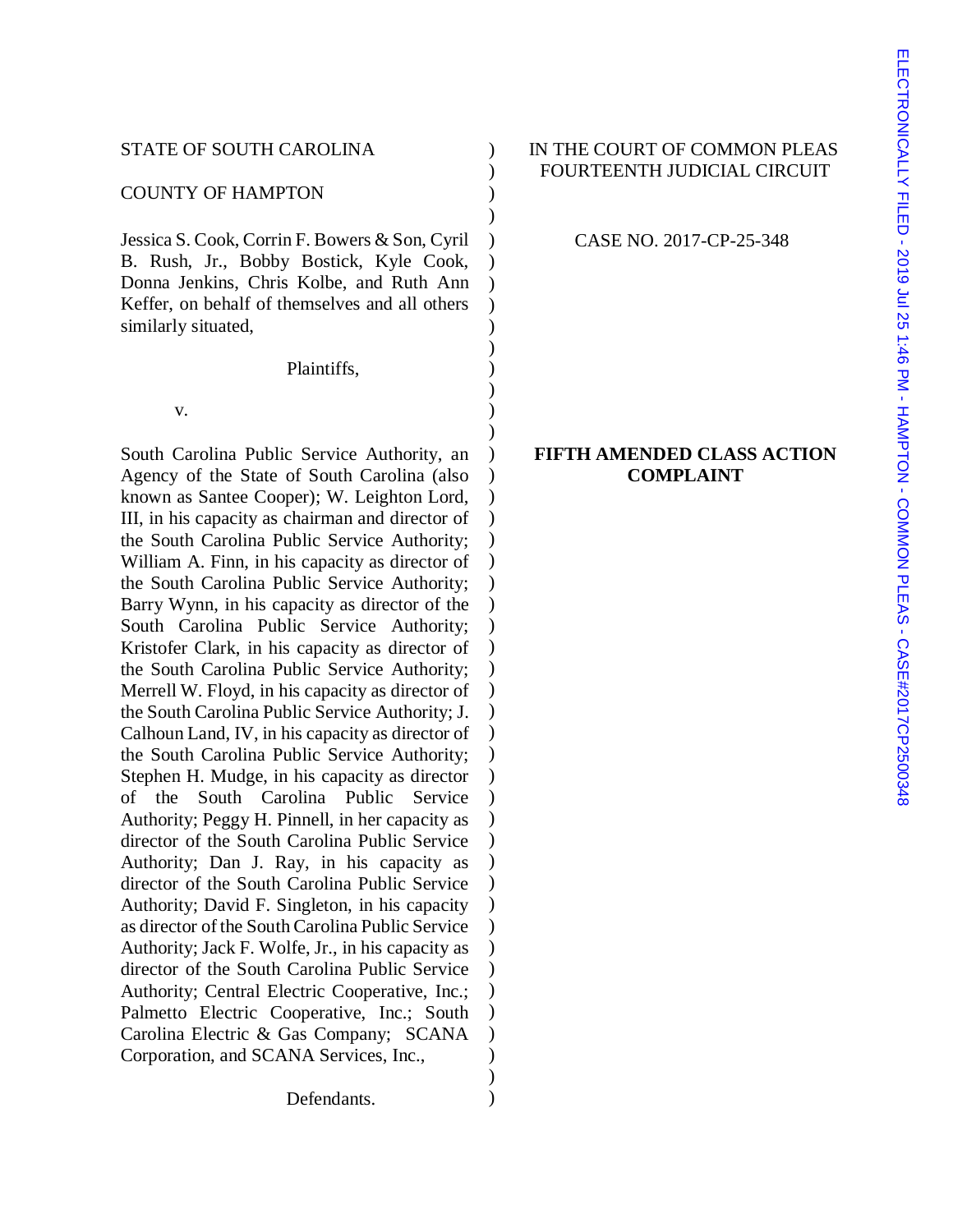#### **PARTIES AND JURISDICTION**

1. Plaintiff Jessica Cook is a resident of Hampton County and owns property in Hampton County. Mrs. Cook purchases her power directly from Defendant Palmetto Electric Cooperative, Inc. ("Palmetto").

2. Plaintiff Corrin F. Bowers & Son is a resident of Hampton County and owns property in Hampton County. Corrin F. Bowers & Son purchases its power directly from Edisto Electric Cooperative, Inc.

3. Plaintiff Cyril B. Rush, Jr. is a resident of Richland County and owns property in Clarendon County. Mr. Rush purchases his power for his Clarendon County property directly from Santee Electric Cooperative, Inc.

4. Plaintiff Bobby Bostick is a resident of Charleston County and owns property in Charleston County. Mr. Bostick purchases his power directly from Berkeley Electric Cooperative, Inc.

5. Plaintiff Kyle Cook is a resident of Aiken County and owns property in Aiken County. Mr. Cook purchases his power directly from Aiken Electric Cooperative, Inc.

6. Plaintiff Donna Jenkins is a resident of York County and owns property in York County. Mrs. Jenkins purchases her power directly from York Electric Cooperative, Inc.

7. Plaintiffs Chris Kolbe and Ruth Ann Keffer are citizens and residents of Horry County, South Carolina. Mr. Kolbe and Mrs. Keffer purchase their power directly from Santee Cooper.

8. Defendant South Carolina Public Service Authority (also known as Santee Cooper) ("Santee Cooper") is state agency and public power utility created by the South Carolina General Assembly in 1934. Under current law, Santee Cooper "is a corporation owned completely by the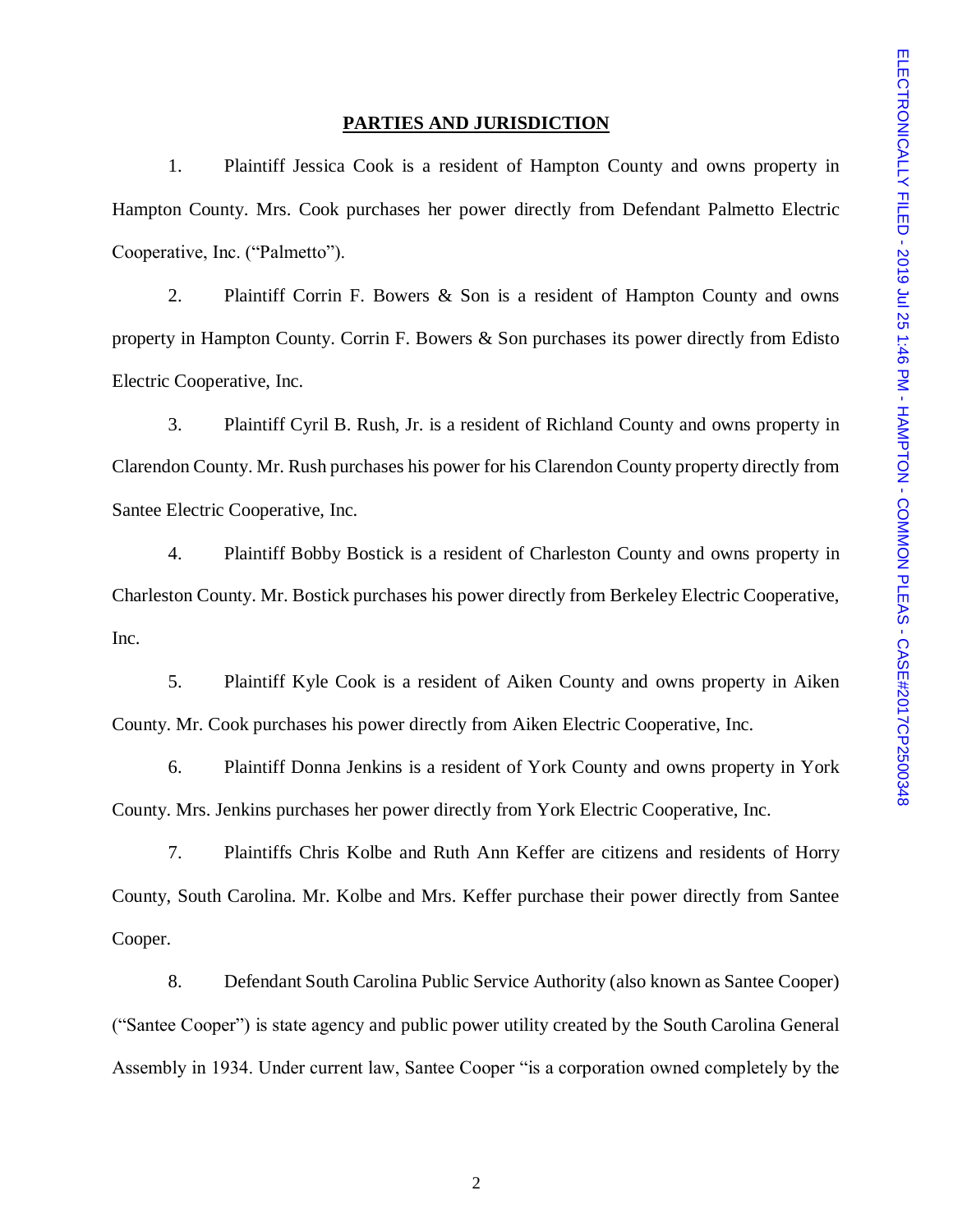people of the State" for a "public purpose" and is operated "for the benefit of the all the people of the State." Santee Cooper has its principal place of business in South Carolina and is engaged in the business of, among other things, the direct sale and transmission of electric power to retail customers in Berkeley, Georgetown, and Horry counties, and to Defendant Central Electric Power Cooperative, Inc., which in turn sells power to the state's 20 distribution cooperatives (collectively the "Distribution Cooperatives").

9. Defendants W. Leighton Lord, III, William A. Finn, Barry Wynn, Kristofer Clark, Merrell W. Floyd, J. Calhoun Land, IV, Stephen H. Mudge, Peggy H. Pinnell, Dan J. Ray, David F. Singleton, and Jack F. Wolfe, Jr. are current and/or former members of the Santee Cooper board of directors involved in the decisions and conduct at issue in this case. Members of Santee Cooper's board of directors are referred to collectively herein as the "Santee Board."

10. Defendant Central Electric Power Cooperative, Inc. ("Central") is a South Carolina corporation with its principal place of business in Columbia, South Carolina. At all times relevant to this Complaint, Central purported to operate solely for the benefit of its customers, and its mission has been to provide "reliable, long-term, and stable supply of power, which accommodates growth at the lowest possible cost consistent with good utility practices."<sup>1</sup> Central conducts business in all 46 counties in the state, including Hampton County.

11. Defendant Palmetto Electric Cooperative, Inc. ("Palmetto") is a South Carolina corporation operating and owning property in Hampton County, South Carolina.

12. Palmetto is one of 20 Distribution Cooperatives. Collectively, the Distribution Cooperatives sell power to customers in all 46 counties in the state.

13. Defendant South Carolina Electric & Gas Company ("SCE&G") is a wholly owned

l

 $1$  [www.cepci.org/mission-and-values](http://www.cepci.org/mission-and-values) (last visited April 23, 2019).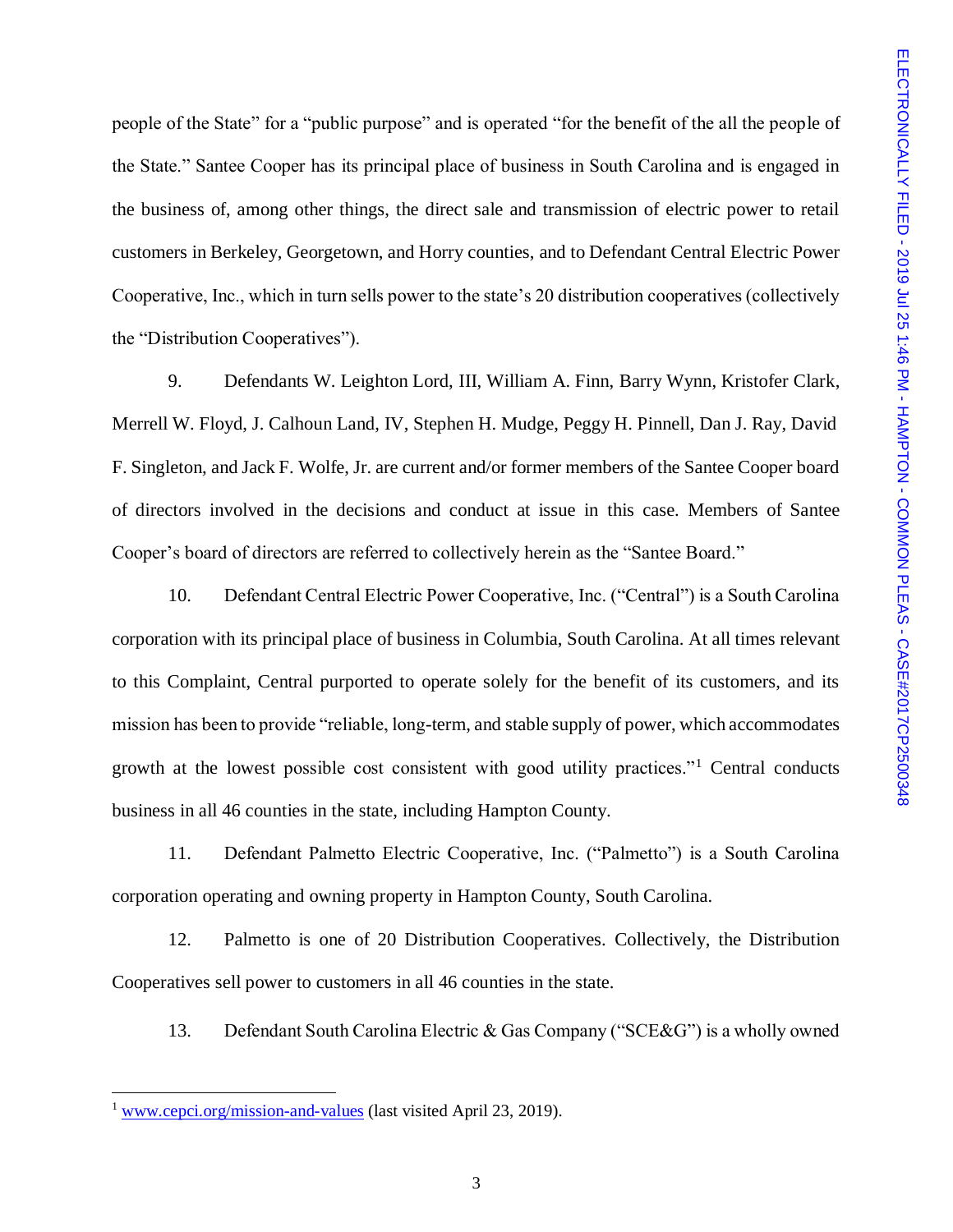and controlled subsidiary of Defendant SCANA Corporation ("SCANA"), has its principal place of business in South Carolina, and is engaged in the business of, among other things, the generation of electric power. SCE&G regularly conducts business and owns property in Hampton County.

14. Defendant SCANA has its principal place of business in South Carolina and is engaged in the business of holding several utility assets, including SCE&G. SCANA and SCE&G control the assets of SCE&G in Hampton County for the benefit of SCANA.

15. Defendant SCANA Services, Inc. ("SCANA Services") has at all times relevant to this complaint been a South Carolina corporation and a primary subsidiary of SCANA. During the construction of two new nuclear reactors (Unit 2 and Unit 3) at the V.C. Summer facility in Fairfield County, South Carolina (the "Project"), SCANA Services employed the Project's professional staff who were charged with supervision and management of the Project and paid the Project's professional staff for work related to the Project.

16. Defendants, collectively and individually, are in the business of providing electric service to customers throughout South Carolina. The service that is the subject of this Fifth Amended Complaint is provided and the contracts are performed, in whole or in part, in Hampton County.

17. The above-named Plaintiffs are collectively referred to herein as "Plaintiffs." All Plaintiffs receive their power from Santee Cooper, either directly or through Central and one of the Distribution Cooperatives. Jessica Cook, Corrin F. Bowers & Son, Rush, Bostick, Kyle Cook, and Donna Jenkins are collectively referred to herein as the "indirect Plaintiffs." Plaintiffs Kolbe and Keffer are collectively referred to herein as the "direct Plaintiffs."

18. This Court has jurisdiction over this matter, and venue for this action is appropriate.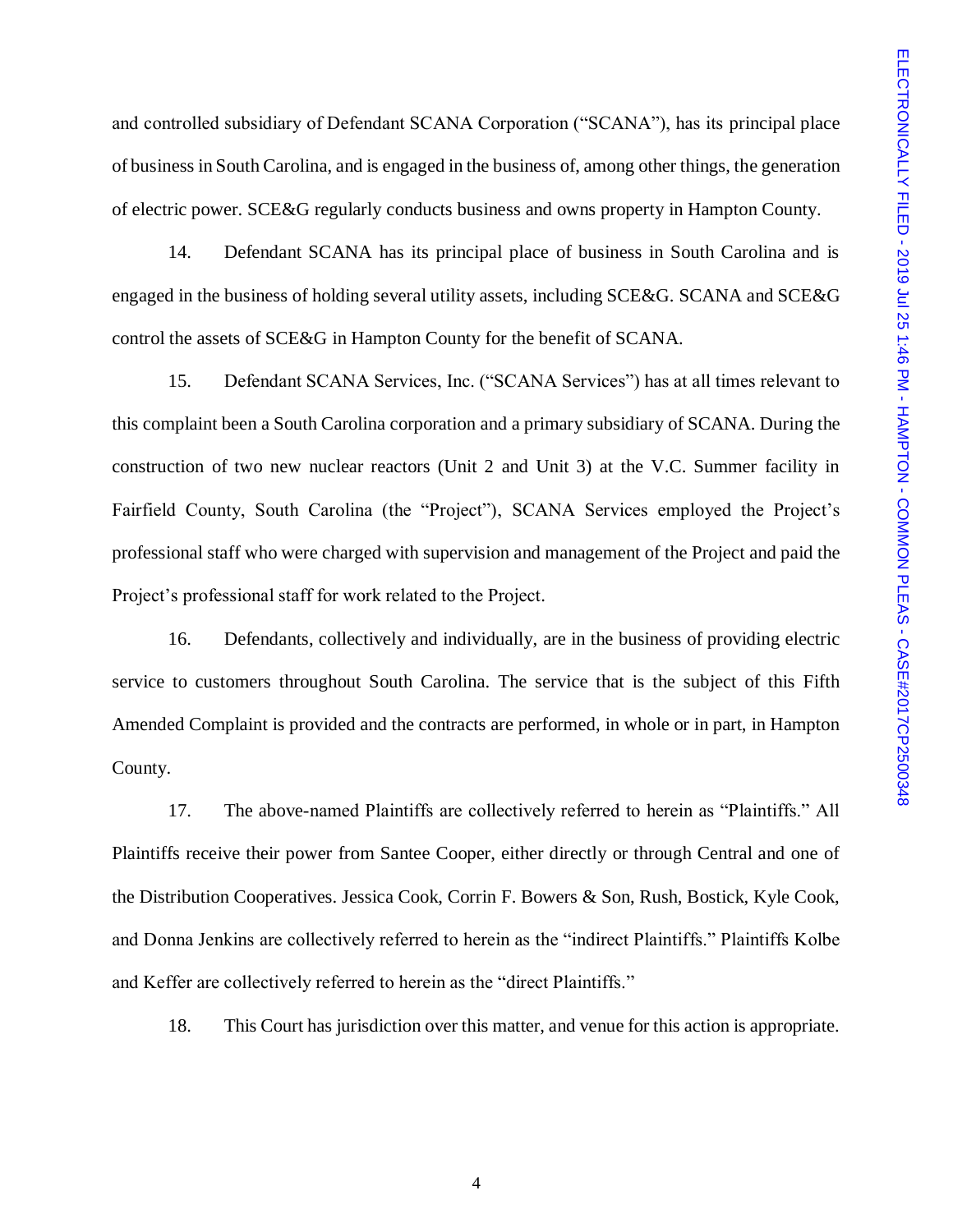#### **SUBSTANTIVE ALLEGATIONS**

19. This action arises as a result of Santee Cooper and SCE&G's collective decision to construct and abandon construction of the Project.

20. Santee Cooper is South Carolina's largest producer of electricity. SCE&G is South Carolina's second largest producer of electricity.

21. Santee Cooper distributes its power to all 46 counties in the state of South Carolina. The majority of this power funnels through the vessel of Central and the Distribution Cooperatives. Santee Cooper's remaining power is sold directly to customers, including the direct Plaintiffs. The indirect Plaintiffs purchase their power indirectly from Santee Cooper through Central and the Distribution Cooperatives.

22. In or around 2005, SCE&G first considered increasing the nuclear power in its generation mix following passage of the Clean Energy Act, which promised, among other things, lucrative tax incentives to utilities who added nuclear generation subject to a specific timeline.

23. While SCE&G was interested in adding nuclear generation to its own mix, nuclear construction was historically more expensive than other types of generation construction. SCE&G thus sought a partnership with Santee Cooper, the state's largest electricity producer, and SCE&G's former partner in the construction of V.C. Summer 1.

24. At the same time, SCE&G was considering the specific design for its future nuclear generation, including options made by veterans in the nuclear construction industry, such as General Electric. However, SCE&G ultimately selected the AP1000—a first of its kind prototype utilizing an untested modular technology and designed by the nuclear branch of Westinghouse Electric Company, LLC ("Westinghouse"), a subsidiary of the Japanese firm Toshiba. In addition to control over design of the reactors, Westinghouse would assume control over construction of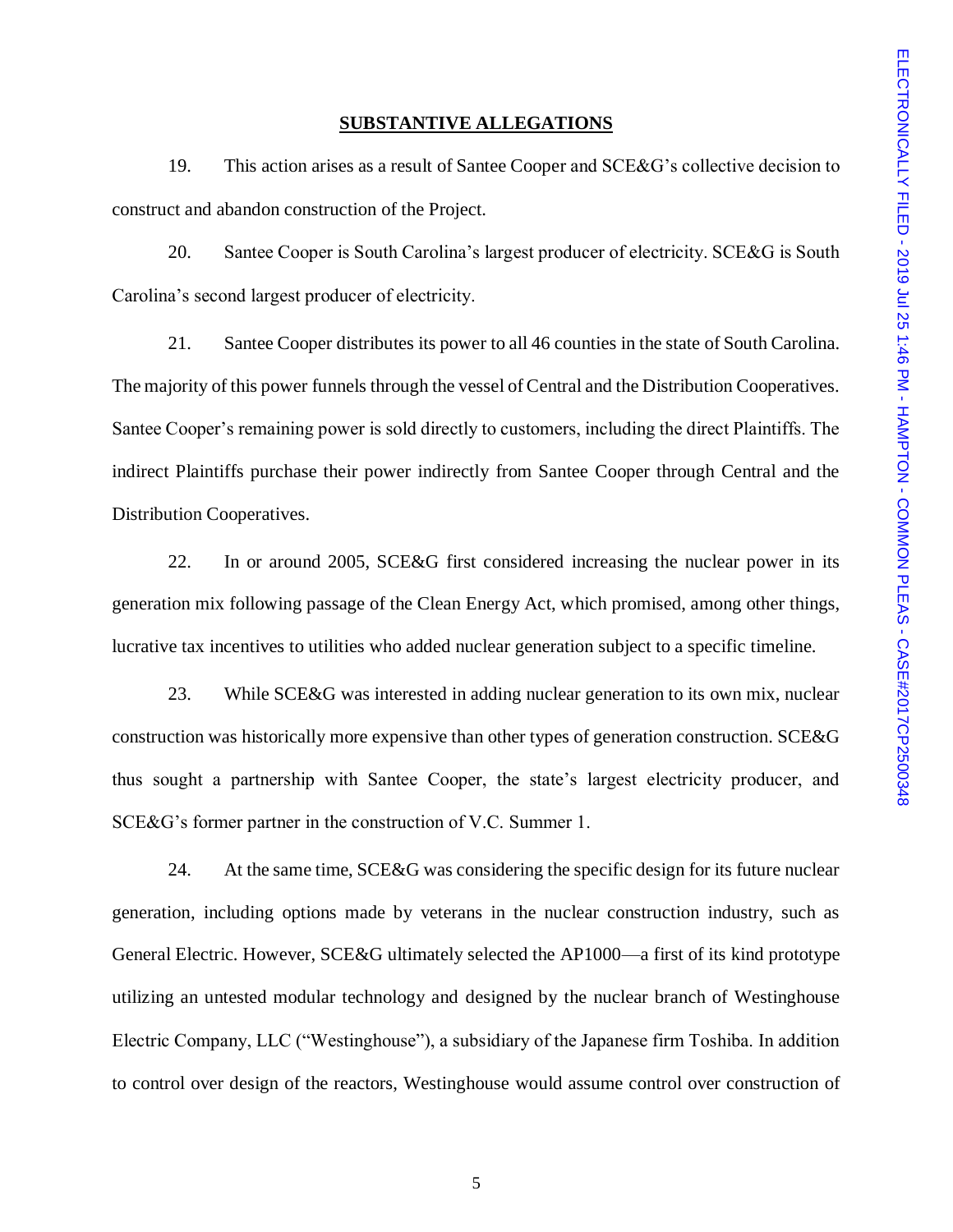the reactors, which was outside of Westinghouse's traditional purview.

25. Sometime prior to 2007, Santee Cooper and SCE&G became partners in and coowners of the now abandoned Project. Santee Cooper is a 45 percent partner, and SCE&G is a 55 percent partner.

26. Pursuant to the respective roles assumed by the parties on the Project, both SCE&G and Santee Cooper were charged with project management and oversight, and both represented they would operate in accordance with the accepted industry standards associated with construction of a nuclear mega-project and good utility practices.

27. Upon information and belief, Santee Cooper's involvement in the pre-construction, construction, and post-construction phases of the Project was a material and necessary element of SCE&G's decision to move forward with the Project. By way of example, the same day Santee Cooper announced it was suspending its involvement with the Project, SCE&G followed suit, citing Santee Cooper's withdrawal from the Project as a primary motivation for abandoning the Project.

28. At all times relevant to this Complaint, Santee Cooper, SCANA, SCE&G, and SCANA Services, by and through employees such as Lonnie Carter ("Carter") (Chief Executive Officer of Santee Cooper), Kevin Marsh ("Marsh") (Chief Executive Officer and Chairman of the Board of SCANA), Stephen Byrne ("Byrne") (Executive Vice President of SCANA and President for Generation and Transmission and Chief Operating Officer of SCE&G), and Jimmy Addison ("Addison") (Chief Financial Officer of SCANA), stated the Project was to benefit customers with economic and reliable energy made necessary by what Santee Cooper, SCANA, and SCE&G represented to the public and authorities was a need for additional base load capacity.

29. However, as early as 2009, contrary to public assertions made by representatives of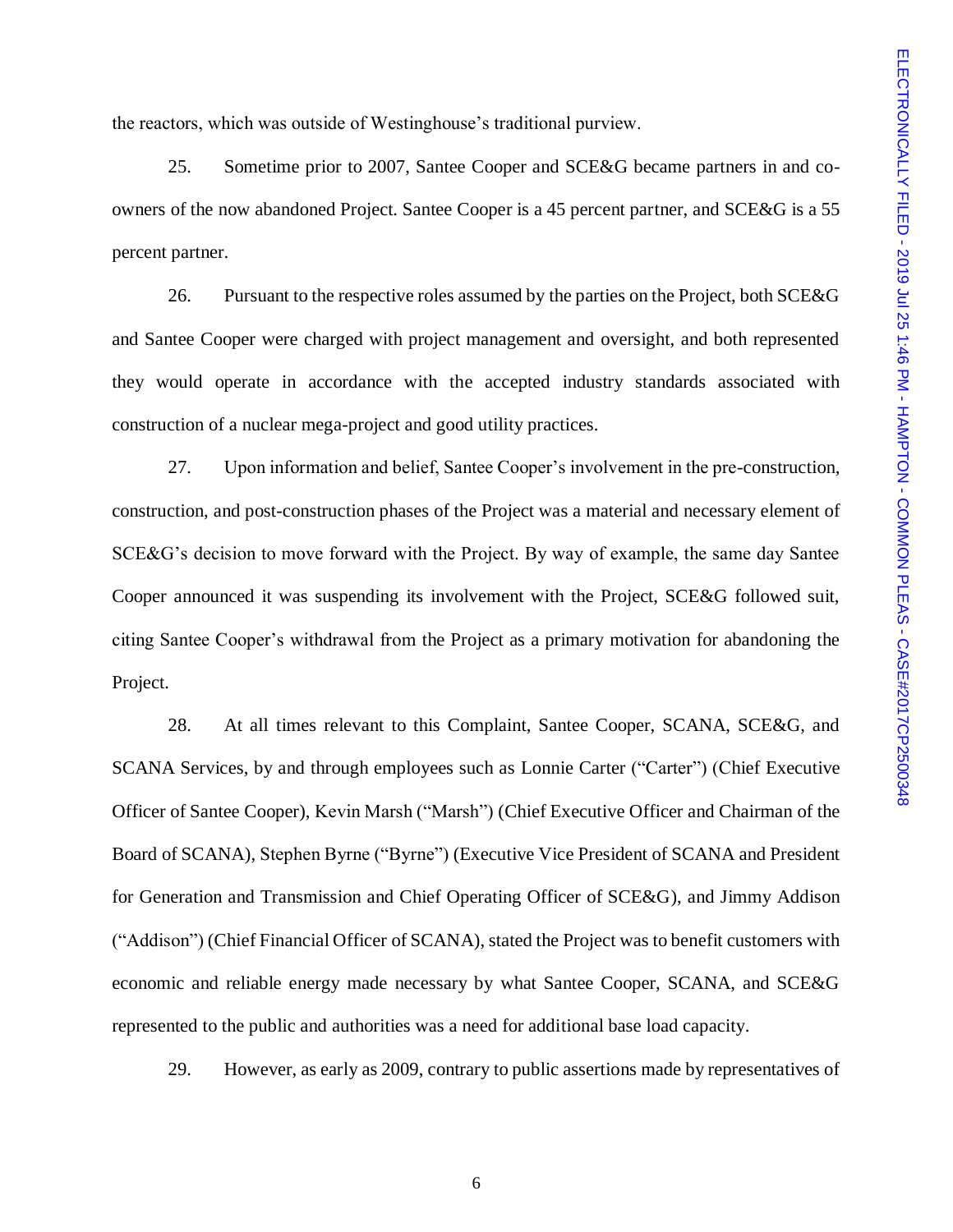SCE&G and Santee Cooper regarding the future need for increased base load, Defendants collectively recognized the additional 2,200 megawatts of base load added by the Project was unnecessary for the populations Defendants served. Accordingly, from 2009 on, Defendants knew their customers were paying for projects that were unnecessary for the provision of reliable electric service.

30. In a deviation from prior utility practice, where the utility would defer recovering costs associated with construction financing until a plant was generating power, both SCE&G and Santee Cooper shifted 100% of the financing costs associated with the Project onto customers.

31. In April 2007, after Santee Cooper, SCANA, and SCE&G had agreed and arranged to deviate from the historical and normal protocol and methods of charging customers for "used and useful" assets, Santee Cooper, SCANA, and SCE&G chose to expand the proposed scope of the Project from one nuclear reactor to two. At the time of the expansion of the Project, there already existed questions of whether the additional load capacity was necessary.

32. In 2008, Santee Cooper and SCE&G signed an Engineering, Procurement, and Construction Contract ("EPC") with a consortium including lead contractor Westinghouse. The EPC called for Unit 2 to be completed by April 2016 and Unit 3 to be completed by January 2019 at a combined cost of approximately \$12 billion.

33. The EPC was a preeminent exhibit in the administrative hearing before the South Carolina Public Service Commission ("PSC"), where SCE&G sought a "Certificate of Need" ("CON") associated with the Project. (PSC Docket No. 2008-196). During this hearing, Marsh represented the Project was supported by the energy needs of the state. Marsh knew if the PSC approved the CON, Santee Cooper's customers would be responsible for 45% of the Project cost.

34. During the hearing before the PSC, in addition to touting the benefits of the EPC,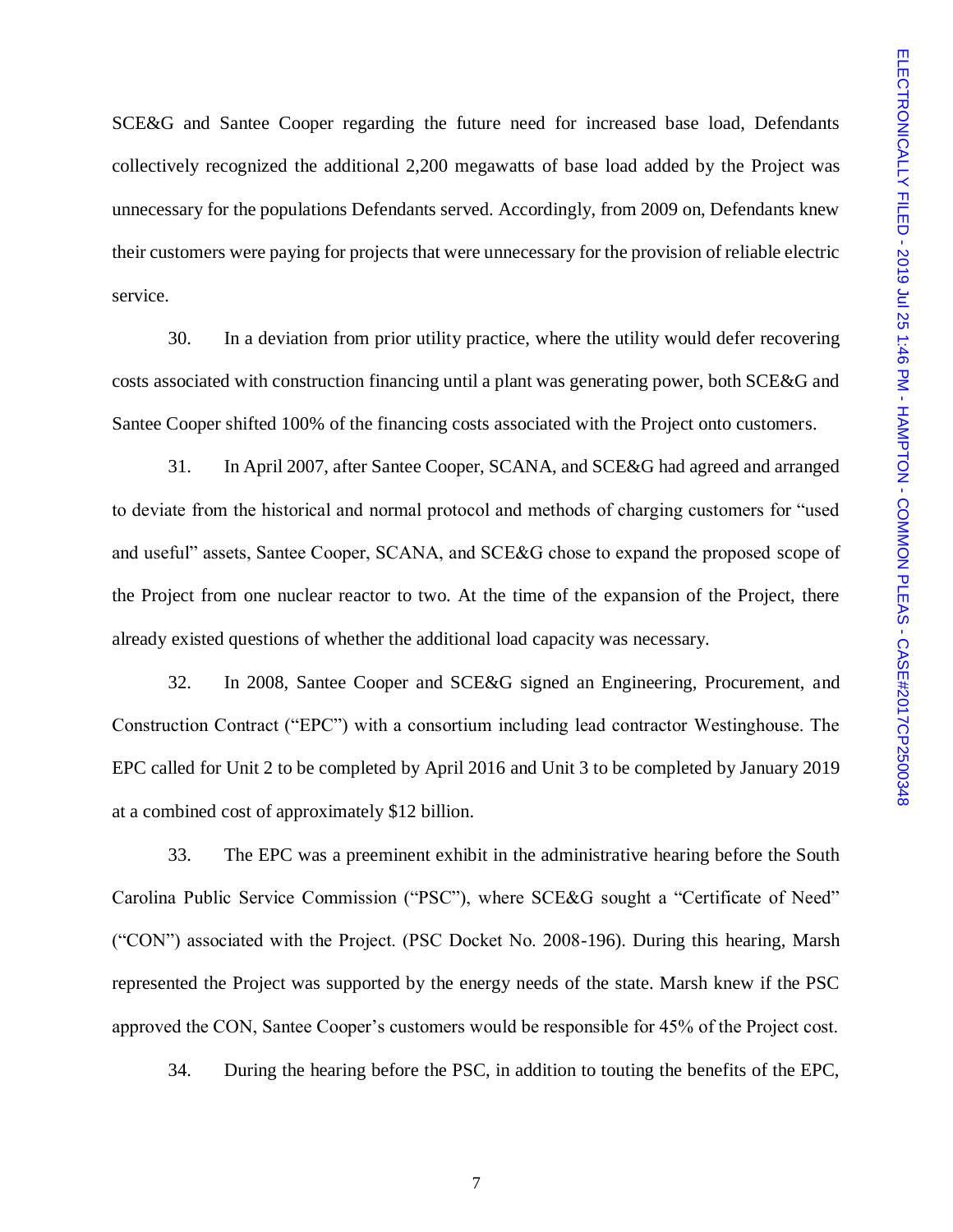Marsh represented to licensing authorities that SCE&G would exercise significant control over the

Project. Based upon Marsh's representations on behalf of SCE&G, the PSC found:

[I]n any event, regardless of the terms of the EPC contract, SCE&G has ultimate responsibility for the proper execution of that contract and the construction of the units, including appropriate quality control and quality assurance.

Order No. 2009-104(A), entered March 2, 2009.

35. In further testimony before the PSC, Marsh addressed how the Defendants would

collectively manage significant risks related to cost overruns and delays on the project, stating:

The business processes and structures for oversight group are being formalized at this time. In all, we estimate more than 50 people will be assigned to this task. At the center of this structure will be a dedicated group of SCE&G personnel that will monitor each aspect of the construction process on a day-to-day basis and will report progress, issues and variances to an executive steering committee that includes me as SCE&G's president, and a senior executive from Santee Cooper and to the SCANA board of directors.

36. As a result of representations made before the PSC, Marsh, Byrne, and Addison, along with other SCANA, SCE&G, and SCANA Services employees, were charged with supervision, oversight, and management of the Project for SCE&G and Santee Cooper customers alike.

37. In March 2008, SCE&G, SCANA, and Santee Cooper represented to federal licensing authorities that the utilities would be given reports based on day-to-day monitoring of every aspect of the Project.

38. Pre-nuclear construction of the Project began in 2009.

39. However, by 2010, both SCE&G and Santee Cooper knew additional baseload was unnecessary.

40. In addition, by 2010, natural gas prices had stabilized and legislation surrounding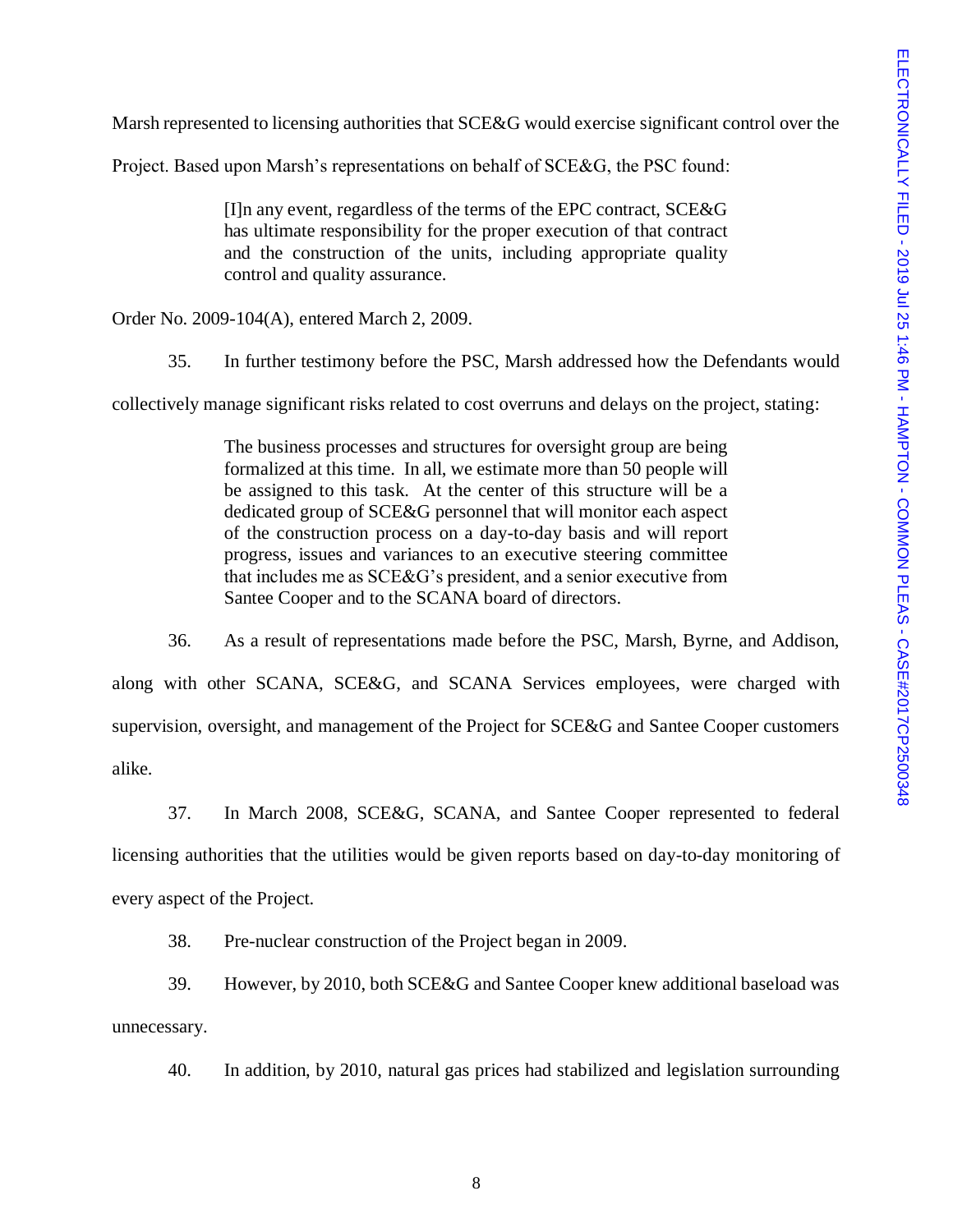carbon emissions had stalled, further eroding the purported need for the Project.

41. As the Project was set in motion, money flowing from Santee Cooper and its customers began to be spent on the materials and the construction including, but not limited to, financing costs and expenses, despite the fact that no engineer ever sealed the design specifications for the AP-1000 design.

42. Beginning in or around 2010, Santee Cooper began to publicly search for a third party to purchase as much as 50% of its ownership in the Project. Meanwhile, Santee Cooper continued to fund a substantial portion of its share of the Project through customer funds.

43. In 2011, Santee Cooper allowed, and SCE&G assumed responsibility for, negotiations with prospective purchasers of Santee Cooper's ownership interest. SCE&G's terms of sale precluded these prospective purchasers from exercising any control over the Project, even as the purchasers were potentially agreeing to pay significant funds for this interest. SCE&G's terms also precluded prospective purchasers from utilizing federal funding to cover costs associated with the Project.

44. Santee Cooper's attempts to relieve itself of over 50% of its ownership interest continued in earnest until January 2014, when the lone remaining interested third party, Duke Power Corporation, finally halted the negotiations. According to press releases, the negotiations ultimately broke down when SCE&G and Duke Power were unable to agree on terms.

45. Following the departure of Duke Power as an interested purchaser, SCE&G and Santee Cooper entered into a compromise whereby SCE&G agreed to purchase 5% of Santee Cooper's ownership interest in the Project, contingent upon Project completion. The agreement did not require SCE&G to pay any money until after substantial completion. As consideration for the agreement, Santee Cooper was foreclosed from selling any of the remainder of its interest in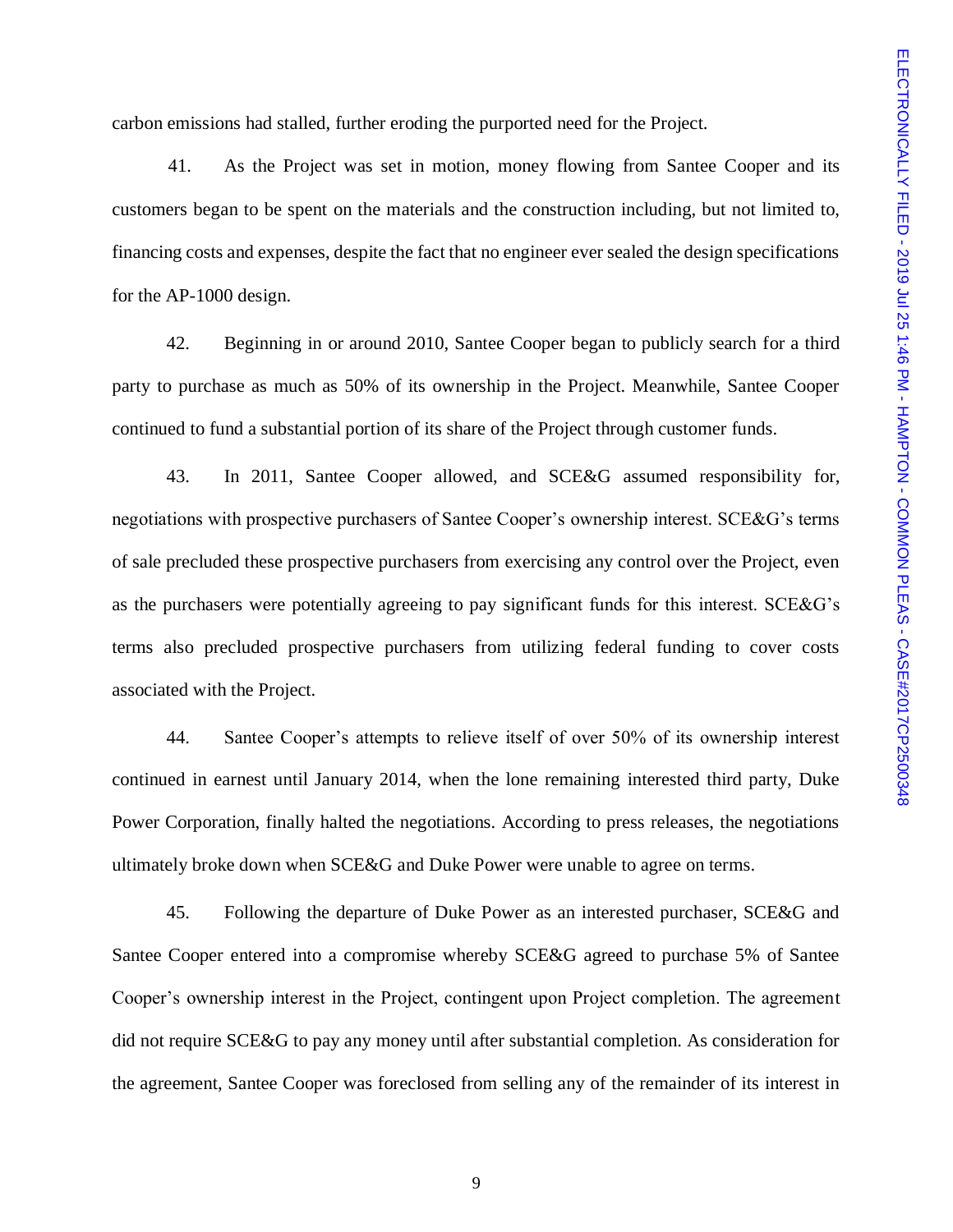the Project.

46. To execute the contract to sell 5% of its ownership interest to SCE&G, the Santee Cooper board issued a resolution determining the 5% interest was unnecessary to the utility operations. Despite this finding, the board nevertheless agreed Santee Cooper would continue to pay its full share of the costs associated with the Project.

47. While Santee Cooper was attempting to reduce its ownership interest, the Project was plagued by a litany of delays, cost increases, and setbacks.

48. Yet, rather than enforcing appropriate mitigation efforts, executing upon liquidated damages, or otherwise engaging in any efforts to determine the continued viability of the Project, Santee Cooper and SCE&G gave Westinghouse "full notice to proceed" under the EPC in 2012.

49. Against this backdrop, in 2013, and again in 2014, Santee Cooper continued to issue copious amounts of debt related to the Project, totaling over \$1.3 billion in 2014 alone.

50. In an October 2015 amendment to the contract with Westinghouse, the parties negotiated a fixed price structure option to deal with the cost overruns and delays (the "Fixed Price Contract"). Santee Cooper's 2015 "Chairman and CEO Letter" stated: "The amended agreement also gives Santee Cooper and SCE&G more certainty on price and schedule going forward. This is good news for us and for our customers."

51. The Fixed Price Contract set new timelines for construction completion as follows: Unit 2—August 31, 2019, and Unit 3—August 31, 2020. The Fixed Price Contract capped total costs after June 30, 2015 at \$6.082 billion, with Santee Cooper's 45 percent share being approximately \$2.737 billion.

52. The cost overruns and delays continued unabated as a direct result of the Project's mismanagement. The following list provides an alarming (yet non-exhaustive) account of the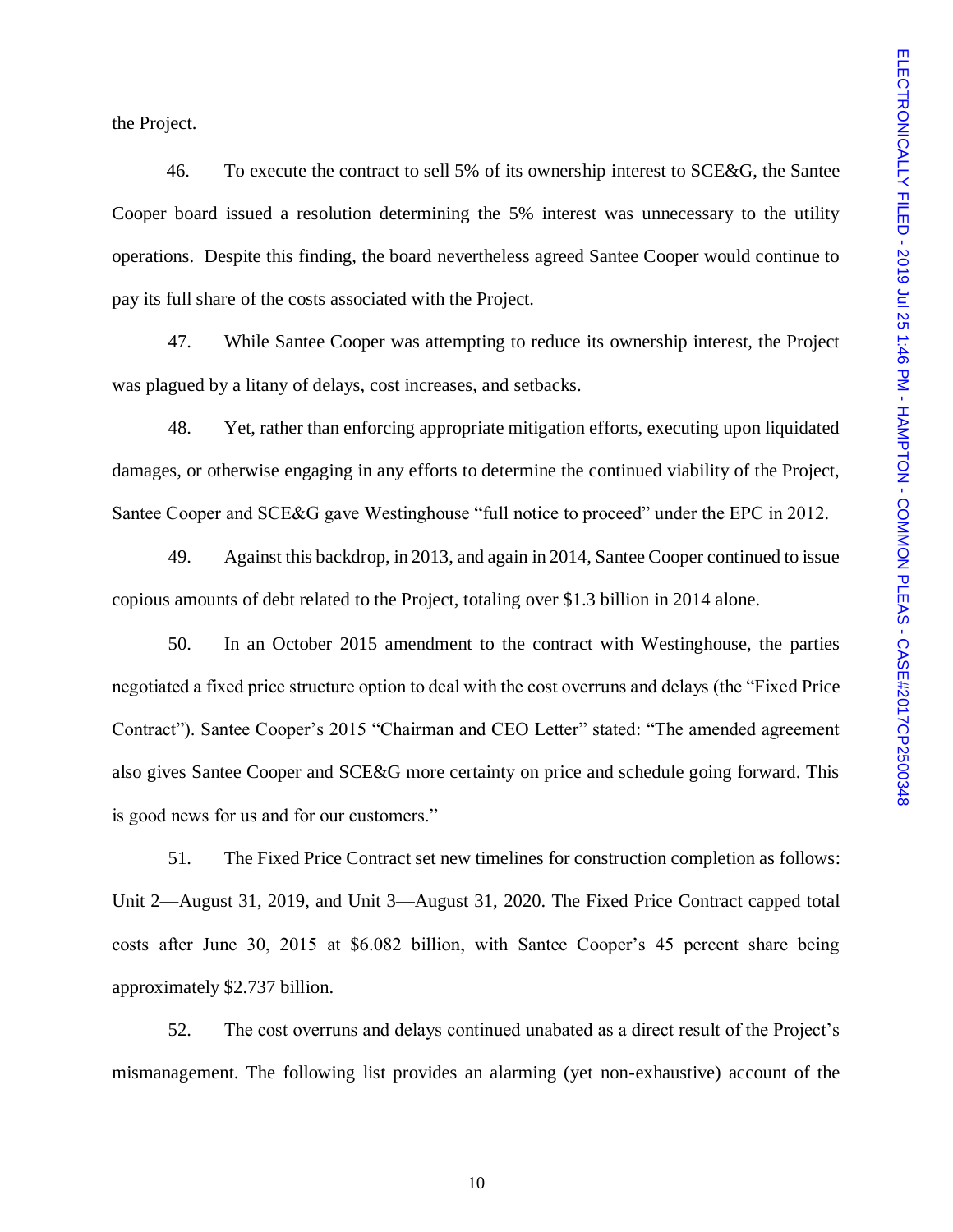Project's mismanagement:

a. Despite making promises and representations to the contrary, neither Santee Cooper nor SCE&G ever received from the Project contractors an "integrated project schedule" ("IPS") for the Project, the master planning document needed to coordinate the materials, work, scheduling, and costs associated with such a large, complicated construction project. Without an IPS, the cost and scheduling projections could never be ascertained.

b. Despite the absence of an IPS, Santee Cooper and SCE&G approved various construction and financial agreements associated with the Project, charged increased rates attributable to the Project, and, through spokespeople, including Carter, Marsh, Byrne, and Addison, made positive and misleading public and private statements regarding the Project's progress and future.

c. As Santee Cooper attempted to rid itself of a large portion of the Project, SCE&G, led by Marsh, prevented the sale;

d. Ultimately, SCE&G agreed to purchase a limited future ownership interest in the Project from Santee Cooper, yet SCE&G paid nothing toward this ownership interest, and instead, Santee Cooper customers continued to fund this partial ownership interest, all while SCE&G knew or should have known of the Project's imminent failure;

e. Even after entering into an agreement for SCE&G's purchase of a 5% ownership interest in the Project, Santee Cooper continued to charge customers 100% of the costs associated with Santee Cooper's 45% share of the Project;

f. In 2013, Santee Cooper and Central renegotiated the Coordination Agreement governing the relationship between the entities for the express purpose of increasing Santee Cooper's access to favorable financing for the Project, all while knowing the Project was unnecessary and was not in adherence with any schedule or design.

g. In the 2013 revision to the Coordination Agreement, Santee Cooper and Central agreed the Distribution Cooperatives would remain responsible for the failing Project.

h. As early as 2011, Santee Cooper and SCE&G were deeply concerned about cost overruns and design delays that put "potentially unrecoverable stress" on the originally promised schedule. Meanwhile, Byrne was telling Wall Street: "We hear about nuclear project's being over budget or costs being rampant. I want to reinforce that is not the case with this project."

i. From 2013 through 2014, SCE&G and Santee Cooper, concerned over the significant and ever-increasing time and expense of the Project, sought to assess the actual estimate to complete the Project. These estimates all indicated the Project was persistently behind schedule and over budget. Despite these estimates, SCE&G and Santee Cooper, by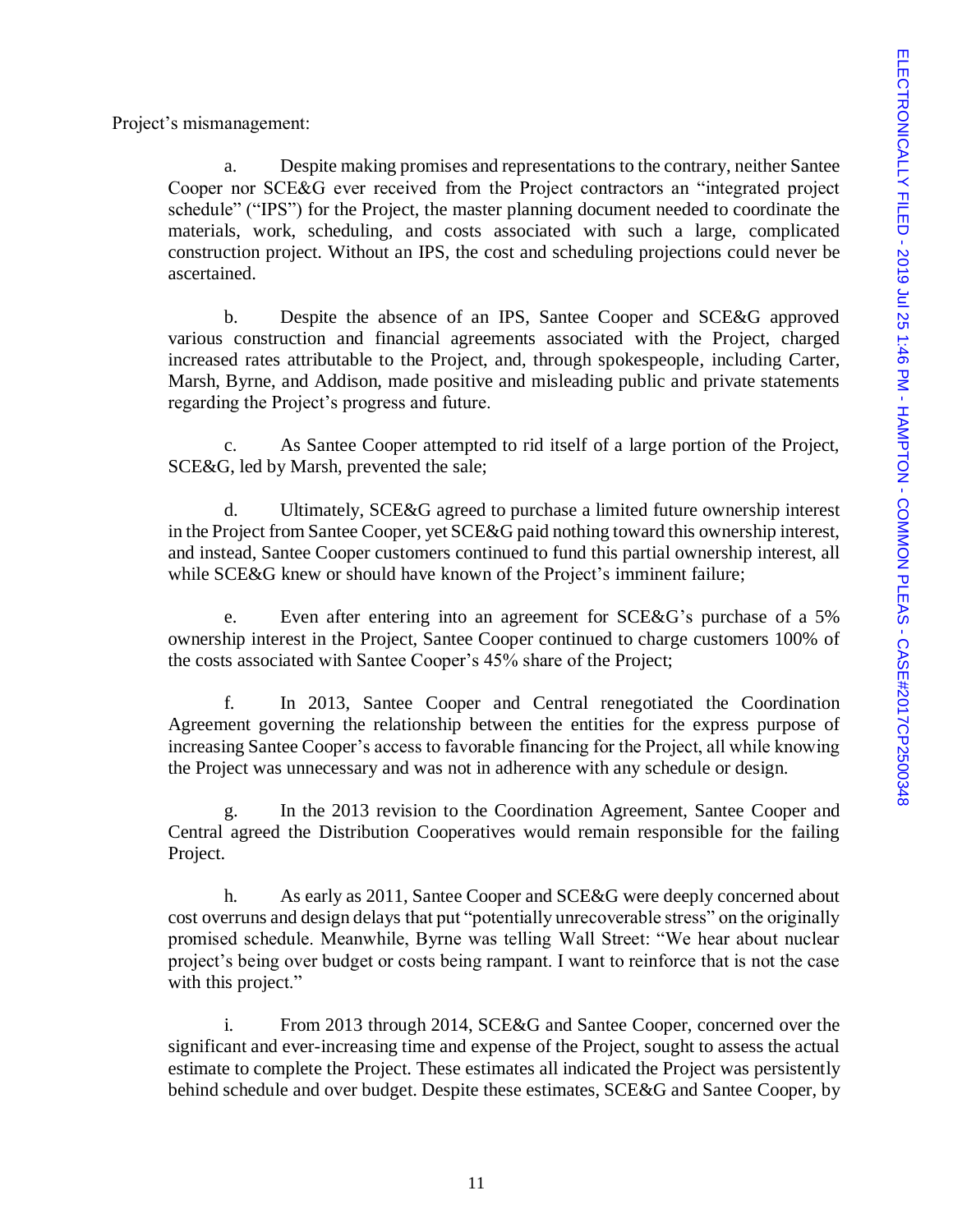and through Carter, Marsh, Byrne, and Addison, continued to assure the public of the viability of the Project and of its importance to the generation mix of the two utilities.

j. In early 2015, Santee Cooper and SCE&G hired Bechtel, the nation's largest construction and civil engineering firm, to audit the Project and provide input and recommendations. In a report dated February 2016, Bechtel issued its findings (the "Bechtel Report"). Among other things, the Bechtel Report sounded the alarm regarding the lack of an IPS, noted fundamental flaws in the Project's design, observed the contractor was not "commercially motivated" to finish the job, criticized SCE&G's performance as operator, highlighted waste and inefficiency in the supply and storage of expensive construction material, and lamented poor overall morale on the part of contractors and workers. Santee Cooper and SCE&G concealed and failed to produce the Bechtel Report to regulators, the Governor's Office, the General Assembly, the press, and other interested parties until in or around September 2017 after the Project's abandonment and only in the face of direct threats from Governor McMaster. Despite the Bechtel Report's findings, Santee Cooper and SCE&G entered into the Fixed Price Contract, incurred further financial commitments and obligations, continued to charge increased rates attributable to the Project, and continued to make positive and misleading public and private statements regarding the Project's progress and future.

k. E-mail correspondence between and amongst Santee Cooper, SCE&G, the Project's contractors, consultants, and other parties from 2013 through 2017 reveal significant strife, mistrust, and concern over transparency, mismanagement, and misrepresentations. The e-mails further reveal Santee Cooper's and SCE&G's concern that Westinghouse bankruptcy filings were imminent years before they were ultimately filed. In fact, in June 2016, SCE&G hired bankruptcy attorneys to evaluate and plan for these filings. (Westinghouse ultimately filed for bankruptcy protection on March 29, 2017.) Despite these e-mail communications expressing concerns about the Project, Santee Cooper and SCE&G nonetheless entered into the Fixed Price Contract, incurring huge financial commitments and obligations, continued to charge increased rates attributable to the Project, and continued to make positive and misleading public and private statements regarding the Project's progress and future.

l. Despite the many issues plaguing the Project beginning as early as 2011, Defendants never sought to determine whether the Project remained viable.

m. Santee Cooper and its Board, SCANA, SCE&G, SCANA Services, Carter, Marsh, Byrne, and Addison were aware the Project contractors and others involved in the construction habitually utilized construction and engineering plans that had not been stamped and approved by South Carolina licensed professional engineers and other professionals, and they negligently allowed this to continue or turned a blind eye to it. Further, SCANA, SCE&G, SCANA Services, and Santee Cooper had no policies governing how the Project was to operate. Not surprisingly, numerous design and engineering flaws emerged over the life of the failed Project, which delayed construction, increased costs, and presented major safety concerns. These design and engineering flaws could have been prevented by SCANA, SCE&G, SCANA Services, Marsh, Byrne, and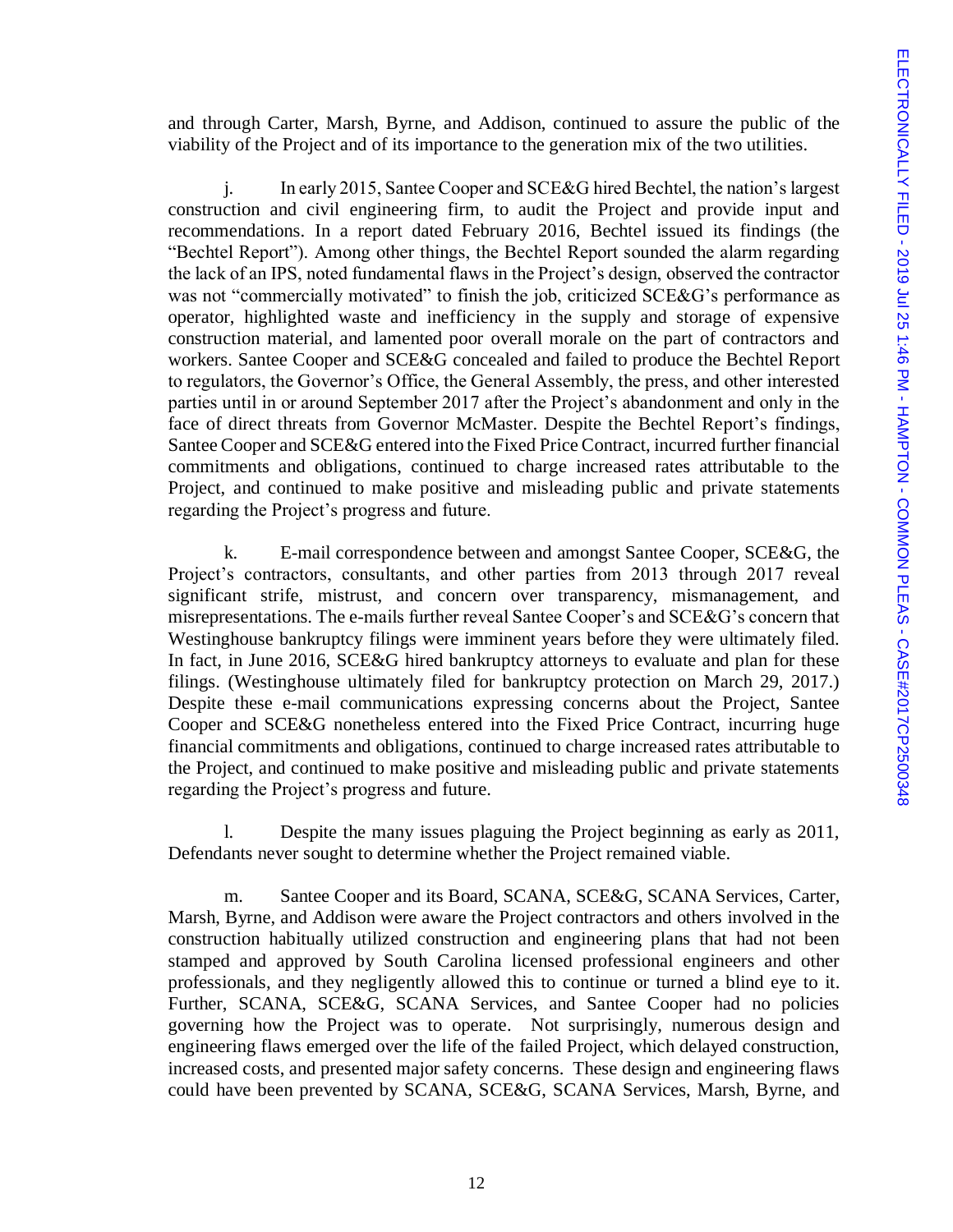Addison with the robust oversight promised by Marsh in his 2008 PSC testimony.

n. Governor McMaster wrote to Santee Board Chairman Leighton Lord in late 2017: "We continue to learn of instances in which Santee Cooper was made aware of critical information regarding the design, engineering, and construction of V.C. Summer . . .. It is clear that under your leadership and direction, Santee Cooper has failed to cooperate as required by providing the information necessary to resolve this crisis." Lord ultimately resigned.

o. Central and Palmetto, as a Distribution Cooperative, were aware of the unnecessary nature of the Project and understood the base load needs of the state and the fact that the proposed project far exceeded any needs of their customers. It was not reasonable to begin the Project, even less reasonable to continue the Project before ground was broken, and reckless to permanently tie customers to the failing Project through the 2013 agreement with Santee Cooper.

53. The funding that Santee Cooper customers provided for the voluntarily abandoned

Project came out of Plaintiffs' pockets, flowed upstream, and into the now-abandoned property in Fairfield County and the pockets of Defendants.

54. Central lies in between Santee Cooper and the Distribution Cooperatives in the distribution chain. Central purchases power from Santee Cooper as the designated purchaser for the Distribution Cooperatives and their customers. Central is the largest customer of Santee Cooper and holds considerable influence on the decisions made by Santee Cooper. Central publicly purports to make decisions in the best interest of Distribution Cooperative customers, in accord with good utility practices.

55. Central, in part because of its design and purpose, has express and implicit responsibilities to the distribution customers served by Santee Cooper, and those duties flow directly to and for the benefit of the customers of the Distribution Cooperatives.

56. Central was consistently made aware of issues with the Project, but failed to suspend, modify, or otherwise alter Central's involvement in the Project.

57. Disturbingly, Central and Palmetto, as a Distribution Cooperative, had ample opportunity to discover and protect their customers from the waste and mismanagement at the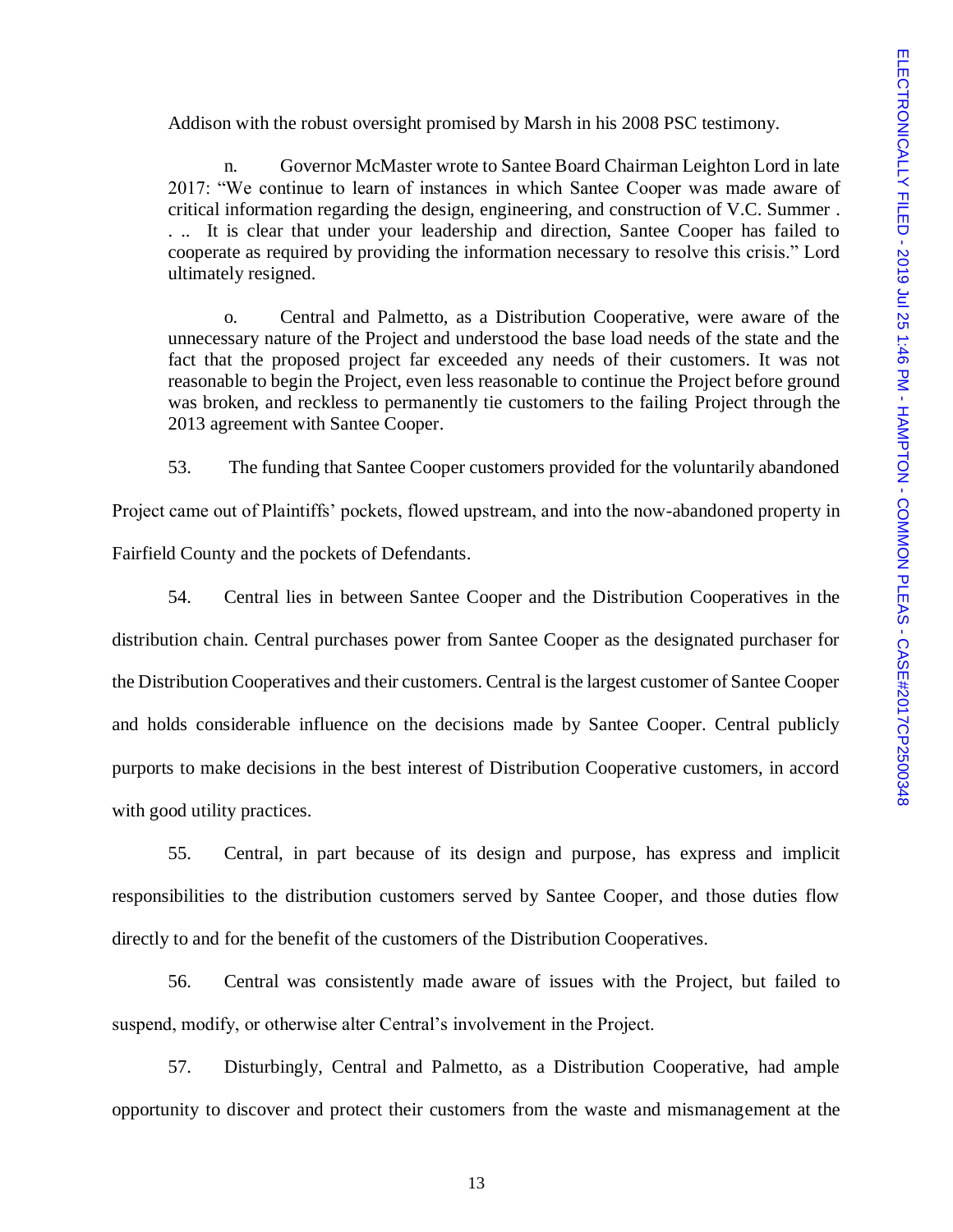Project.

58. For example, the Central Board, which comprises two members from each Distribution Cooperative, reported significant dissatisfaction with Santee Cooper as early as 2012 during Santee's annual Central survey. Upon information and belief, this dissatisfaction was prompted in large part by Santee's continued increases to Central rates due to financing owed toward the Project.

59. In light of Central's dissatisfaction, and in need of access to additional financing for the Project, in 2013, Central and Santee amended the Coordination Agreement. Through this amendment, Central required its member Distribution Cooperatives to permanently pay for the Project. Central further elected to exempt the Project from meaningful review regarding increased costs. Central entered into this 2013 Amendment despite knowledge of or with reckless disregard for the significant schedule delays and cost overruns that had plagued the Project for years.

60. In October 2014, during a special meeting between the Santee Board and the Central Board, Central was made aware that the estimate to complete the Project far exceeded prior proposals. Despite this information, Central failed to act to suspend the Project or suspend the payments owed by indirect customers toward the Project.

61. Worse yet, as the Project was teetering on extinction, Central directed approximately \$175 million to the Project beyond what it was required to pay.

62. SCANA, SCE&G, SCANA Services, Marsh, Byrne, and Addison owed and voluntarily assumed various duties and obligations to Santee Cooper's direct and indirect customers, including Plaintiffs, by playing a central role in the supervision and management of the Project and due to their special relationship with Santee Cooper on the Project. SCANA, SCE&G, SCANA Services, Marsh, Byrne, and Addison breached these duties and obligations, thus harming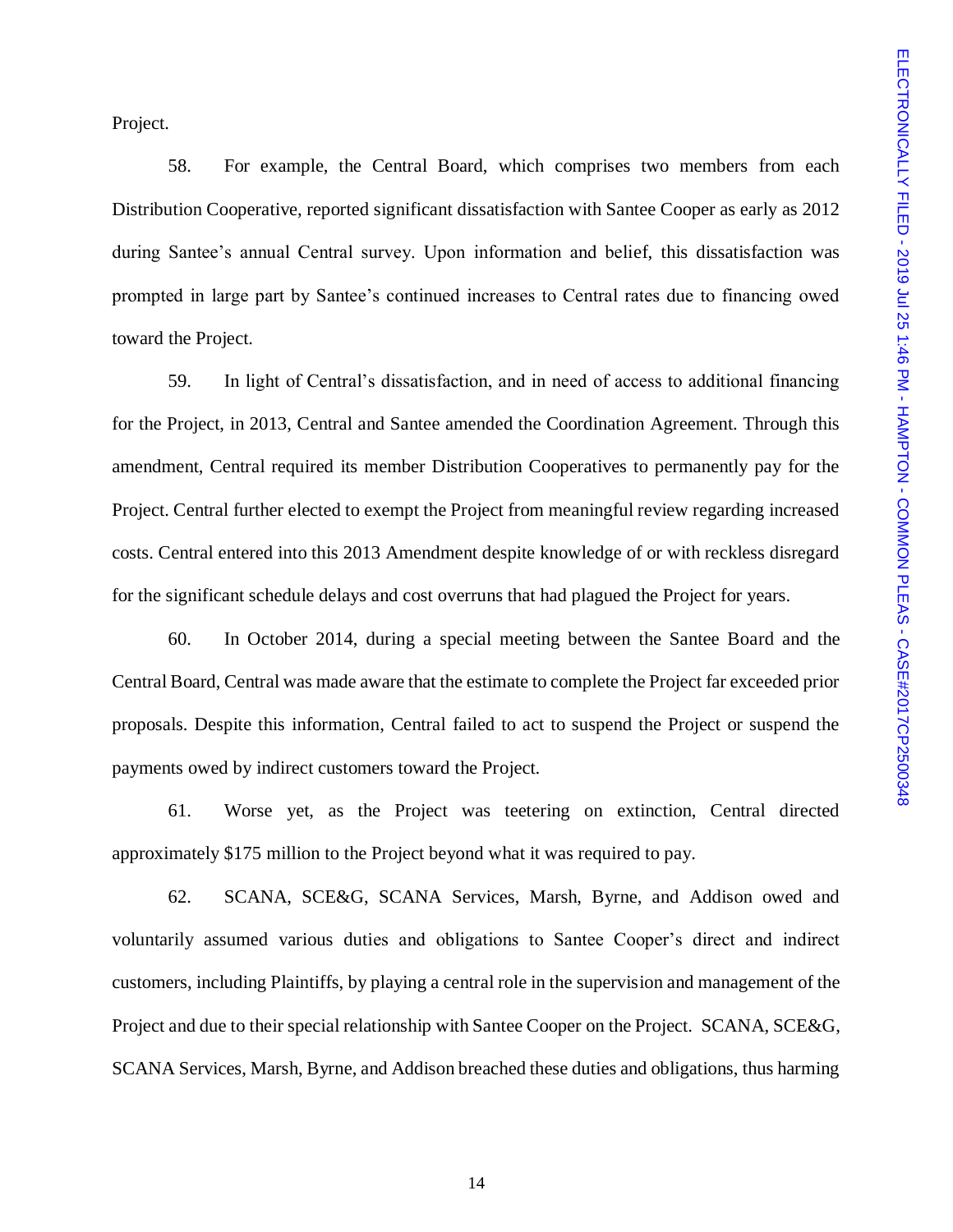Plaintiffs, in a number of particulars, including mismanaging the Project, failing to adequately supervise the Project and mitigate damages, failing to create effective quality controls and to otherwise use good utility practices, negligently preventing the sale of Santee's ownership interest to a third party, after 2014, knowingly shifting the cost associated with SCE&G's interest in the Project onto Santee Cooper customers, failing to adequately and competently staff the Project, and failing to stop the Project or consider halting the Project amidst a variety of issues, including the lack of need associated with the additional baseload.

63. To date, Santee Cooper customers have financed debt totaling approximately \$4.7 billion in pre-construction, capital, in-service, construction, interest, and other pre-operational costs associated with the Project. Santee Cooper has financed and continues to finance some or all of these costs through specifically tailored rate increases imposed by the Board and paid by its direct and indirect customers, including Plaintiffs.

64. In fact, Santee Cooper has raised the electricity rates charged to its retail customers, including the direct Plaintiffs, at least five times to pay for pre-construction, capital, in- service, construction, interest, and other pre-operational costs associated with the Project. Most recently, Santee Cooper increased rates<sup>2</sup> by 3.7 percent in April 2016 and by another 3.7 percent in April 2017. Each of these rate increases were ratified by the Santee Board.

65. At no point has Santee Cooper reduced the costs upon its customers by the 5% ownership interest that SCE&G agreed to purchase in 2014.

66. At no point has SCE&G paid the Santee Cooper customers for continuing to fund SCE&G's 5% interest or otherwise agreed to take over these payments.

l

<sup>&</sup>lt;sup>2</sup> The aforementioned rate increases charged to Santee Cooper's direct and indirect customers specifically tailored to pay for pre-construction, capital, in-service, construction, interest, and other pre-operational costs associated with the Project are referred to as the "increased rates."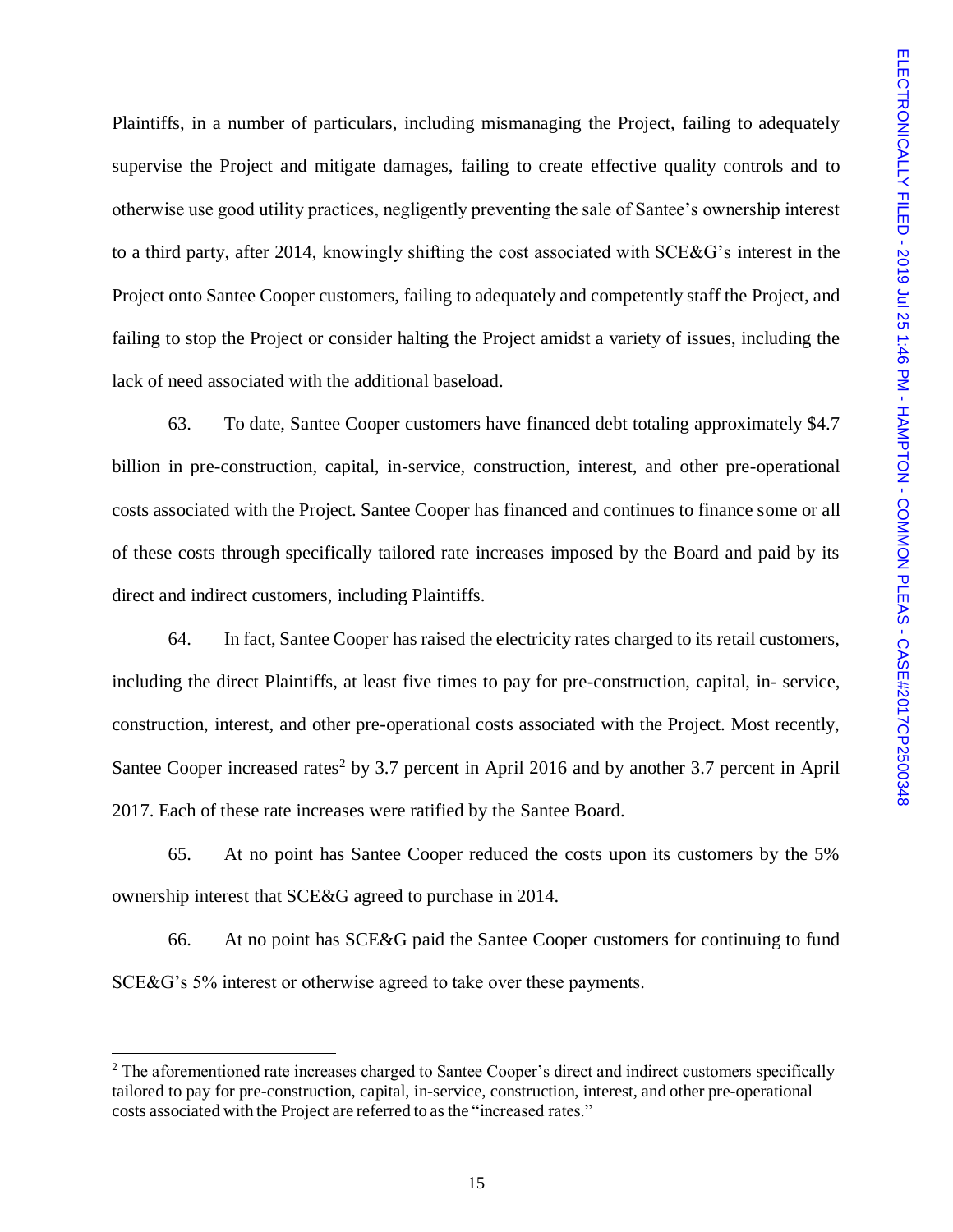67. S.C. Code Ann. § 58-27-810 states: "Every rate made, demanded or received by any electrical utility or by any two or more electrical utilities jointly shall be just and reasonable."

68. Santee Cooper's rate setting authority is governed by statute, namely S.C. Code Ann. §§ 58-31-30(13), -55(A)(3)(A), -360, subject to other applicable state and federal law.

69. S.C. Code Ann. § 58-31-30(13) authorizes Santee Cooper:

to fix, alter, charge, and collect tolls and other charges **for the use of their facilities** of, or **for the services rendered** by, or **for any commodities furnished** by, the Public Service Authority at rates to be determined by it, these rates to be at least sufficient to provide for payment of all expenses of the Public Service Authority, the conservation, maintenance, and operation of its facilities and properties, the payment of principal and interest on its notes, bonds, and other evidences of indebtedness or obligation, and to fulfill the terms and provisions of any agreements made with the purchasers or holders of any such notes, bonds, or other evidences of indebtedness or obligation.

(Emphasis added)

70. S.C. Code Ann. § 58-31-55(A)(3)(a) imposed upon the Santee Board the duty to

"preserv[e] . . . the financial integrity of [Santee Cooper] and its ongoing operation of generating,

transmitting, and distributing electricity to wholesale and retail customers on a reliable, adequate,

efficient, and safe basis, at just and reasonable rates, regardless of the class of customer."

71. Under S.C. Code Ann. § 58-31-360, Santee Cooper:

shall, fix, establish, maintain and collect rents, tolls, rates and charges **for the use of the facilities** of or **for the services rendered** or **for any commodities furnished** by the Public Service Authority, at least sufficient to provide for payment of all expenses of the Public Service Authority, the conservation, maintenance and operation of its facilities and properties and the payment of the principal of and interest on its notes, bonds, evidences of indebtedness or other obligations, and to fulfill the terms and provisions of any agreements made with the purchasers or holders of any such notes, bonds, evidences of indebtedness or obligations heretofore or hereafter issued or incurred. Provided, however, that prior to putting into effect any increase in rates the Public Service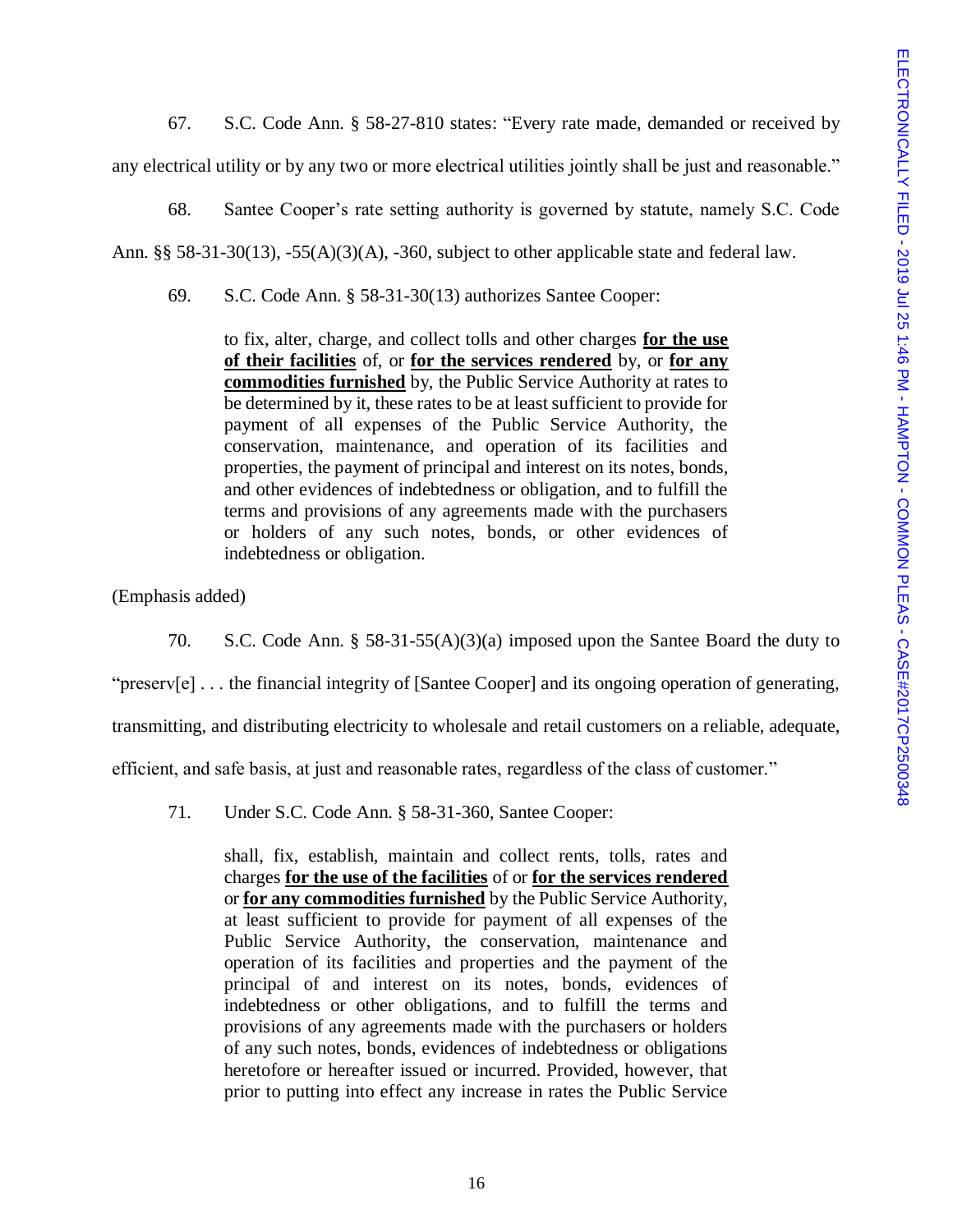Authority shall give at least sixty days' notice of such increase to all customers who will be affected by the increase.

(Emphasis added).

72. Santee Cooper has collected hundreds of millions of dollars in increased rates to finance pre-construction, capital, in-service, construction, interest, and other pre-operational costs associated with the Project. The increased rates will continue to be charged to Plaintiffs into the future as part of the existing rate structure.

73. SCANA, SCE&G, Santee Cooper, and Central have reaped substantial funds from the Project due to costs incurred by Santee Cooper's direct and indirect customers. Profits for SCANA and SCE&G increased as the costs of the Project increased, creating an incentive for SCANA and SCE&G to spend indiscriminately, which Santee Cooper and Central allowed through their negligent failure to act with regard to the Project.

74. Moreover, after January 2014, SCE&G agreed to purchase 5% of Santee Cooper's ownership in the Project.

75. In shifting this ownership interest, Santee Cooper's board had to declare the 5% interest unnecessary for the provision of electric service to its customers.

76. SCE&G and Santee nevertheless agreed Santee Cooper customers would continue to bear 100% of the cost associated with Santee Cooper's 45% share of the Project.

77. This agreement therefore allowed Santee Cooper to avoid legislative scrutiny of its decision, and allowed SCE&G to avoid scrutiny over the shift by the PSC.

78. Santee Cooper's direct and indirect customers, including Plaintiffs, will never see any use, service, commodity, or benefit from the Project, but will continue to bear the burden of costs associated with the Project through increased rates.

79. Despite the numerous failures set forth above, Santee Cooper's executives,

17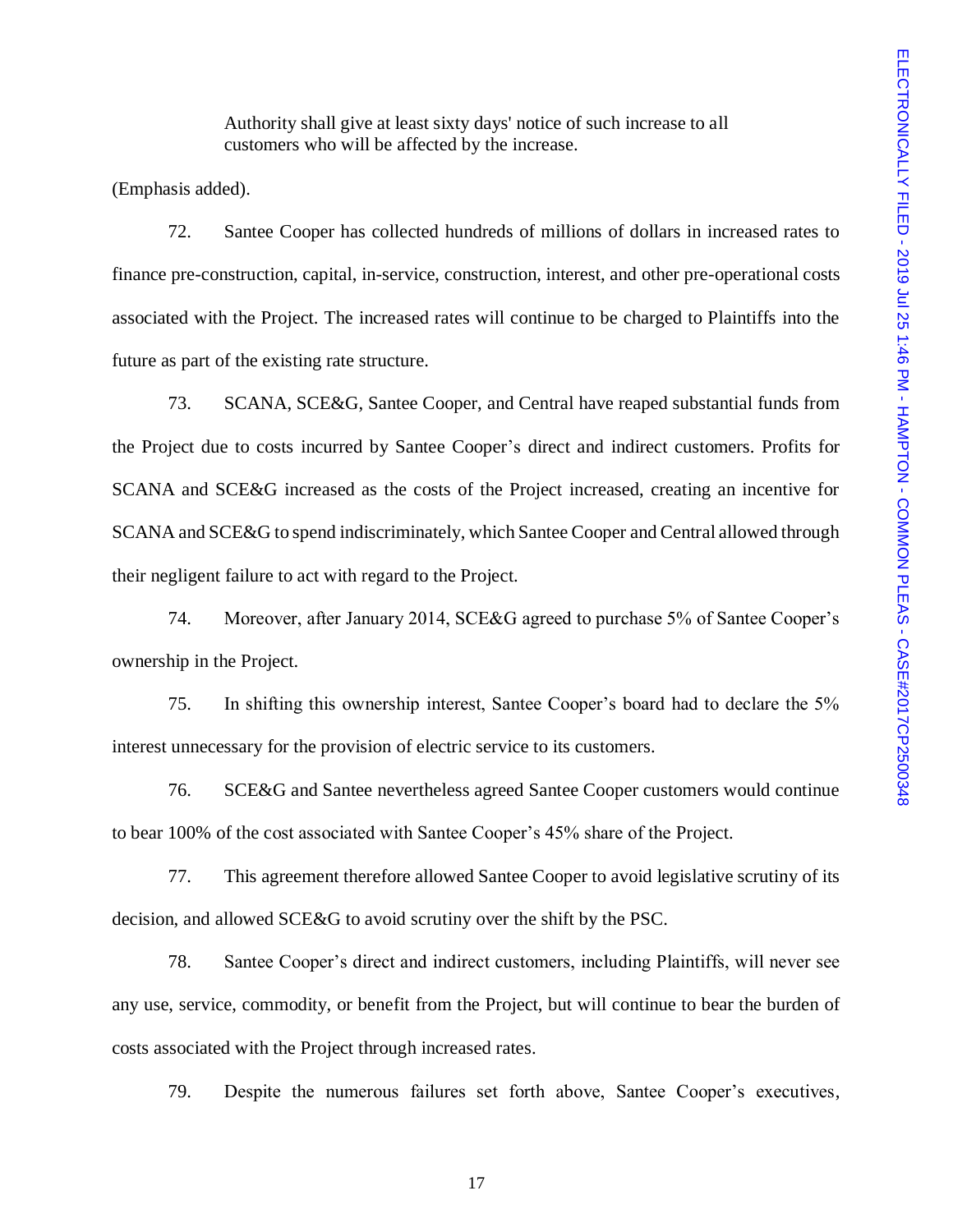including Carter, have received performance bonuses, incentive pay, retirement packages ("golden parachutes"), and other benefits associated with the Project. SCANA's and SCE&G's shareholders and executives have similarly reaped financial windfalls associated with the Project. Indeed, at the behest of the SCANA Defendants, without approval from the Santee Cooper Board of Directors, Carter authorized Santee Cooper to use approximately \$9 million of its customers' money for Project-related bonuses for SCANA executives. Santee Cooper continued to pay bonuses for SCANA executives until August 31, 2017. *See*  <https://www.thestate.com/news/politics-government/article210782644.html> (last visited April 23, 2019).

80. As set forth herein, Defendants, individually and collectively, authorized and participated in the negligent mismanagement of the Project at the expense of customers. Plaintiffs were harmed as a direct and proximate result of this negligent mismanagement.

#### **CLASS ALLEGATIONS**

81. Under Rule 23, SCRCP, Plaintiffs bring this action on behalf of themselves and a class of all customers, both indirect and direct ("the Class"), initially defined as:

> All Santee Cooper residential, commercial, small industrial, and other customers, both direct and indirect, who paid utility bills that included rates calculated, in part, to pay pre-construction, capital, in-service, construction, interest, and other pre-operational costs associated with the V.C. Summer Nuclear Reactor Unit 2 and 3 Project from January 1, 2007, to the present.

82. This class is logically divided into two subclasses, those who purchased power generated by Santee Cooper directly (the "Direct Subclass") and those who purchased power generated by Santee Cooper indirectly (the "Cooperative Subclass"). The Cooperative Subclass has a further subclass consisting of Palmetto customers ("the Palmetto Subclass").

83. Excluded from the Class are: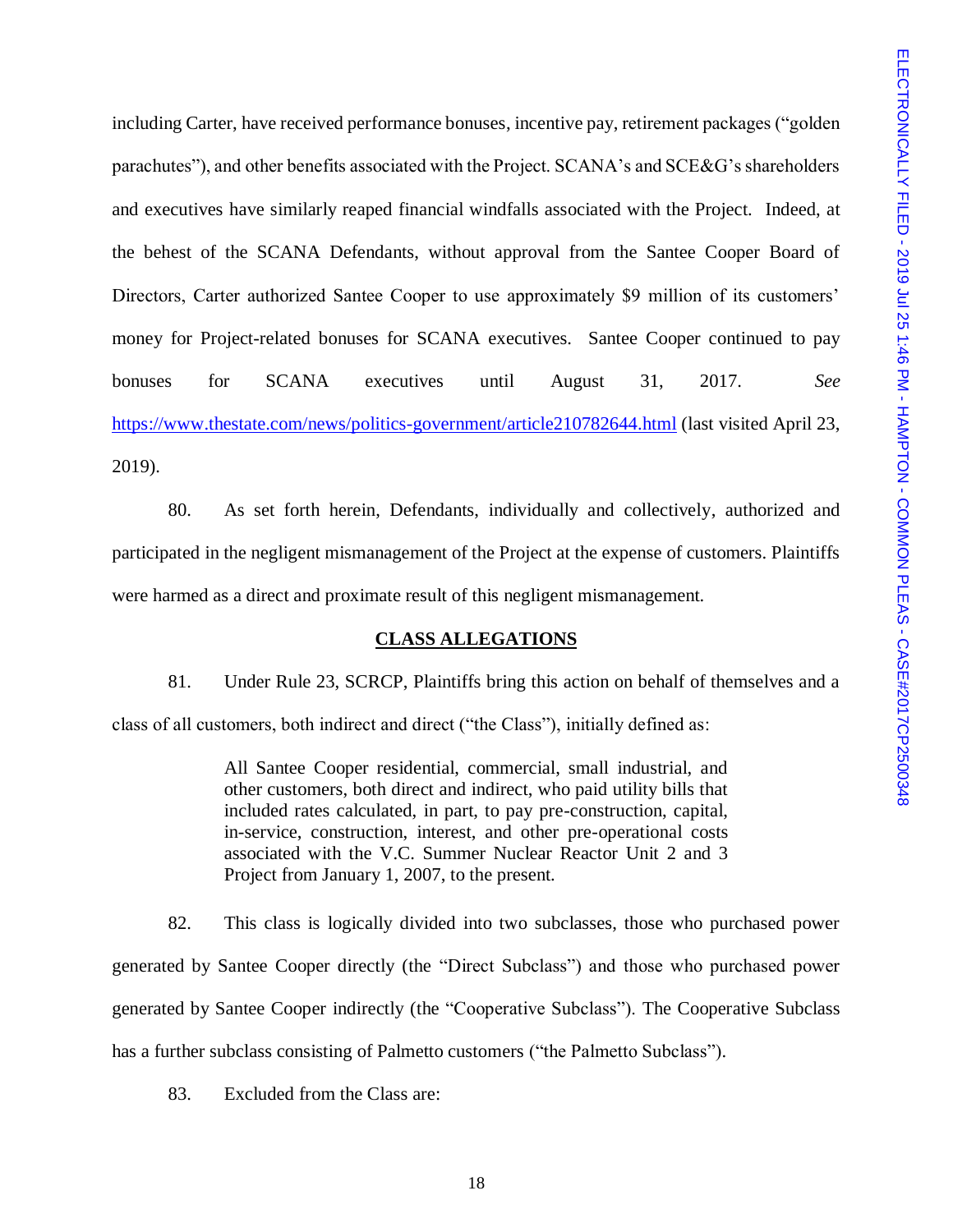a. Santee Cooper, its legal representatives, elected officials, officers, directors, assigns, and successors;

b. Wholesale customers of Santee Cooper, including Central, the Distribution Cooperatives, and their respective legal representatives, elected officials, officers, directors, assigns, and successors;

c. SCANA, its legal representatives, elected officials, officers, directors, assigns, and successors;

d. SCE&G, its legal representatives, elected officials, officers, directors, assigns, and successors;

e. SCANA Services, its legal representatives, elected officials, officers, directors, assigns, and successors;

f. The judge, magistrate, and any special master to whom this case is assigned, and any member of their immediate families; and

g. To the extent the class certification order permits exclusion, all persons who timely submit proper requests for exclusion from the plaintiff class.

84. The Class consists of hundreds of thousands of individuals and entities who are direct and indirect Santee Cooper customers. Thus, the Class is so numerous that joinder of all members is impracticable, thereby satisfying Rule 23(a)(1), SCRCP. The disposition of the claims of the members of the Class in a single class action will provide substantial benefits to all parties and to the Court.

85. There are questions of law and fact common to Plaintiffs and the Class, thereby

satisfying Rule  $23(a)(2)$ , SCRCP. These questions include, but are not limited to, the following:

a. Whether Santee Cooper's series of rate increases during the interim of the Project were statutorily authorized.

b. Whether Santee Cooper was statutorily authorized to collect advanced financing of nuclear costs from customers.

c. Whether the Santee Board breached one or more statutory or fiduciary duties.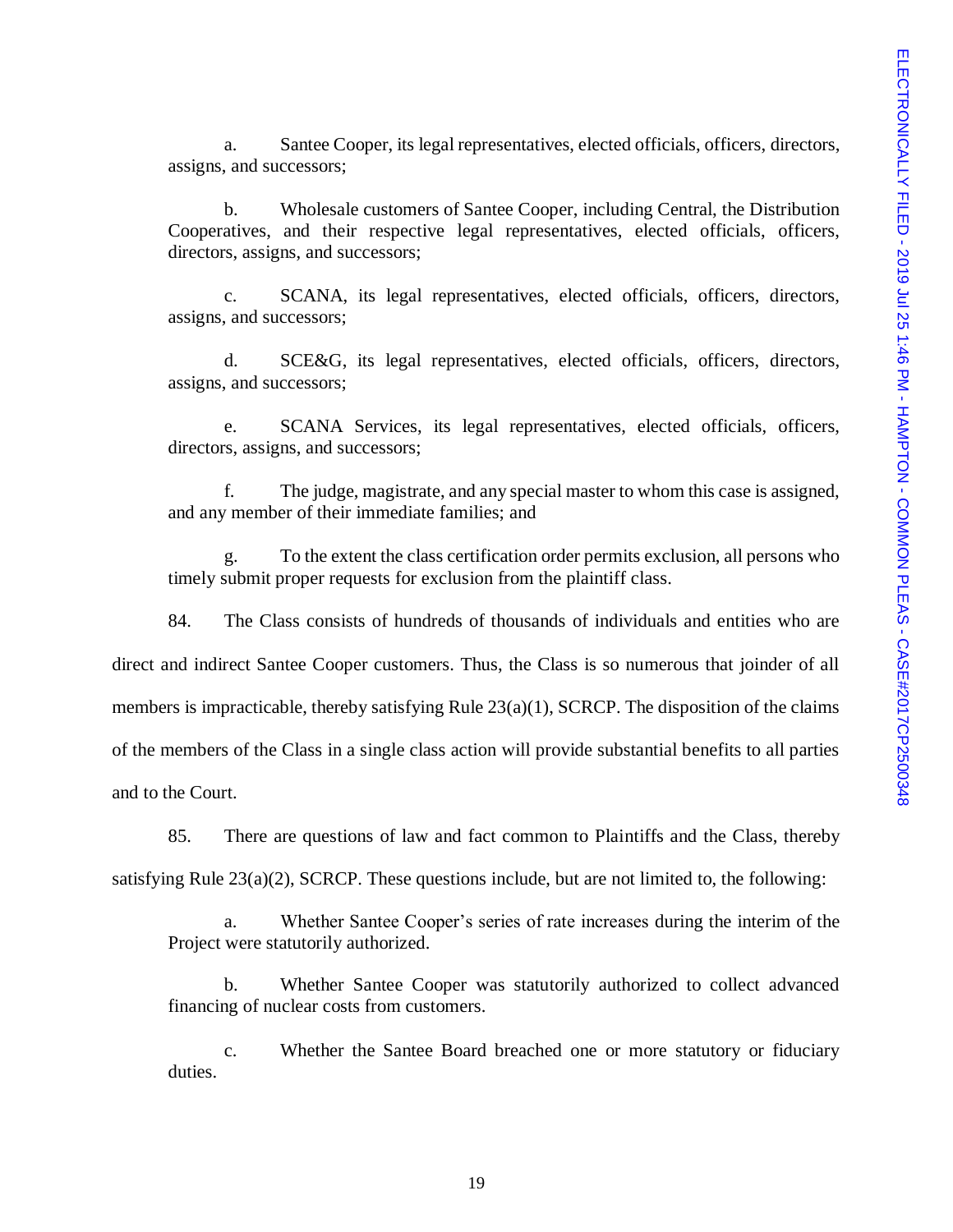- d. Whether Santee Cooper engaged in unconstitutional takings.
- e. Whether Santee Cooper violated the due process rights of its customers.

f. Whether Defendants were negligent, grossly negligent, and reckless, in their management of the Project at Plaintiffs' expense.

- g. Whether Santee Cooper breached its contractual obligations.
- h. Whether Central breached its contractual obligations.
- i. Whether Palmetto breached its contractual obligations.

j. Whether SCANA, SCE&G, SCANA Services, Marsh, Byrne, and Addison breached duties to Santee Cooper's direct and indirect customers in failing to provide sufficient supervision and oversight of the Project.

k. Whether Santee Cooper breached duties to its direct and indirect customers in failing to provide sufficient management and oversight of the Project, and project management.

l. Whether, as a direct and proximate result of Defendants' negligent, grossly negligent, and reckless failures with regard to the Project, Plaintiffs lost the use of property (Units 2 and 3) for which they paid.

m. Whether Plaintiffs sustained injuries as a result of the loss of use of property (Units 2 and 3) for which Plaintiffs paid.

n. Whether Defendants' conduct directly and proximately resulted in the loss of use of Plaintiffs' property, in that Defendants will never deliver, and Plaintiffs will never receive, Units 2 and 3.

86. Resolution of these common questions in a single action will eliminate the risk of

inconsistent and varying adjudications, and it will allow Class members to present their claims

efficiently and share the costs of litigation, experts, and discovery.

87. Plaintiffs' claims are typical of the claims of the members of the Class, thereby satisfying Rule 23(a)(3), SCRCP. Plaintiffs' claims arise from the same nucleus of operative facts and are intended to correct and prevent the same improper conduct that has impinged or will impinge identically upon Plaintiffs and members of the Class.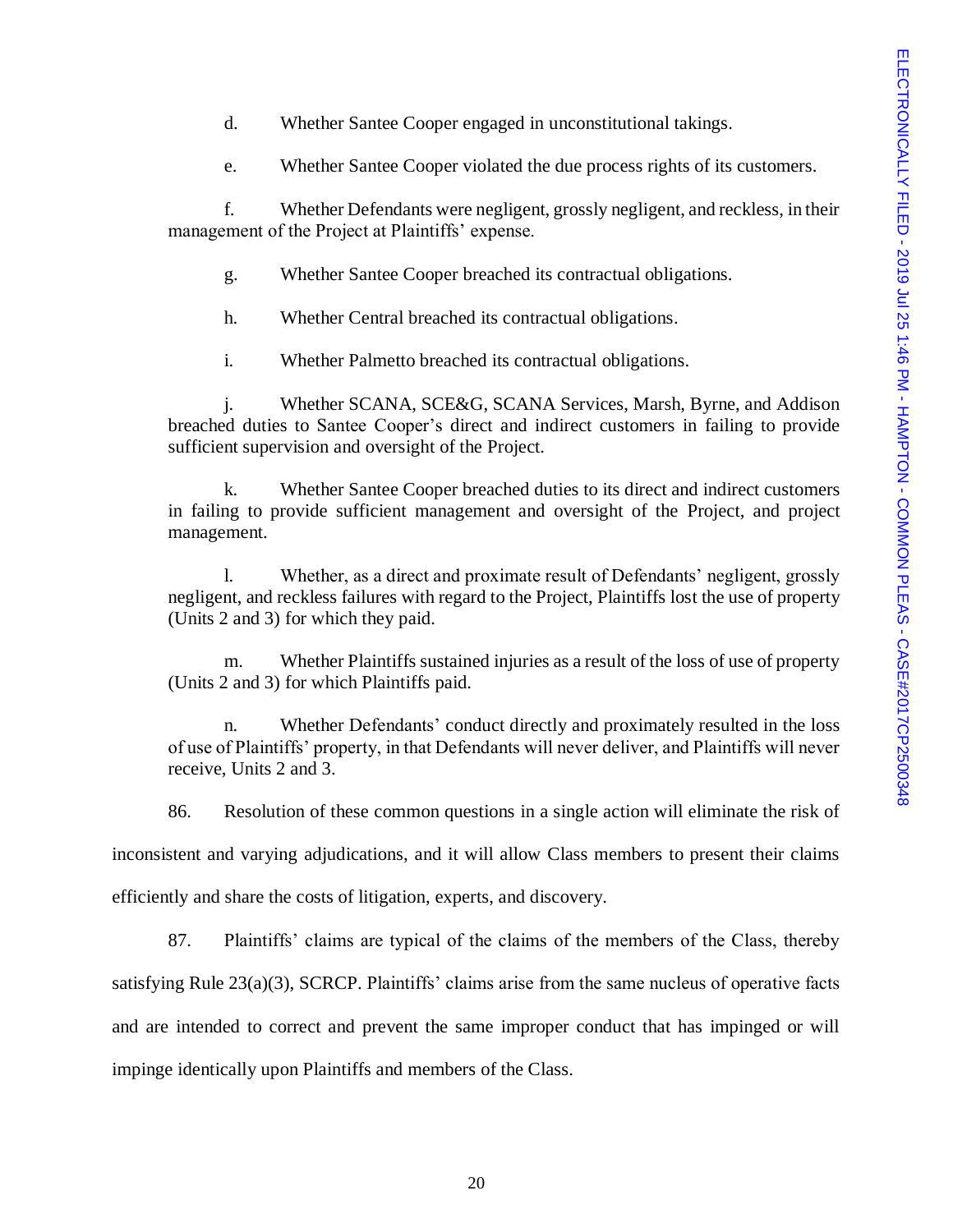88. The service contract(s) for Plaintiffs and Class members is the same or similar and conveys the same or similar rights.

89. The legal relationship between Plaintiffs and Santee Cooper or the Distribution Cooperative from which power is purchased is the same or similar to the legal relationship between Santee Cooper or the Distribution Cooperatives and all of their customers. Plaintiffs consist of direct customers of Santee Cooper and indirect customers of Santee Cooper who are also customers of the Distribution Cooperatives, and each Plaintiff is fully able and properly offered to represent any additional subclass that may be necessary.

90. The legal relationship between the Cooperative Subclass Plaintiffs and Central is the same or similar to that of all customers of the Distribution Cooperatives.

91. The legal relationship between Mrs. Cook and Palmetto is the same or similar to that of all customers of Palmetto.

92. Plaintiffs consist of both direct and indirect customers of Santee Cooper and together represent and are pursuing direct and indirect claims against Santee Cooper that are the same or similar to the claims of direct or indirect customers of Santee Cooper.

93. The legal relationship between Plaintiffs and SCANA, SCE&G, and SCANA Services is the same or similar to the legal relationship between all customers purchasing power from Santee Cooper or the Distribution Cooperatives and SCANA, SCE&G, and SCANA Services.

94. Similarly, Defendants have exhibited that they will act and have acted or refused to act in ways that are universal to the Class.

95. Plaintiffs will fairly and adequately protect the interests of the Class, thereby satisfying Rule 23(a)(4), SCRCP. Plaintiffs' interests are coincident with and not antagonistic to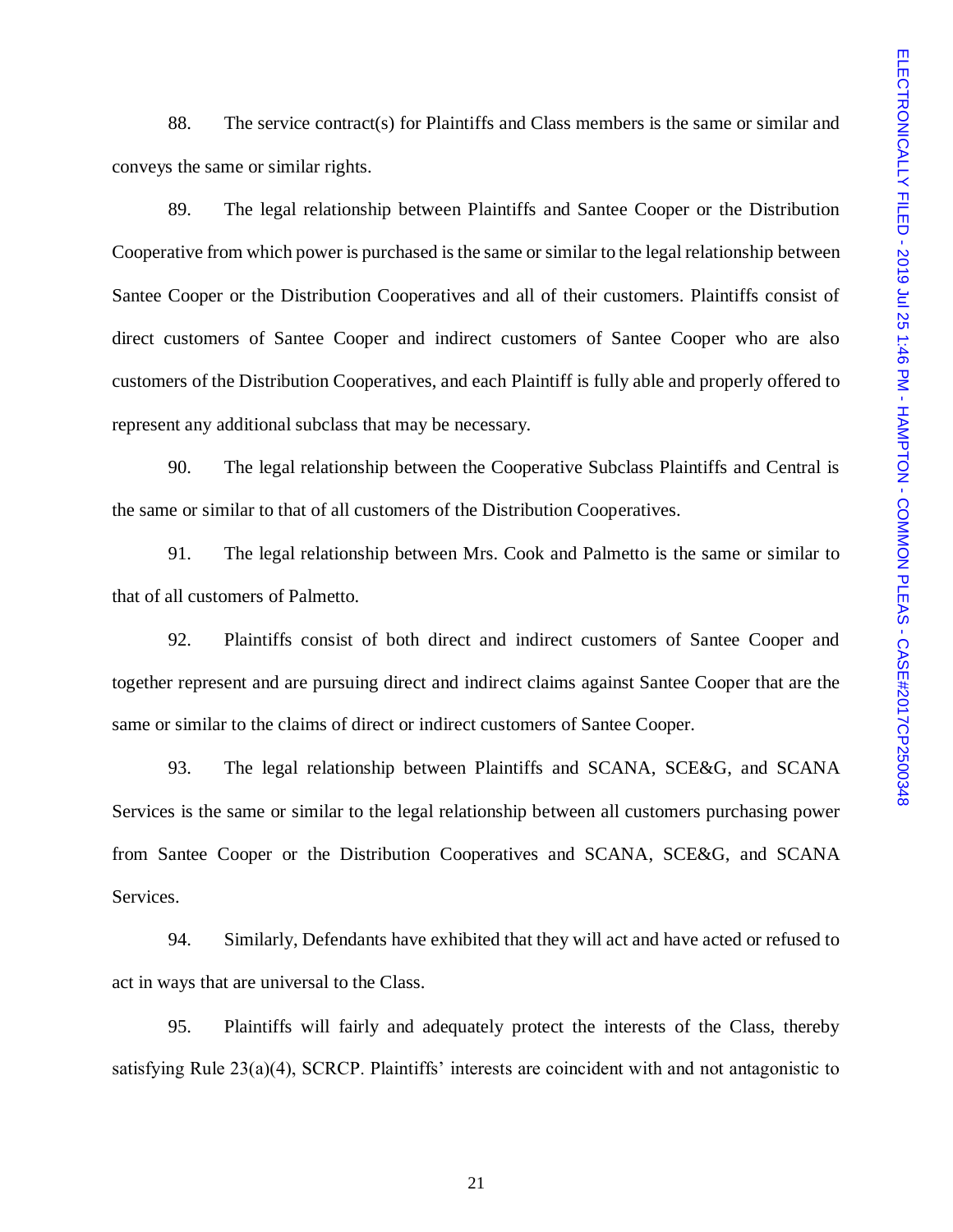the interests of the members of the Class, and Plaintiffs are represented by experienced and able counsel who have previously litigated class actions. Plaintiffs and their counsel are committed to vigorously prosecuting this action on behalf of the Class, and they have the financial resources and intellectual wherewithal to do so.

96. Plaintiffs and members of the Class have each suffered damages that exceed One Hundred Dollars (\$100.00), thereby satisfying Rule 23(a)(5), SCRCP.

## **FOR A FIRST CAUSE OF ACTION Declaratory Judgment—Statutorily Unauthorized Rate Imposition On Behalf of the Class Against Santee Cooper**

97. Plaintiffs restate and reiterate all preceding paragraphs as if specifically restated herein.

98. Plaintiffs and the Class seek a declaratory judgment pursuant to S.C. Code Ann. § 15-53-30 and Rule 57, SCRCP, for the purposes of determining a question of actual controversy between the parties. S.C. Code Ann. § 15-53-30 provides that any party whose rights or status have been affected by a statute may have determined any question of construction or validity arising under the statute, and obtain a declaration of rights, status, or other legal relations thereunder.

99. Plaintiffs and the Class seek a declaration of rights under S.C. Code Ann. §§ 58- 31-30(13), -55(A), -200, -360, and other such sections as may be applicable. Specifically, the Plaintiffs and the Class seek declarations as follows:

a. Imposition, collection, and expenditure of the rate increases associated with the voluntarily abandoned Project exceeded Santee Cooper's statutory authority because, under S.C. Code Ann. §§ 58-31-30(13), -360, rates and charges must be "for the use of the facilities" or "for the services rendered" or "for any commodities furnished by [Santee Cooper]." Plaintiffs and the Class will never use any energy produced by the voluntarily abandoned Project, receive services from the voluntarily abandoned Project, or benefit from any commodities associated with the voluntarily abandoned Project.

b. Imposition, collection, and expenditure of the rate increases associated with the abandoned Project exceeded Santee Cooper's statutory authority because, under S.C.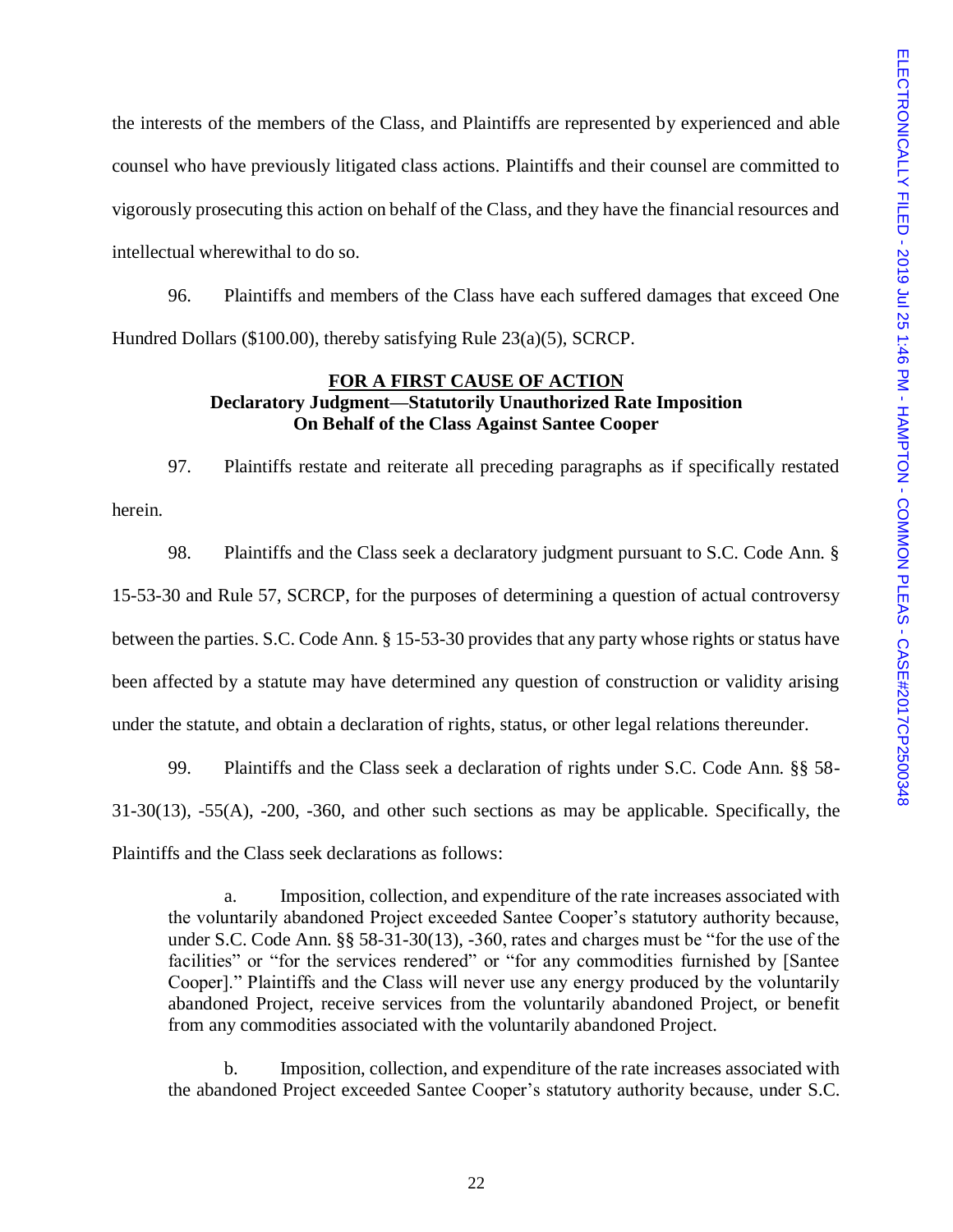Code Ann. § 58-31-55(A)(3)(a), the rates must be "just and reasonable," which they were not in this case since they exceeded Santee Cooper's statutory authority; Santee Cooper woefully mismanaged the construction effort; and given the voluntary abandonment of the Project, Plaintiffs and the Class will never see any benefit (use, services, or commodities) despite having paid substantial sums of money.

c. Imposition, collection, and expenditure of the rate increases associated with the voluntarily abandoned Project exceeded Santee Cooper's statutory authority because S.C. Code Ann. § 58-31-200 does not authorize Santee Cooper to depart from the longstanding "used and useful" doctrine embraced by the South Carolina Supreme Court and S.C. Code Ann. §§ 58-31-30(13), -360 or to otherwise collect advanced financing associated with this Project.

d. Imposition, collection, and expenditure of the rate increases associated with the voluntarily abandoned Project exceeded Santee Cooper's statutory authority to the extent the mandatory sixty-day statutory notice prior to setting rates, under S.C. Code Ann. § 58-31-360, was either not provided or not adequately provided.

100. Since Santee Cooper exceeded its statutory authority by imposing, collecting, and

expending the unlawful rates, the amounts collected should be refunded, with interest, to Plaintiffs

and the Class.

# **FOR A SECOND CAUSE OF ACTION Breach of Statutory Duties On Behalf of the Class Against the Santee Cooper Board**

101. Plaintiffs restate and reiterate all preceding paragraphs as if specifically restated

herein.

102. Plaintiffs and the Class have standing to bring this action pursuant to S.C. Code

Ann. § 58-31-57 and South Carolina law, more generally.

103. The Board, collectively, violated S.C. Code Ann. § 58-31-55(A) by, among other

things, woefully mismanaging and overseeing the Project as set forth above, which ultimately was

voluntarily abandoned at great cost to Santee Cooper and Plaintiffs.

104. With regard to the Project, the Board failed to execute its decision making according to the "best interests" as defined by S.C. Code Ann. § 58-31-55(A)(3) in that the Board's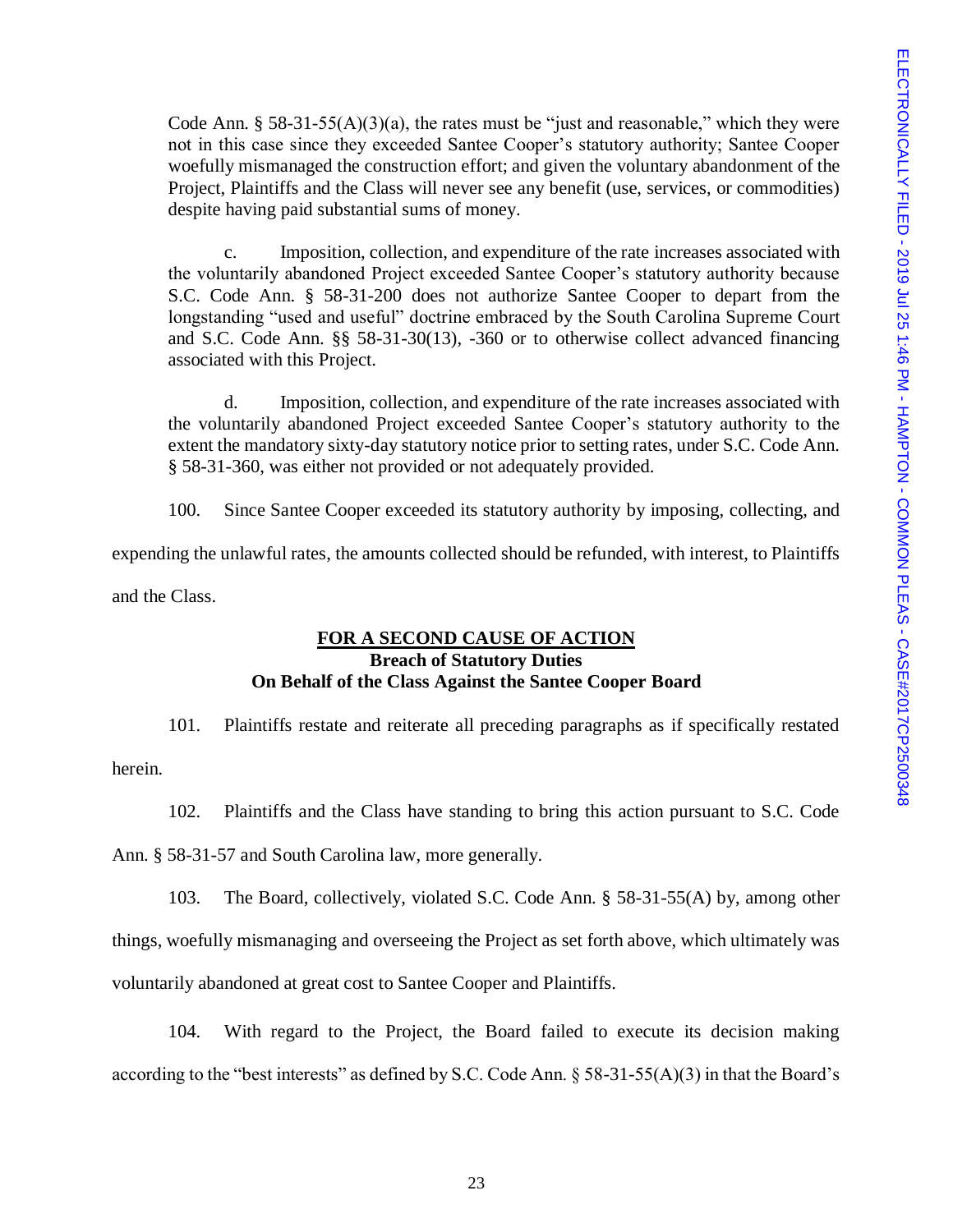decisions severely undermined public confidence in Santee Cooper, the "financial integrity" of Santee Cooper, and "economic development and job attraction." The consequences of the Board's decisions regarding the Project have been so severe that the future of Santee Cooper is in question.

105. The Board cannot benefit from the safe harbor language found in S.C. Code Ann. § 58-31-55(B) because the conditions of S.C. Code Ann. § 58-31-55(C) have been satisfied. Specifically, despite any protestation to the contrary and at all times relevant, the Board knew or should have known that there were profound problems with the viability of the Project from its outset, which only grew worse and worse over time.

106. These statutory violations proximately caused Plaintiffs and the Class billions of dollars in monetary harm.

107. Given the foregoing statutory violations, the Plaintiffs and the Class are entitled to monetary damages for the sums collected from Plaintiffs and the Class to pay costs associated with the Project, reasonable attorneys' fees and costs, and appropriate equitable relief pursuant to S.C. Code Ann. § 58-31-57.

### **FOR A THIRD CAUSE OF ACTION Breach of Fiduciary Duties On Behalf of the Direct Subclass Against the Santee Cooper Board**

108. Plaintiffs restate and reiterate all preceding paragraphs as if specifically restated herein.

109. The direct Plaintiffs and the Direct Subclass have standing to bring this action pursuant to S.C. Code Ann. § 58-31-57 and South Carolina law, more generally.

110. A fiduciary relationship exists between the direct Plaintiffs and the Direct subclass and the Santee Board because the customer classes repose special confidence in the Santee Board to oversee and manage the affairs of Santee Cooper. The Board knew or should have known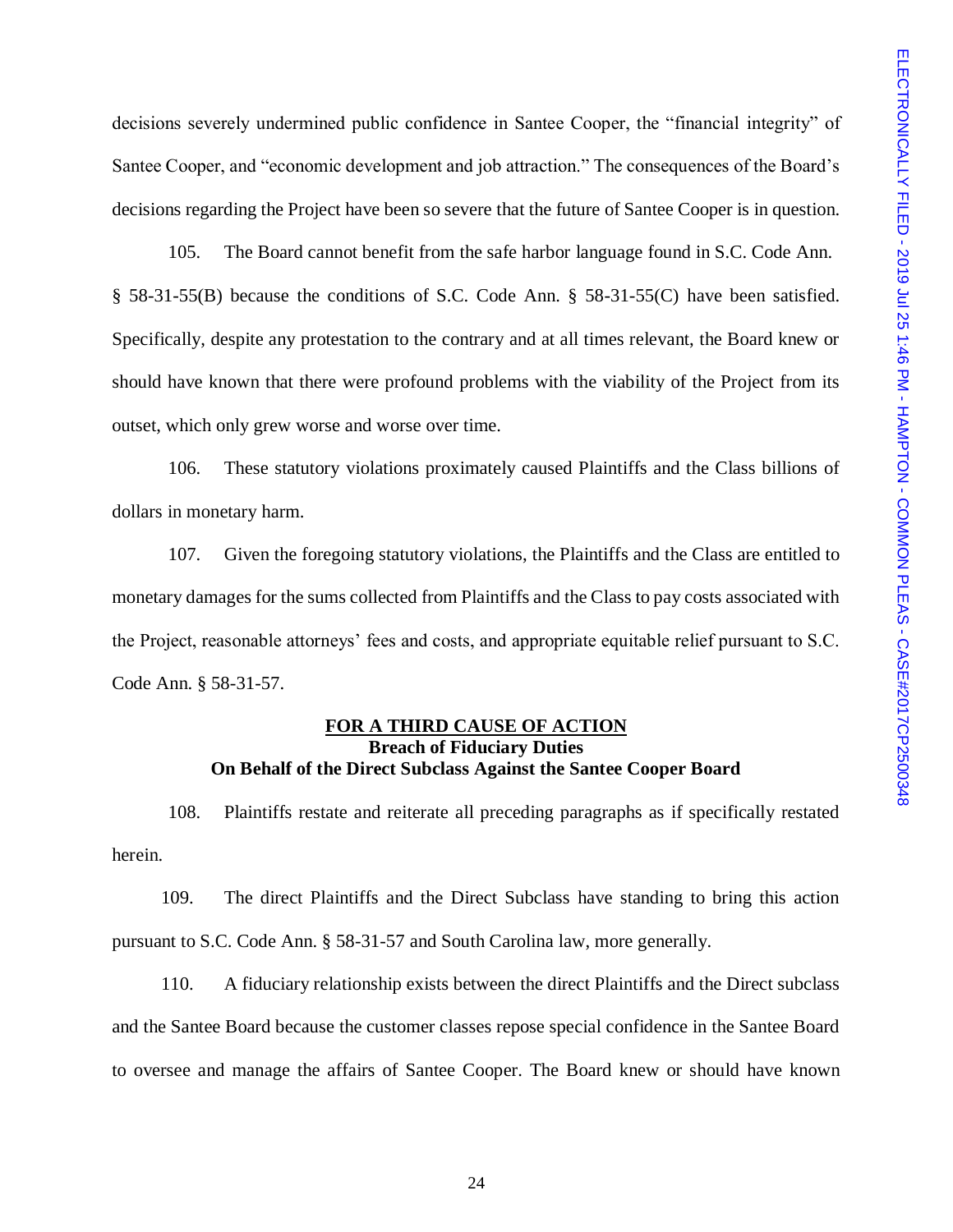customers placed such confidence in its management, and the Board knowingly accepted this responsibility. The special circumstances characterizing this fiduciary relationship are further demonstrated by the substantial sums of money collected by the Board in the form of rates, the technical nature of the projects and efforts overseen by the Board, and the promises made by the Board to customers.

111. The Board, collectively, breached its fiduciary duties to the direct Plaintiffs and the Direct Subclass by, among other things, woefully mismanaging and overseeing the Project as set forth above.

112. The Board, collectively, breached its fiduciary duties to the direct Plaintiffs and the Direct Subclass by charging hundreds of millions of dollars via a series of statutorily improper rate increases, as discussed above, to pay costs associated with construction of the Project.

113. The Board's decisions, actions, and inactions were not in good faith, were inconsistent with the care an ordinarily prudent person in a like position would exercise under similar circumstances, and were not in the best interests of Santee Cooper or its customers.

114. These breaches proximately caused the direct Plaintiffs and the Direct Subclass monetary losses.

115. Given the foregoing breaches, the direct Plaintiffs and the Direct Subclass are entitled to disgorgement of Santee Cooper's ill-gotten gains, namely the sums collected from the direct Plaintiffs and the Direct Subclass to pay costs associated with the Project, reasonable attorneys' fees and costs, and appropriate equitable relief pursuant to S.C. Code Ann. § 58-31-57.

# **FOR A FOURTH CAUSE OF ACTION Breach of Contract or Breach of Implied Contract On Behalf of the Direct Subclass Against Santee Cooper**

116. Plaintiffs restate and reiterate all preceding paragraphs as if specifically restated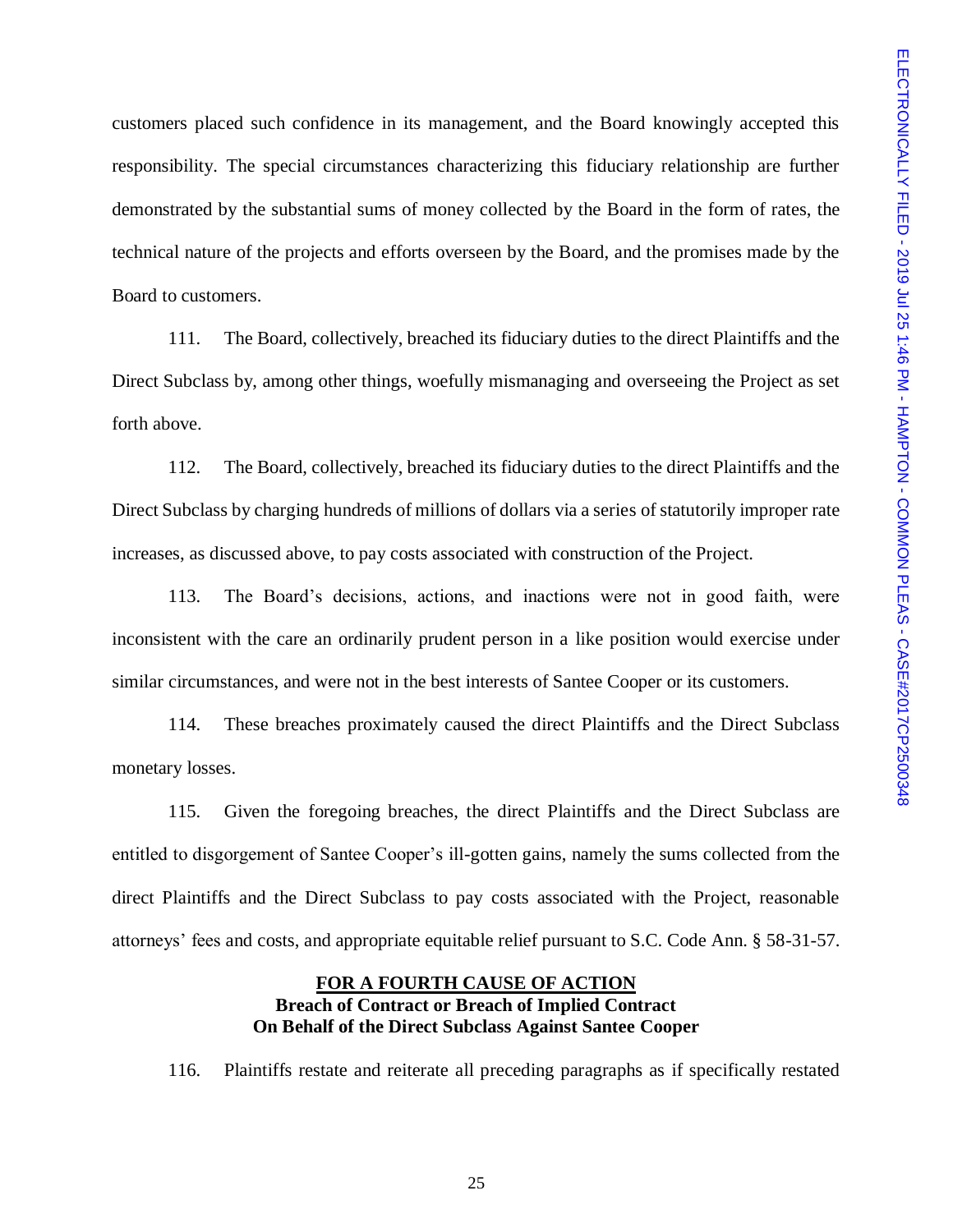herein.

117. A contractual relationship supported by valuable consideration exists between the direct Plaintiffs and the Direct Subclass and Santee Cooper. In exchange for the payment of monthly electricity rates, Santee Cooper, among other things, provides electricity service and, ensures the adequate supply of power, consistent with good utility practices.

118. Beginning on January 1, 2009, a portion of the direct Plaintiffs' and the Direct Subclass's monthly electricity rates was specifically charged to pay financing costs associated with construction of the Project (*i.e.*, future power to serve future customers). Santee Cooper made a variety of promises to its customers concerning these charges including, but not limited to, that the Project would actually be built on time and on budget and ultimately provide reliable, affordable, and environmentally friendly electrical power, and that the Project was necessary to meet is customer's energy needs.

119. Santee Cooper breached its contract with the direct Plaintiffs and the Direct Subclass by failing to adequately and competently manage the Project, and by ultimately abandoning it. Accordingly, Santee Cooper's customers will never receive any benefit from the Project despite having paid increased rates specifically designated for costs associated with the Project for over a decade.

120. Santee Cooper breached its contract with the direct Plaintiffs and the Direct Subclass because the rates associated with the Project were neither just nor reasonable under the circumstances, nor in accord with good utility practices.

121. Additionally, Santee Cooper breached the covenant of good faith and fair dealing, which accompanies all contracts under South Carolina law, by engaging in the conduct described above.

26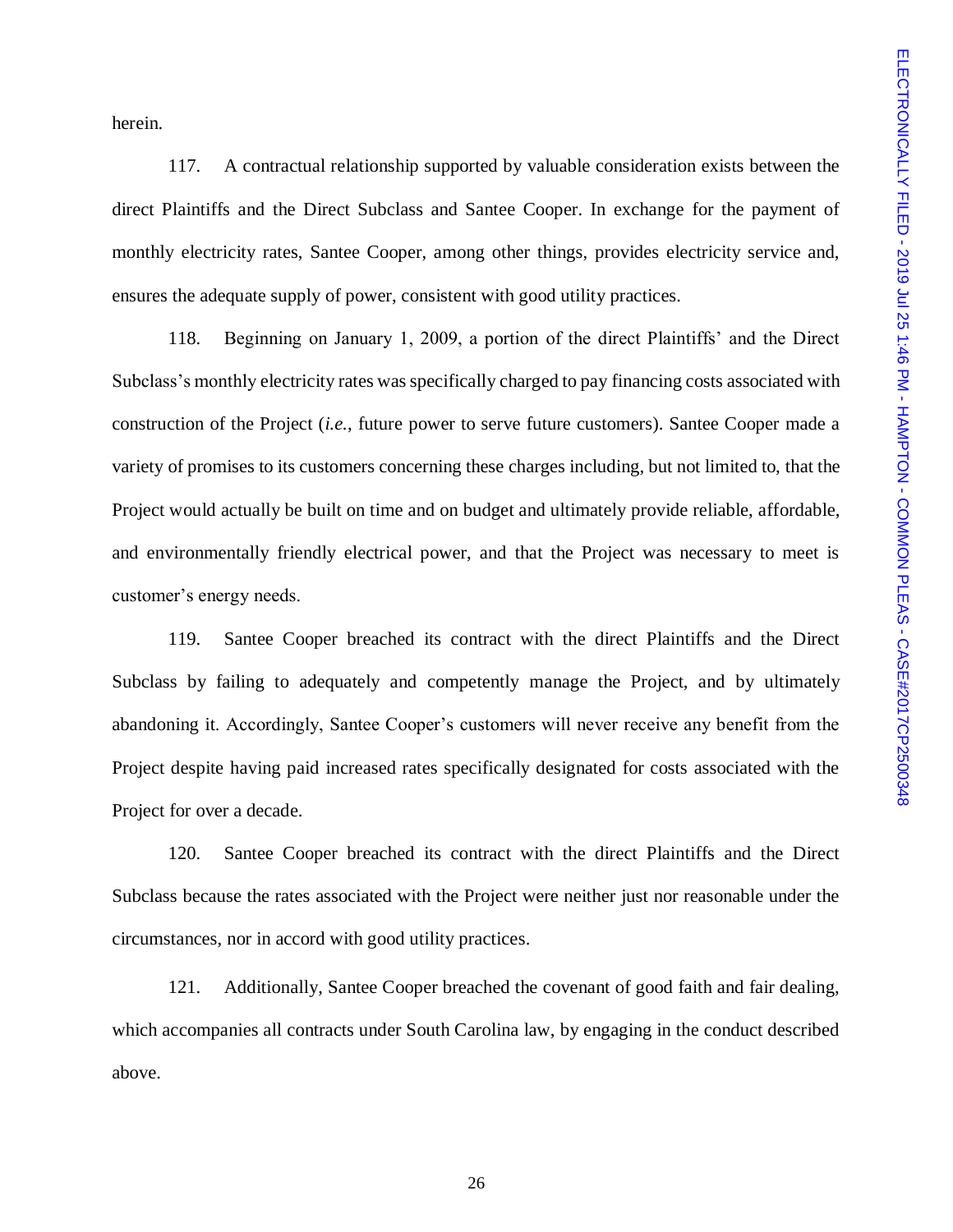122. As a result of these breaches, the direct Plaintiffs and the Direct Subclass have suffered substantial losses and are entitled to full compensation, including all direct and consequential damages and interest.

# **FOR A FIFTH CAUSE OF ACTION Unconstitutional Taking Under the South Carolina Constitution On Behalf of the Class Against Santee Cooper**

123. Plaintiffs restate and reiterate all preceding paragraphs as if specifically restated herein.

124. Article I, Section 13(A) of the South Carolina Constitution prohibits state agencies, like Santee Cooper, from taking private property without just compensation and without providing "public use."

125. Article I, Section 13(A) of the South Carolina Constitution further provides under no circumstances may private property ever be taken by the government for private use or economic development purposes without the owner's consent.

126. Money is private property for the purposes of takings.

127. Santee Cooper mandated customers pay increased rates associated with the construction of two nuclear reactors; however, these funds have never and will never provide any public use, service, or commodity for the benefit of customers due to the abandonment. The increased rates are not taxes, fees, or special assessments. Plaintiffs and the Class were forced to pay these unlawful, increased rates or risk the loss of electricity, which is a necessary feature of modern life, heath, and sanitation.

128. The increased rates associated with the voluntarily abandoned Project constitute unconstitutional takings because they violate the just compensation and public use requirements under the South Carolina Constitution.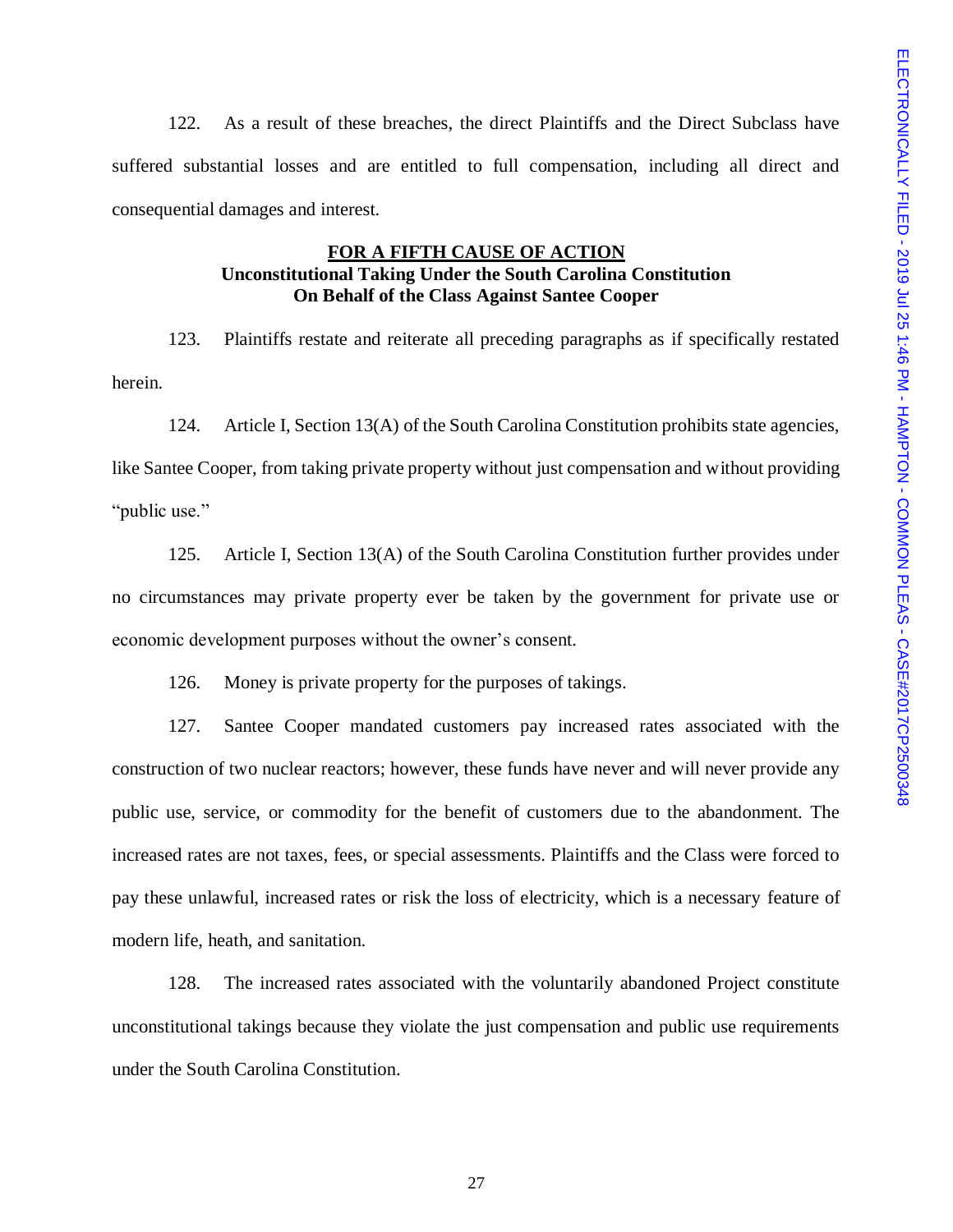129. Moreover, the Project would not have moved forward without the participation of and financial commitments by Santee Cooper. Despite the Project's abandonment and utter failure, SCANA's and SCE&G's shareholders have reaped and will continue to reap substantial private profits. Had Santee Cooper not been involved in the Project, these private profits would not have been captured by SCANA's and SCE&G's shareholders. Simply put, Santee Cooper's involvement in the Project, specifically the funds collected from its customers, enabled and facilitated massive private profit for SCANA and SCE&G and a total loss for its own customers. As such, Santee Cooper's increased rates associated with the voluntarily abandoned Project amount to the taking of private property, without consent, for private benefit in violation of the South Carolina Constitution.

130. Given the foregoing, Plaintiffs and the Class are entitled to the return of all monies collected and spent by Santee Cooper in violation of the South Carolina Constitution plus reasonable attorneys' fees and costs.

#### **FOR A SIXTH CAUSE OF ACTION Violation of the Due Process Under the South Carolina Constitution On Behalf of the Direct Subclass Against Santee Cooper**

131. Plaintiffs restate and reiterate all preceding paragraphs as if specifically restated herein.

132. Article I, Section 3 of the South Carolina Constitution prohibits state agencies, like Santee Cooper, from depriving persons of, among other things, "property without due process of  $law$ "

133. Santee Cooper violated Article I, Section 3 to the extent customers such as the direct Plaintiffs and the Direct Subclass were either not provided notice at all or provided insufficient notice (under the circumstances) and an opportunity to participate in any meaningful process prior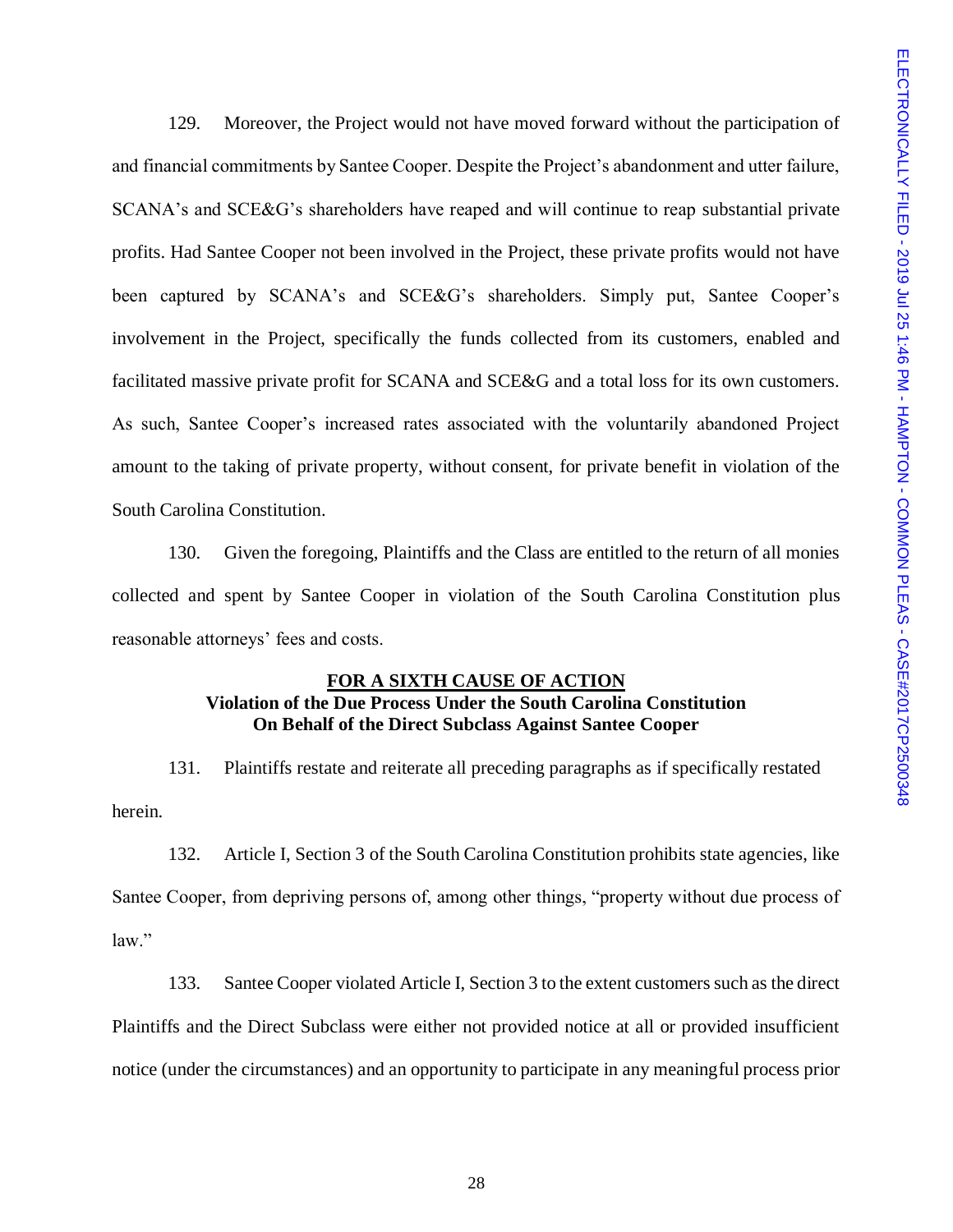to the imposition, collection, and expenditure of the unlawful rates at issue in this case.

134. Santee Cooper further violated Article I, Section 3 to the extent material facts about the prospects and future of the construction effort were concealed or not communicated accurately during the various rate setting processes used by Santee Cooper.

135. Santee Cooper further violated Article I, Section 3 to the extent the imposition, collection, and expenditure of the rates at issue in this case was a unilateral decision made by the Board with no oversight from any other agency, a foregone conclusion irrespective of any ratepayer advocacy, and without any meaningful process for customers to examine the merits of the rate increases under the circumstances or with the aid of material information Santee Cooper possessed or could reasonably access.

136. Given the foregoing, the direct Plaintiffs and the Direct Subclass are entitled to the return of all monies collected and spent by Santee Cooper in violation of the South Carolina Constitution plus reasonable attorneys' fees and costs.

#### **FOR A SEVENTH CAUSE OF ACTION**

# **Breach of Contract or Breach of Implied Contract On Behalf of the Cooperative Subclass Against Santee Cooper and Central**

137. Plaintiffs restate and reiterate all preceding paragraphs as if specifically restated herein.

138. Santee Cooper and Central sell power to the Distribution Cooperatives, including Palmetto.

139. Santee Cooper and Central understand that when power is sold to the Distribution Cooperatives, the intended beneficiaries of the purchased power are the indirect cooperative Plaintiffs and the Cooperative Subclass.

140. As the intended beneficiaries of contracts between Santee Cooper, Central, and the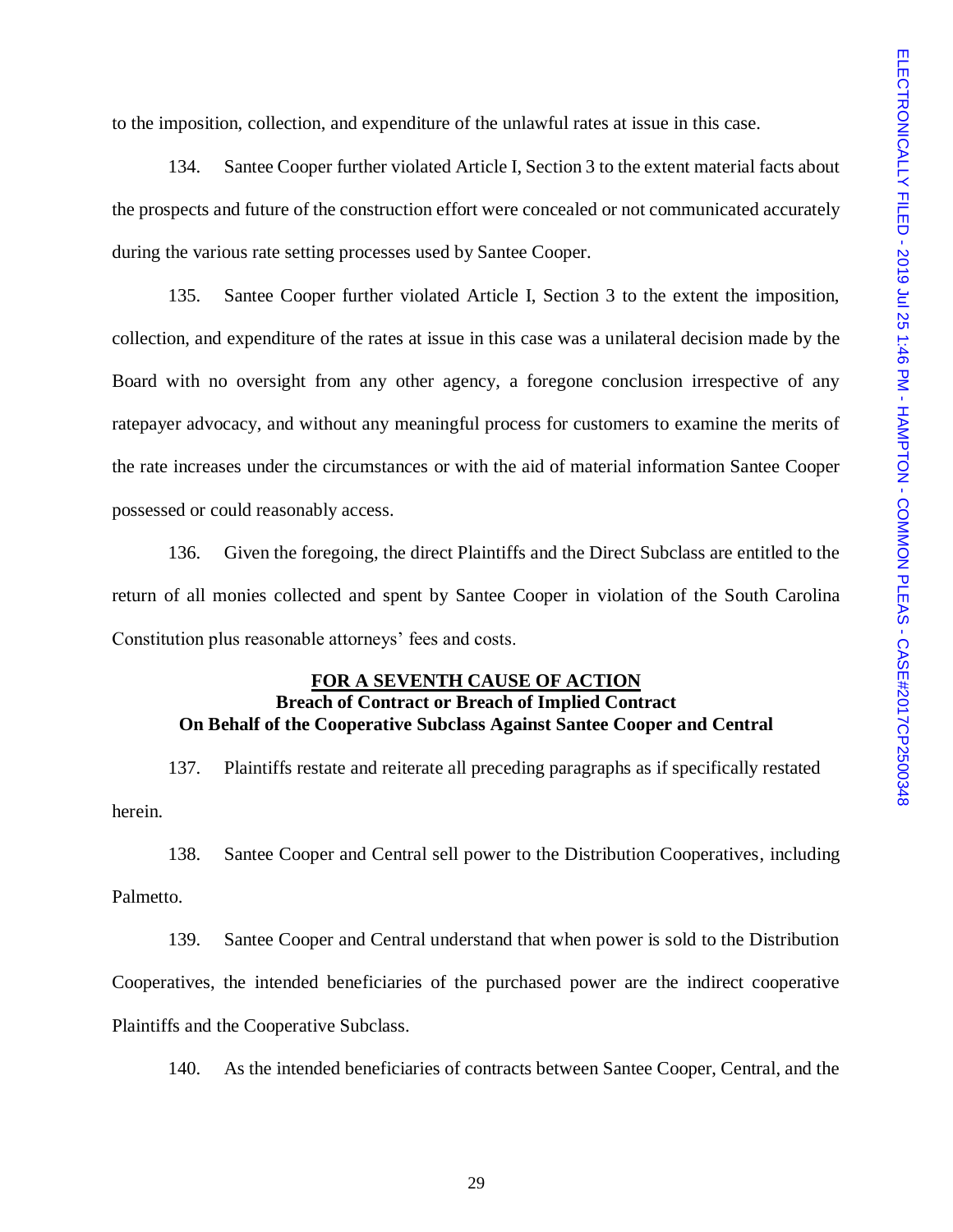Distribution Cooperatives, the indirect cooperative Plaintiffs and the Cooperative Subclass entered into contracts indirectly with Santee Cooper and Central, pursuant to which Santee Cooper and Central were to provide the Distribution Cooperatives safe, reliable, and steady electrical power and to charge only those charges that were necessary and allowed by law for that service. In exchange, the indirect cooperative Plaintiffs and the Cooperative Subclass, in order to have electrical power, have been forced to pay and have paid electricity rates. These payments inured to the benefit of all Defendants.

141. Santee Cooper and Central breached their contracts with the indirect Plaintiffs and the Cooperative Subclass by passing along charges in the form of increased rates associated with the Project, which has now been abandoned. This breach violates both explicit terms of governing statutes, the terms of the governing agreements for the cooperatives, the terms of the contracts for service with the Plaintiffs, and the implied terms of the contracts with the Plaintiffs, including the implied obligations of good faith and fair dealing.

142. Santee Cooper and Central continue to pass along these charges without a proper legal basis.

143. As a result of the breaches of contract by Santee Cooper and Central, the indirect Plaintiffs and the Cooperative Subclass have suffered substantial losses and are entitled to full compensation, including all direct and consequential damages and interest.

# **FOR AN EIGHTH CAUSE OF ACTION Breach of Contract or Breach of Implied Contract On Behalf of the Palmetto Subclass Against Palmetto**

144. A contractual relationship supported by valuable consideration exists between Mrs. Cook and the Palmetto Subclass and Palmetto. In exchange for the payment of monthly electricity rates, Palmetto, among other things, provides electricity service and, ensures the adequate supply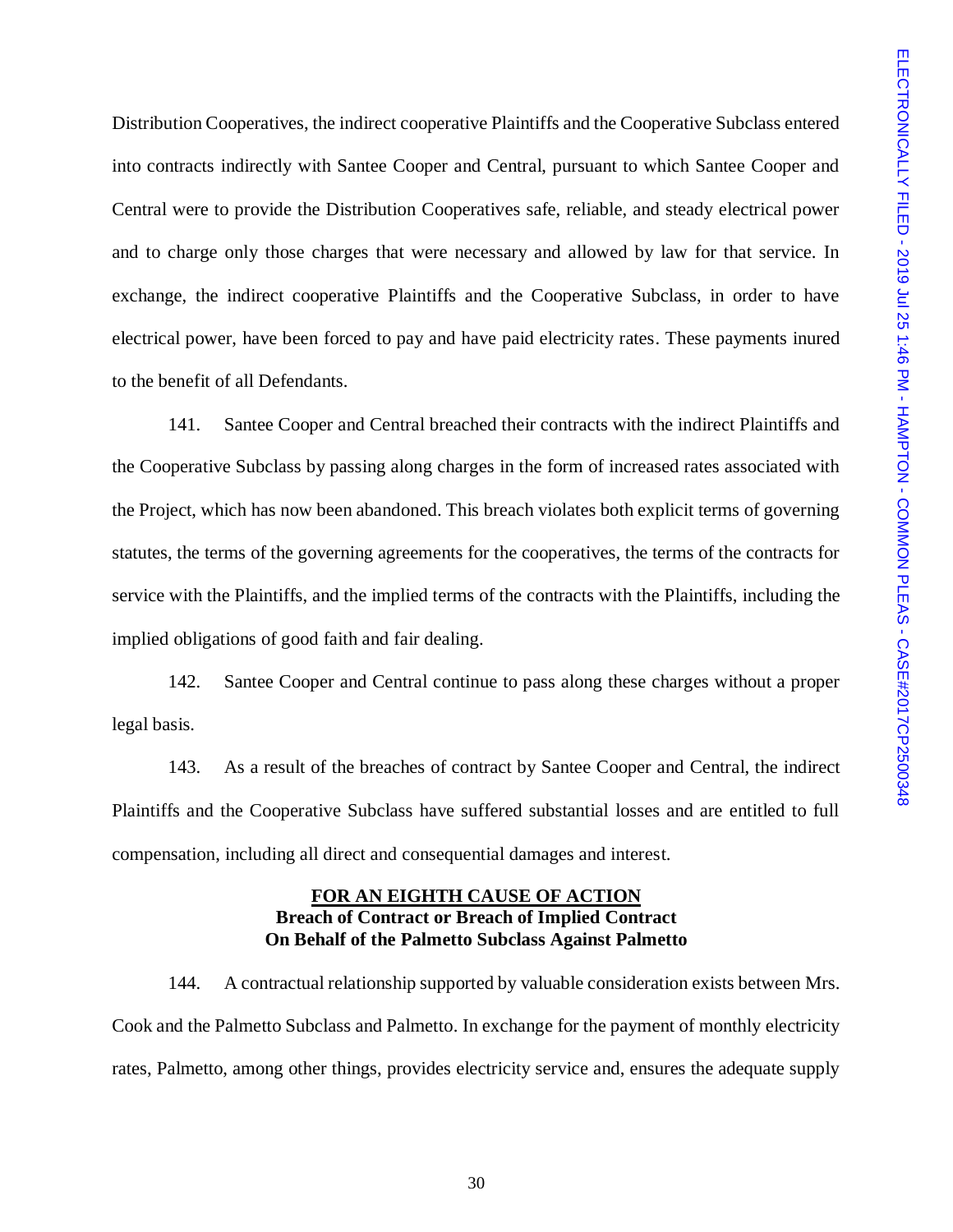of power, consistent with good utility practices.

145. Beginning on January 1, 2009, a portion of Mrs. Cook and the Palmetto Subclass's monthly electricity rates was specifically charged to pay costs associated with construction of the Project (*i.e.*, future power to serve future customers).

146. Palmetto breached its contract with Mrs. Cook and the Palmetto Subclass by failing to exercise its rights to ensure the Project was adequately and competently managed. Accordingly, the Palmetto Subclass will never receive any benefit from the Project despite having paid increased rates specifically designated for costs associated with the Project for over a decade.

147. Palmetto breached its contract with Mrs. Cook and the Palmetto Subclass because the rates associated with the Project were neither just nor reasonable under the circumstances, nor in accord with good utility practices.

148. Additionally, Palmetto breached the covenant of good faith and fair dealing, which accompanies all contracts under South Carolina law, by engaging in the conduct described above.

149. As a result of these breaches, Mrs. Cook and the Palmetto Subclass have suffered substantial losses and are entitled to full compensation, including all direct and consequential damages and interest.

#### **FOR A NINTH CAUSE OF ACTION Negligence and/or Gross Negligence On Behalf of the Class Against Santee Cooper**

150. Plaintiffs restate and reiterate all preceding paragraphs as if specifically restated herein.

151. As set forth above and herein, Santee Cooper was a partner and owner of the Project, the purpose of which was for the express benefit of Santee Cooper customers.

152. As a partner and co-owner of a major project created for the benefit of its customers,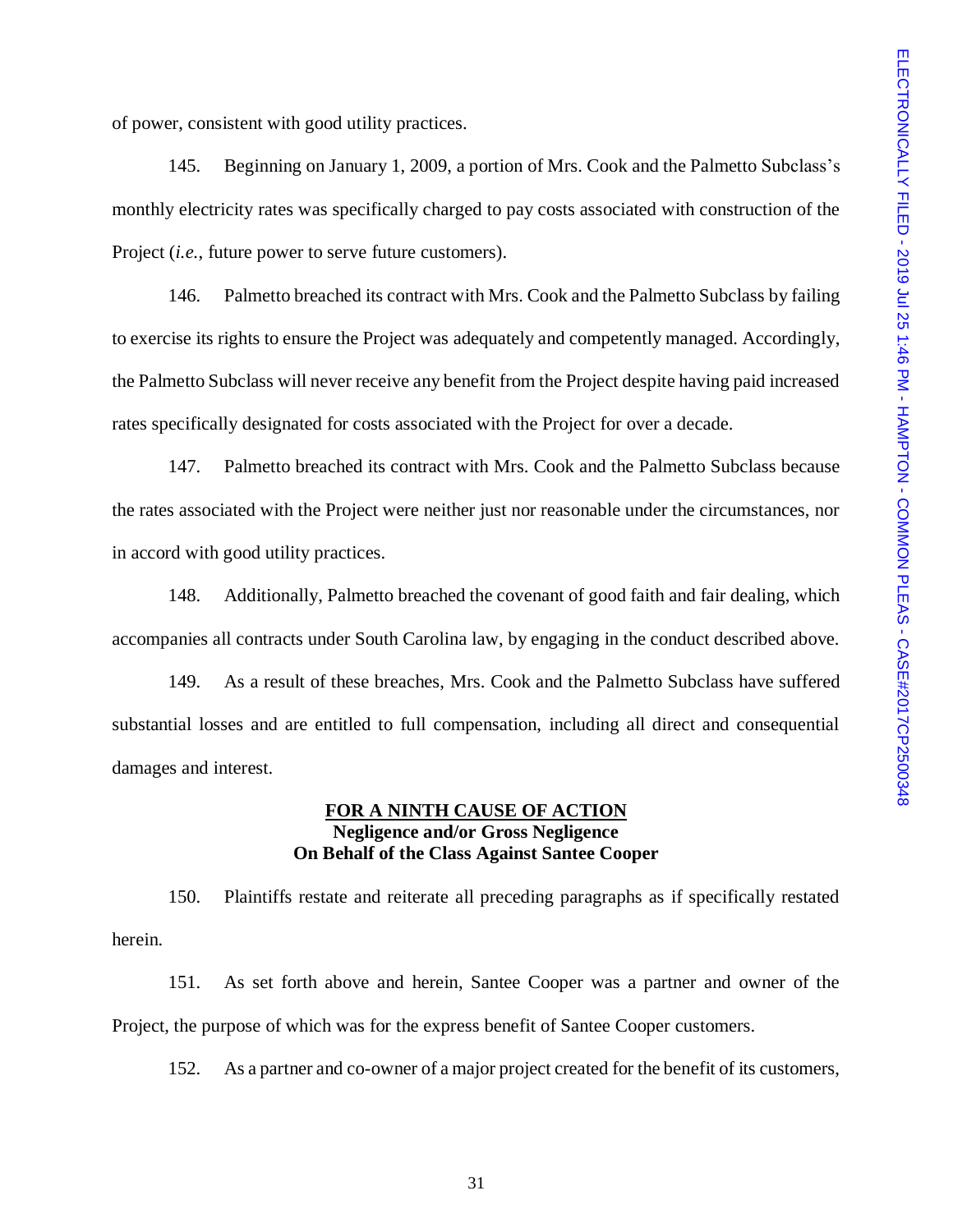Santee Cooper had a duty to use due and reasonable care in one or more of the following particulars:

a. Selecting competent agents to work on behalf of Santee Cooper customers;

b. Providing adequate supervision to the progress of Project construction;

c. Providing adequate supervision of the Project budget;

d. Exiting the Project or that portion of the Project Santee deemed "unnecessary" for utility purposes;

e. Ensuring adequate policies and procedures existed regarding construction of the Project;

f. In the event such policies or procedures were in place, ensuring compliance with the policies and procedures;

g. Ensuring the Project was construed according to industry standards and/or good utility practices;

h. Ensuring accurate and transparent representations were made about the Project to members of the public, bondholders, and regulatory entities;

i. Ensuring only those costs necessary to the reliable provision of electric service were assessed as to direct and indirect customers; and

j. Such other duties as may be determined during discovery or the trial of this matter.

153. As set more fully herein, Santee Cooper breached its duties in one or more of the

following particulars:

a. Failing to use due and reasonable care in oversight and management of the Project;

b. Failing to select competent agents with specific knowledge in the field of nuclear construction;

c. Failure to exercise reasonable quality assurance and other methods to ascertain the actual status of the Project;

d. Failing to adhere to good utility practices with regard to the Project, including requiring customers to pay for a Project after a point in time the Project, or a part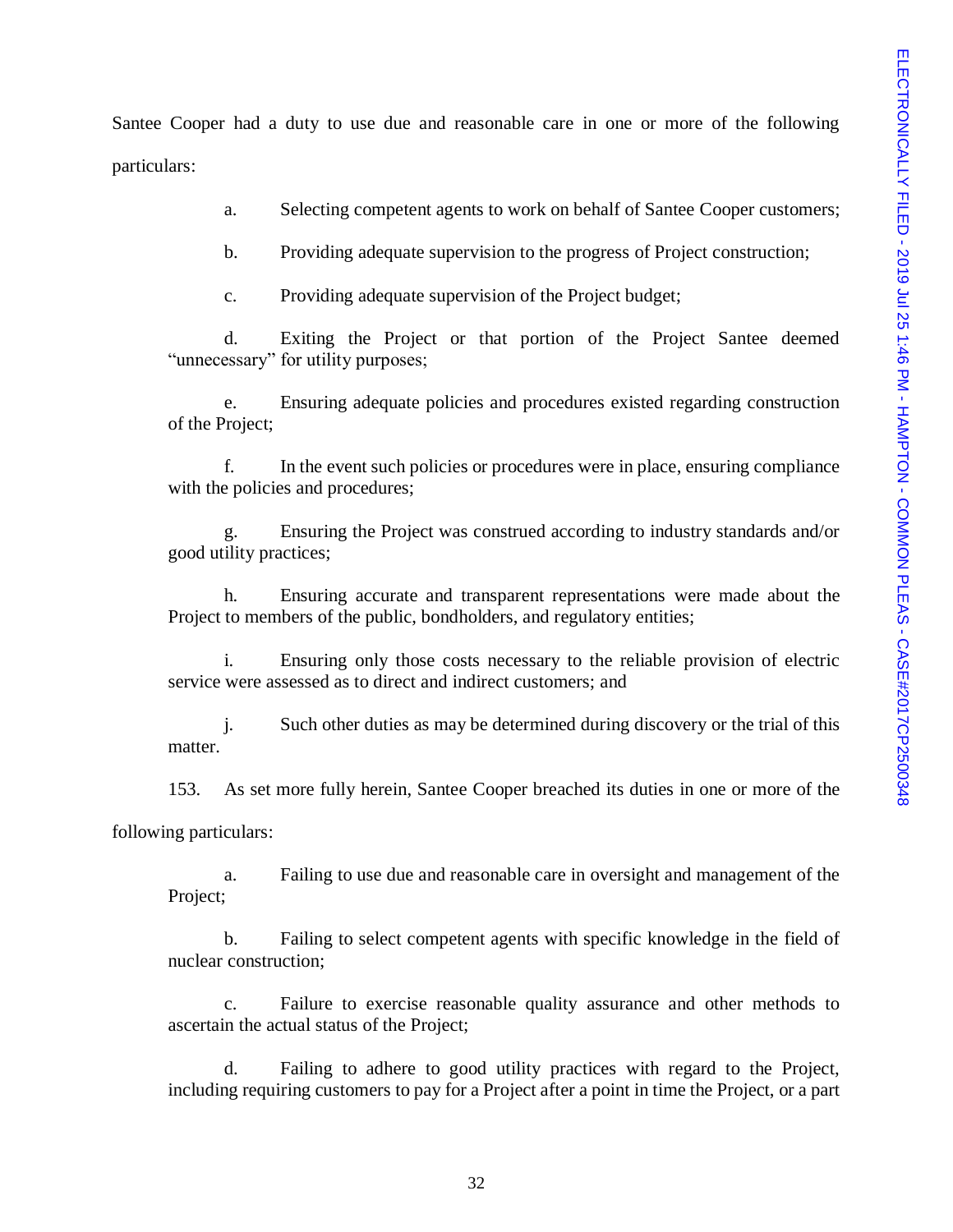thereof, had been deemed "unnecessary" for the provision of electric service;

e. Failing to adequately monitor and/or control the budget and construction progress on the Project; and

f. Such other particulars as may be revealed through discovery or a trial of this case.

154. As a result of Santee Cooper's conduct as set forth herein, Plaintiffs lost the use of Units 2 and 3, and will receive neither these units in the future nor the associated benefits of clean, efficient, and cost effective energy, but will continue to incur costs associated with these units despite the loss of their use. Plaintiffs also suffered property damage and loss of use in the form of their money wrongfully being taken to fund the Project.

155. Santee Cooper's conduct as set forth herein constitutes the complete absence of care.

156. As a direct and proximate result of Santee Cooper's negligent, grossly negligent, and reckless conduct, Plaintiffs and the Class have suffered substantial losses and are entitled to recover all actual and consequential damages, including, but not limited to, property damages and loss of use, punitive damages, and such other damages as may be determined in law or equity.

# **FOR A TENTH CAUSE OF ACTION Negligence and/or Gross Negligence On behalf of the Cooperative Subclass Against Central**

157. Plaintiffs restate and reiterate all preceding paragraphs as if specifically restated herein.

158. At all times relevant to this Complaint, Central was charged with management and decision making for the benefit of the customers of the Distribution Cooperatives, consistent with good utility practices.

159. Central had a duty to exercise due and reasonable care and to protect the interests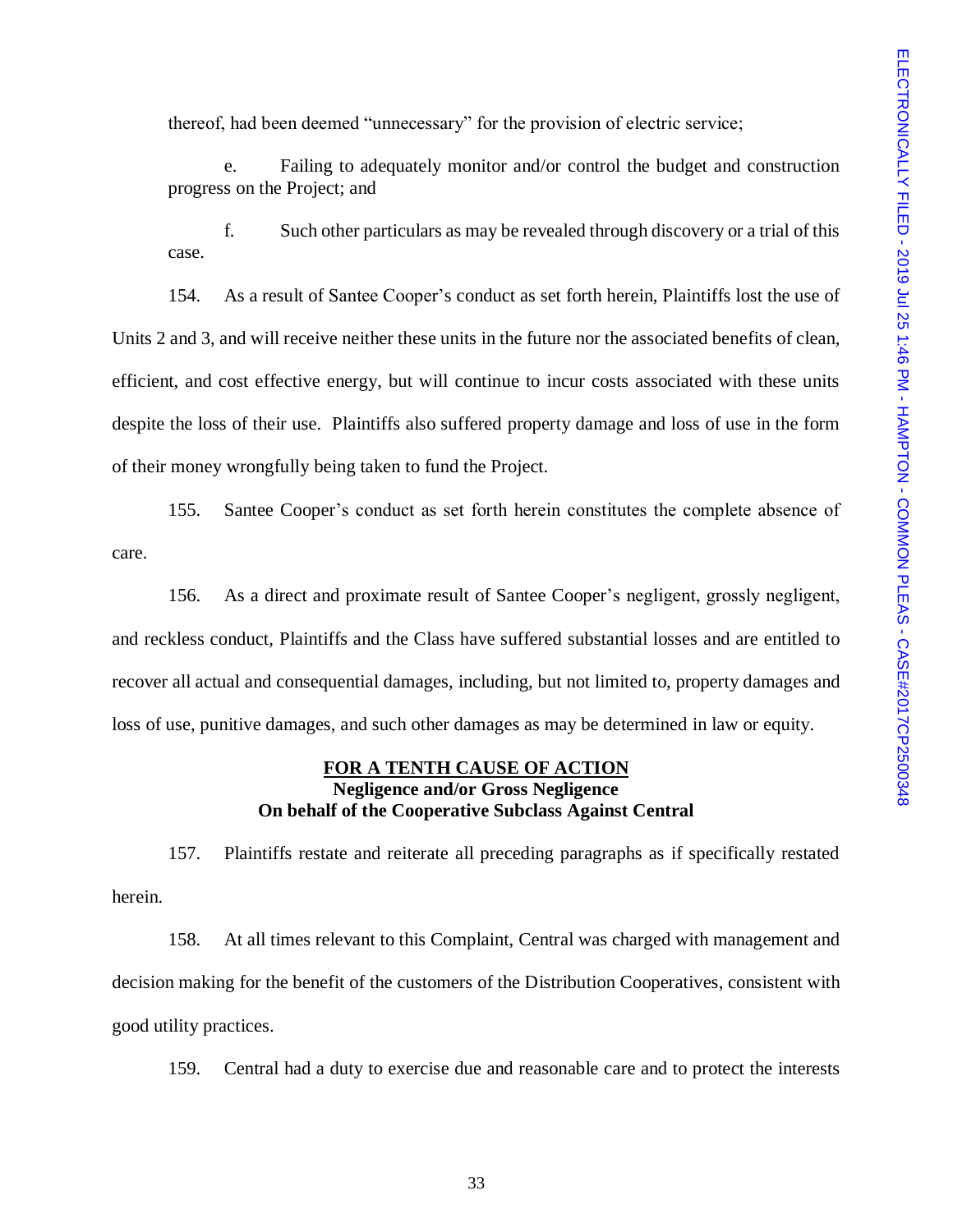of Distribution Cooperative customers.

160. As set forth herein and above, Central breached its duty to exercise due and reasonable care, in one or more of the following particulars:

a. Failing to adequately monitor the Project to ensure construction was proceeding according to schedule;

b. Failing to adequately monitor the use of customer funds collected for Project financing;

c. Allowing for customer financing to continue on the Project despite knowledge that the Project was not proceeding on budget and on schedule;

d. Authorizing the additional payment of \$175 million toward the Project after Central knew or should have known the Project was no longer viable; and

e. Such other particulars as may be revealed during discovery or trial of this matter.

161. As a result of Central's conduct as set forth herein, the indirect Plaintiffs and the Cooperative Subclass lost the use of Units 2 and 3, and will receive neither these units in the future nor the associated benefits of clean, efficient, and cost effective energy, but will continue to incur costs associated with these units despite the loss of their use. Plaintiffs and the Cooperative Subclass also suffered property damage and loss of use in the form of their money wrongfully being taken to fund the Project.

162. Central's conduct as set forth herein constitutes the complete absence of care.

163. As a direct and proximate result of Central's negligent, grossly negligent, and reckless conduct, the indirect Plaintiffs and the Cooperative Subclass have suffered substantial losses and are entitled to recover all actual and consequential damages, including, but not limited to, property damages and loss of use, punitive damages, and such other damages as may be determined in law or equity.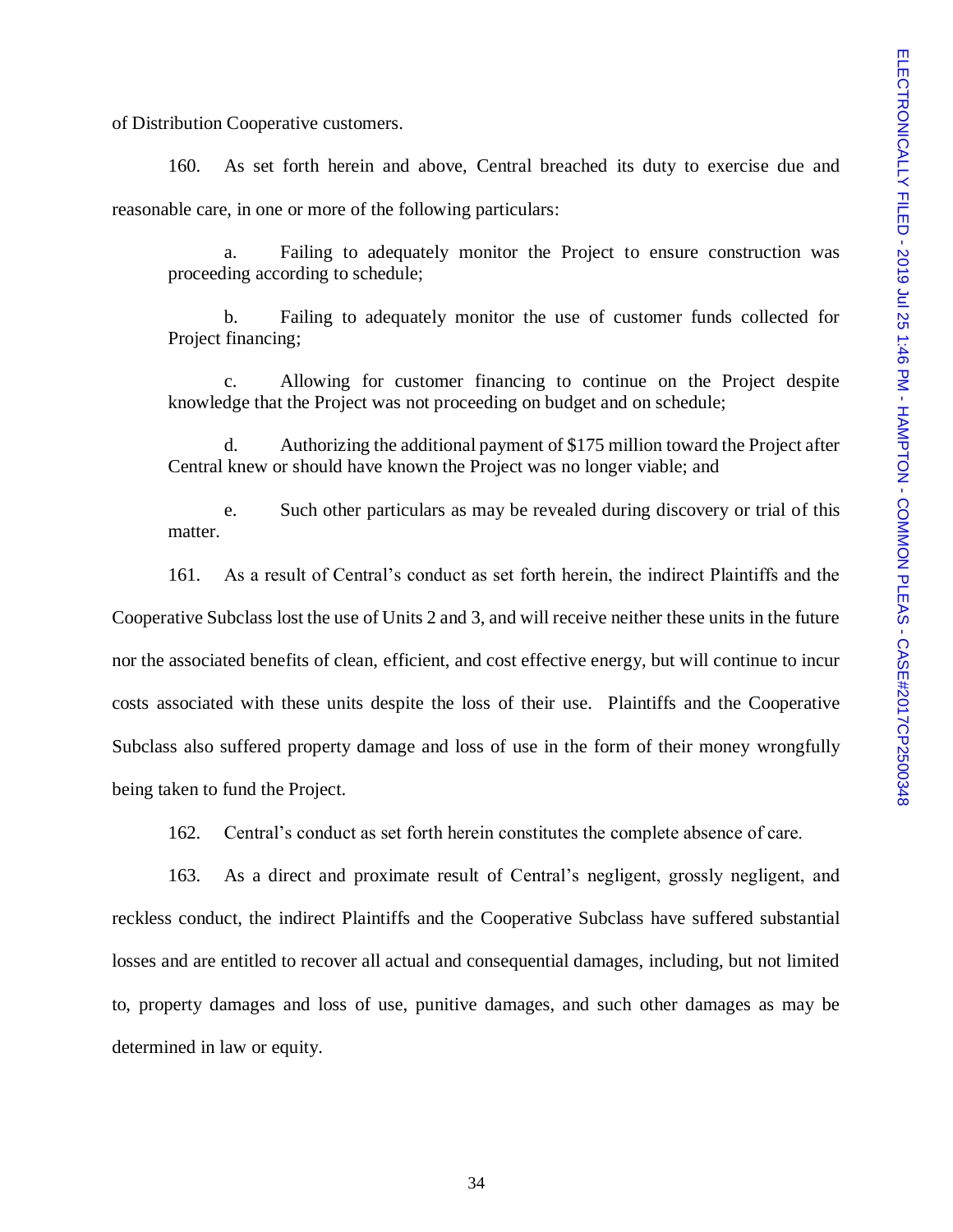## **FOR AN ELEVENTH CAUSE OF ACTION Negligence and/or Gross Negligence On behalf of the Palmetto Subclass Against Palmetto**

164. Plaintiffs restate and reiterate all preceding paragraphs as if specifically restated herein.

165. At all times relevant to this Complaint, Palmetto had ample opportunity to discover and protect its customers from the waste and mismanagement at the Project.

166. Palmetto had a duty to exercise due and reasonable care and to protect the interests of its customers.

167. As set forth herein and above, Palmetto breached its duty to exercise due and reasonable care, in one or more of the following particulars:

a. Failing to adequately monitor the Project to ensure construction was proceeding according to schedule;

b. Failing to adequately monitor the use of customer funds collected for Project financing;

c. Allowing for customer financing to continue on the Project despite knowledge that the Project was not proceeding on budget and on schedule; and

d. Such other particulars as may be revealed during discovery or trial of this matter.

168. As a result of Palmetto's conduct as set forth herein, Mrs. Cook and the Palmetto Subclass lost the use of Units 2 and 3, and will receive neither these units in the future nor the associated benefits of clean, efficient, and cost effective energy, but will continue to incur costs associated with these units despite the loss of their use. Mrs. Cook and the Palmetto Subclass also suffered property damage and loss of use in the form of their money wrongfully being taken to fund the Project.

169. Palmetto's conduct as set forth herein constitutes the complete absence of care.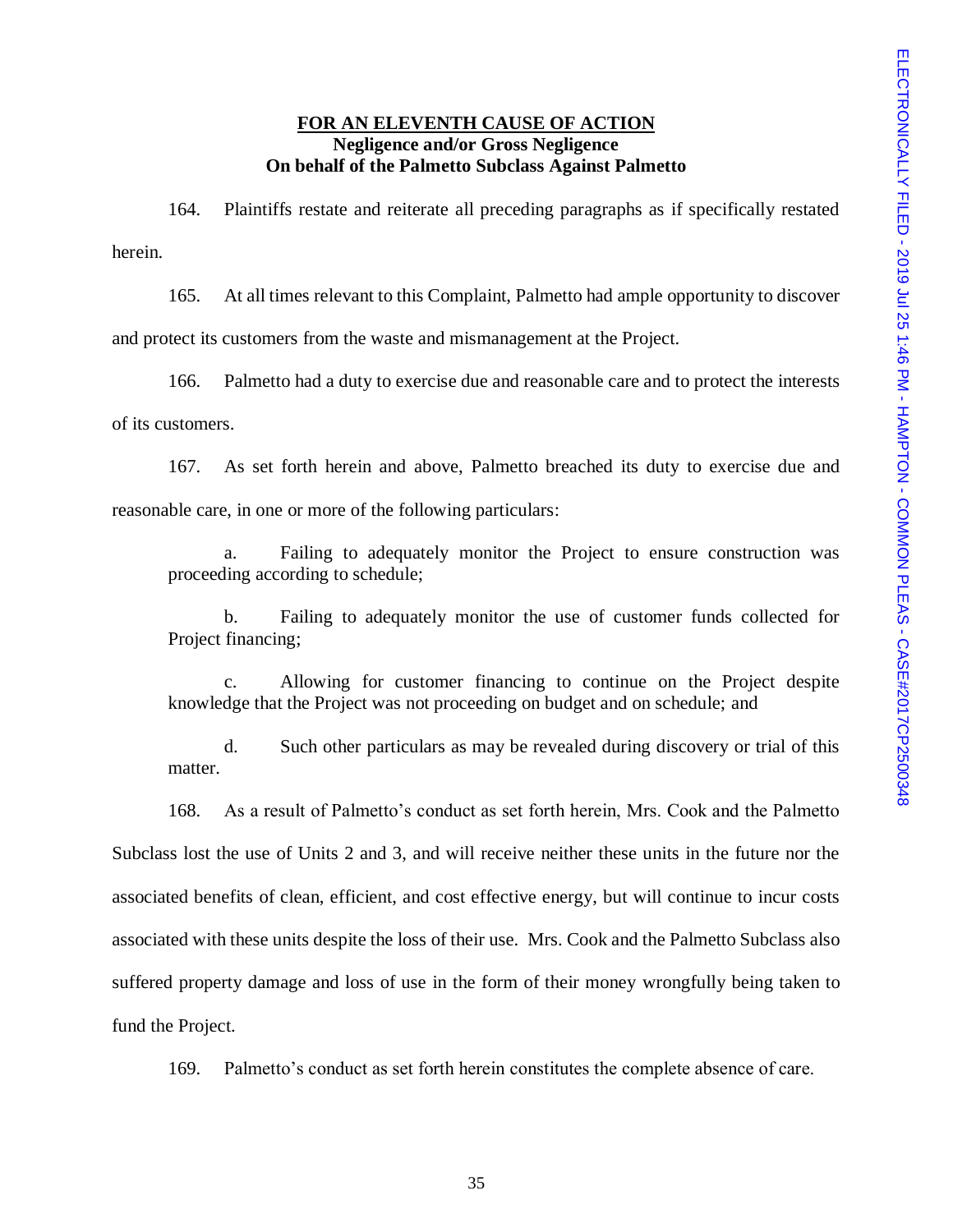170. As a direct and proximate result of Palmetto's negligent, grossly negligent, and reckless conduct, Mrs. Cook and the Palmetto Subclass have suffered substantial losses and are entitled to recover all actual and consequential damages, including, but not limited to, property damages and loss of use, punitive damages, and such other damages as may be determined in law or equity.

## **FOR A TWELVTH CAUSE OF ACTION Negligence and/or Gross Negligence On Behalf of the Class Against SCANA, SCE&G, and SCANA Services**

171. Plaintiffs restate and reiterate all preceding paragraphs as if specifically restated herein.

172. Pursuant to the Project, SCANA, SCE&G, SCANA Services, Marsh, Byrne, and Addison owed duties to Plaintiffs and the Class, including, but not limited to:

a. The duty to exercise reasonable oversight and management of the Project;

b. The duty to create and enforce appropriate policies and procedures regarding construction of the Project;

c. The duty to adequately and accurately apprise Project owners, bondholders, shareholders, regulatory bodies, and members of the public of the status of the Project;

d. The duty to exercise due care with regard to decisions made on the Project, including decisions to expand ownership of the Project to third parties;

e. The duty not to impose unreasonable or exorbitant costs on financiers of the Project, including the Santee Cooper direct and indirect customers;

f. The duty to ensure the Project was proceeding according to good utility practices;

g. The duty to ensure the existence of a Project schedule;

h. The duty to staff the Project with competent employees knowledgeable in the field of nuclear construction;

i. The duty to supervise and ensure that monies collected from customers for the Project were not being squandered through poor construction practices or unreasonable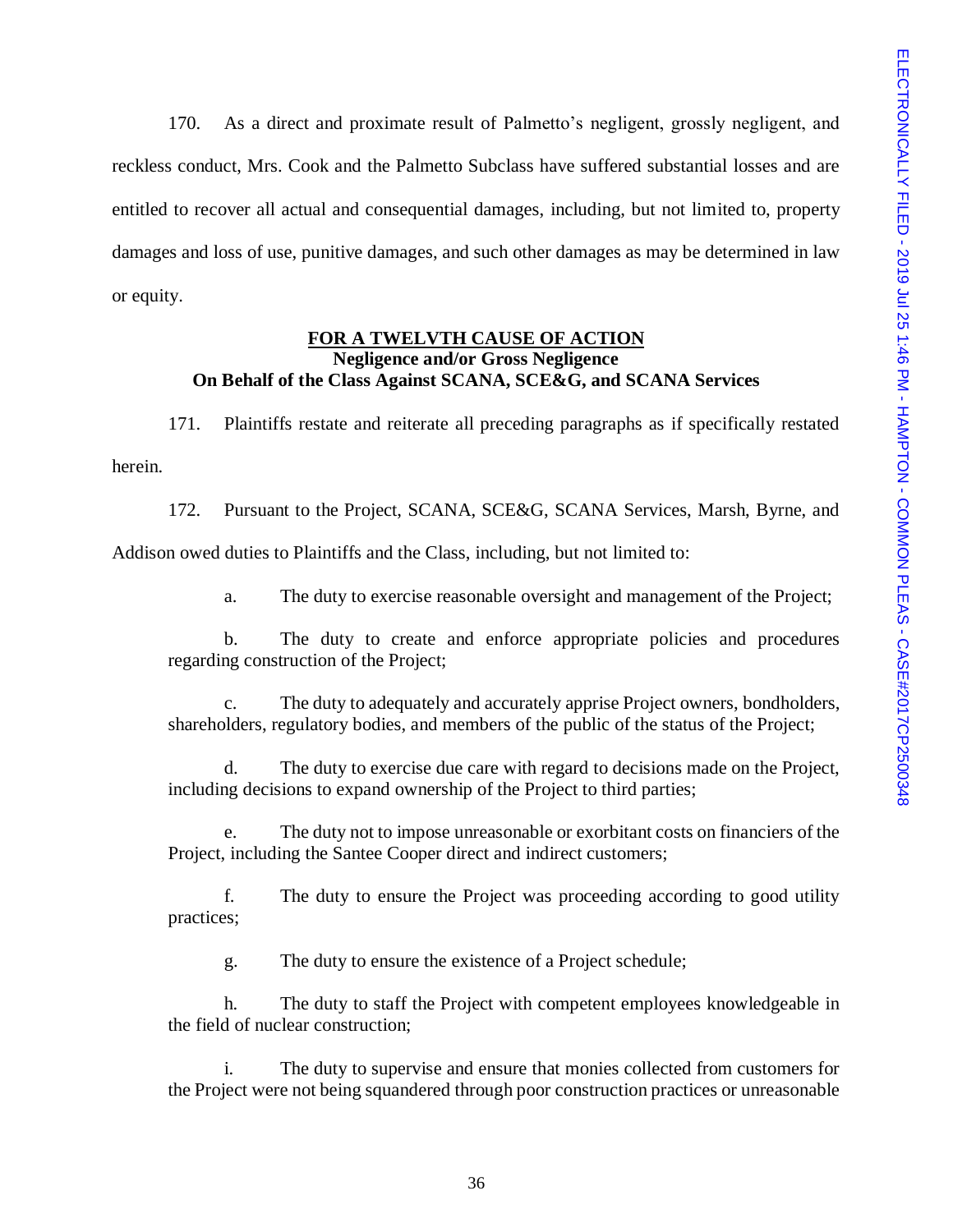activities; and

j. Such other duties as may be determined during discovery or the trial of this matter.

173. Defendants breached the duties set forth above in one or more of the following particulars:

a. Failing to use due and reasonable care in oversight and management of the Project;

b. Failing to create adequate policies and procedures with regard to construction and quality assurance on the Project;

c. In the event such policies existed, failing to enforce the policies;

d. Failing to make accurate, timely representations regarding the status of the Project to interested parties;

e. Preventing and/or interfering in the sale of Santee Cooper's ownership interest in the Project to competent and knowledgeable third parties;

f. Causing Santee Cooper customers to incur unreasonable and unnecessary costs associated with the Project, including costs attributable to SCE&G's 5% additional interest in the Project following the 2014 agreement to purchase a partial share of Santee Cooper's ownership interest;

g. Failing to adhere to good utility practices with regard to the Project, including failing to ensure a complete design and schedule and failing to adhere to state and federal engineering standards;

h. Failing to assure the existence of a Project schedule; and

i. Failing to have sufficient numbers of staff associated with the Project and staffing the Project with employees who did not have the requisite engineering or nuclear construction background necessary for the Project; and

j. Such other particulars as may be revealed through discovery or a trial of this case.

174. As a result of Defendants' conduct as set forth herein, Plaintiffs lost the use of Units 2 and 3, and will receive neither these units in the future nor the associated benefits of clean, efficient, and cost effective energy, but will continue to incur costs associated with these units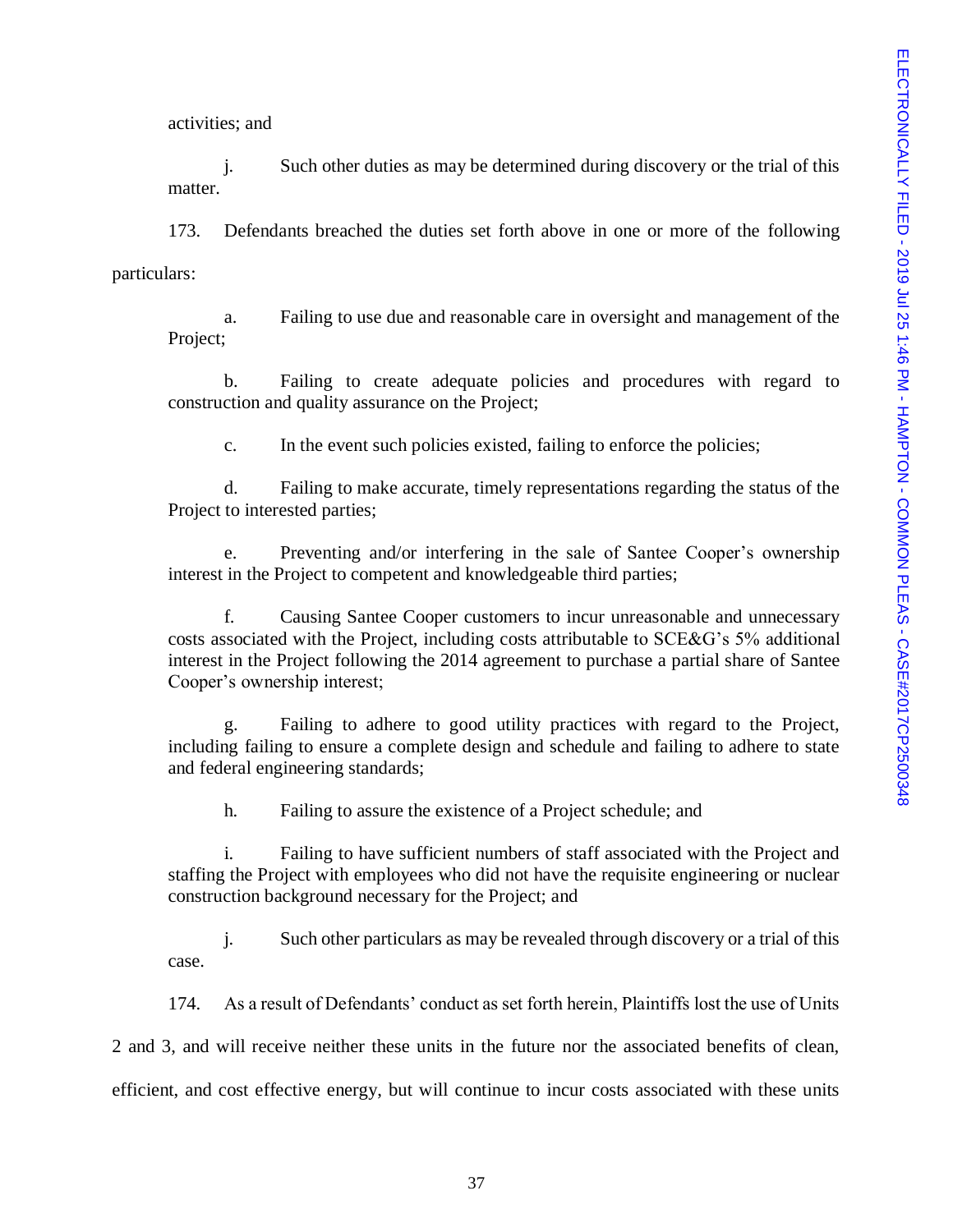despite the loss of their use. Plaintiffs also suffered property damage and loss of use in the form of their money wrongfully being taken to fund the Project.

175. Defendants' conduct as set forth herein constitutes the complete absence of care.

176. As a direct and proximate result of Defendants' negligent, grossly negligent, and reckless conduct, Plaintiffs have suffered substantial losses and are entitled to recover all actual and consequential damages, including, but not limited to, property damages and loss of use, punitive damages, and such other damages as may be determined in law or equity.

#### **FOR A THIRTEENTH CAUSE OF ACTION** *Respondeat Superior* **On Behalf of the Class Against SCANA, SCE&G, and SCANA Services**

177. Plaintiffs restate and reiterate all preceding paragraphs as if specifically stated herein.

178. At all times relevant to this Complaint, Marsh, Byrne, and Addison, along with the members of the SCE&G New Nuclear Deployment ("NND") team, were employed by and through SCANA Services.

179. As set forth above and herein, Marsh, Byrne, and Addison, and members of the SCE&G NND team, were responsible for oversight, quality control, quality assurance, and management of the Project.

180. In addition, at all times relevant to this Complaint, Marsh, Byrne, and Addison served as the public face of the Project on behalf of SCE&G.

181. Marsh, Byrne, and Addison, and the remaining members of the SCE&G NND team failed to exercise due and reasonable care regarding their management, oversight, quality assurance, and project protocols, made statements regarding the continued utility and viability of the Project with a reckless disregard as to the veracity of the statements, and failed to otherwise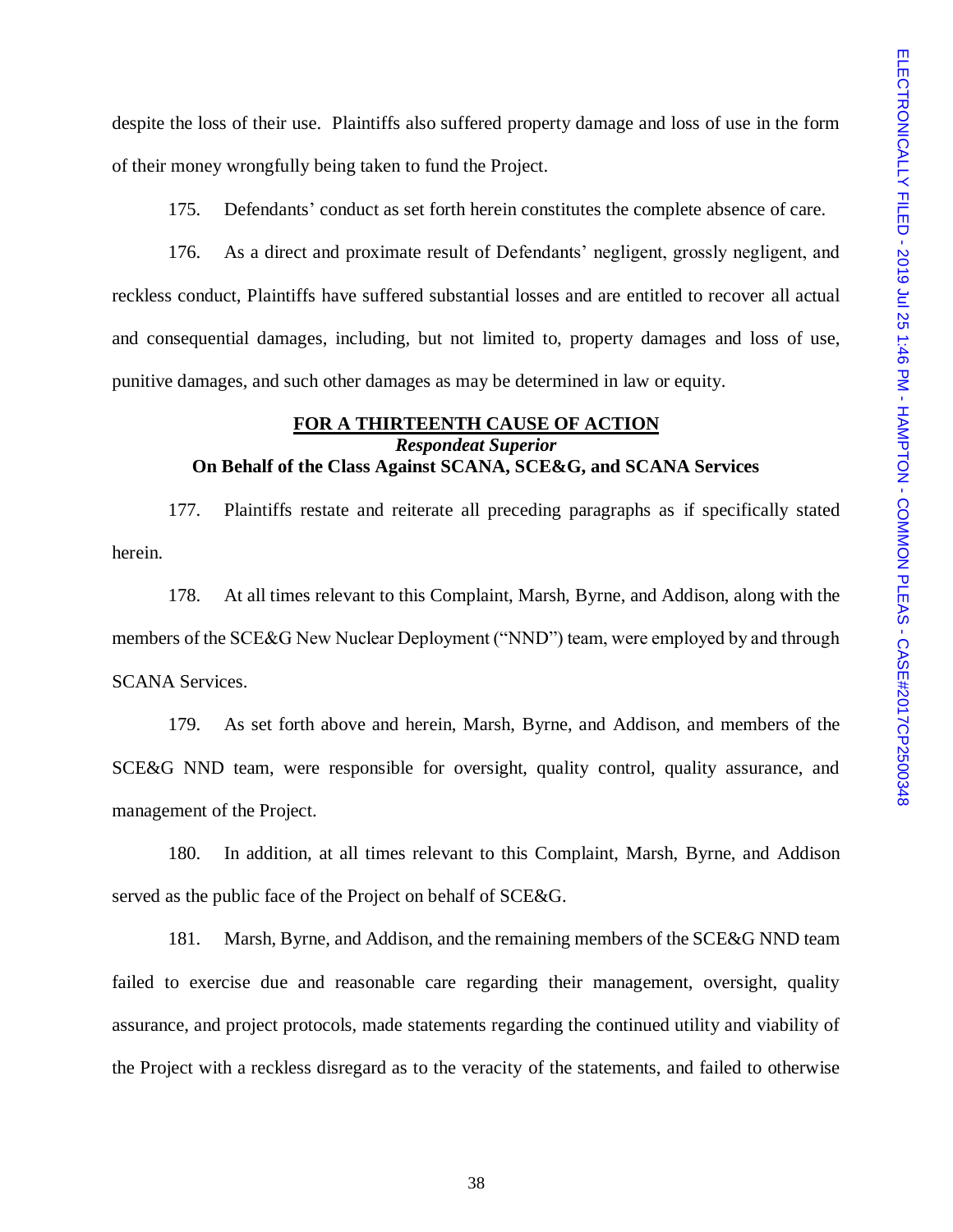appropriately staff the Project and allow entry into the Project of competent third party purchasers.

182. During the interim of the Project, Marsh, Byrne, and Addison were operating in the course and scope of their employment with SCANA Services.

183. Accordingly, SCANA Services is responsible for each and every action of Marsh, Byrne, and Addison that occurred during the course and scope of their employment.

184. Plaintiffs were harmed as a direct and proximate result of the negligent conduct of Marsh, Byrne, and Addison and the negligent conduct of members of the SCE&G NND team.

185. As a result, Plaintiffs are entitled to recover actual, consequential, and punitive damages, along with such other relief in law or equity as may exist.

### **FOR A FOURTEENTH CAUSE OF ACTION Unjust Enrichment / Money Had and Received On Behalf of the Class Against Defendants**

186. Plaintiffs restate and reiterate all preceding paragraphs as if specifically restated herein.

187. Plaintiffs and the Class conferred a non-gratuitous benefit on Defendants in the form of increased rates associated with the Project. Defendants promised Plaintiffs and the Class a variety of benefits in exchange for the increased rates, namely cheaper, cleaner, and more dependable nuclear power. Plaintiffs and the Class had no choice but to pay the increased rates or else run the risk of losing their electricity, which is an essential feature of modern life and human health and sanitation.

188. Defendants realized value from the increased funds by, among other things, using them to directly or indirectly purchase goods, materials, services, and other items of value in connection with the Project. Additionally, the Project, which would not have proceeded as long as it did without the increased rates, generated economic and other value to Defendants, including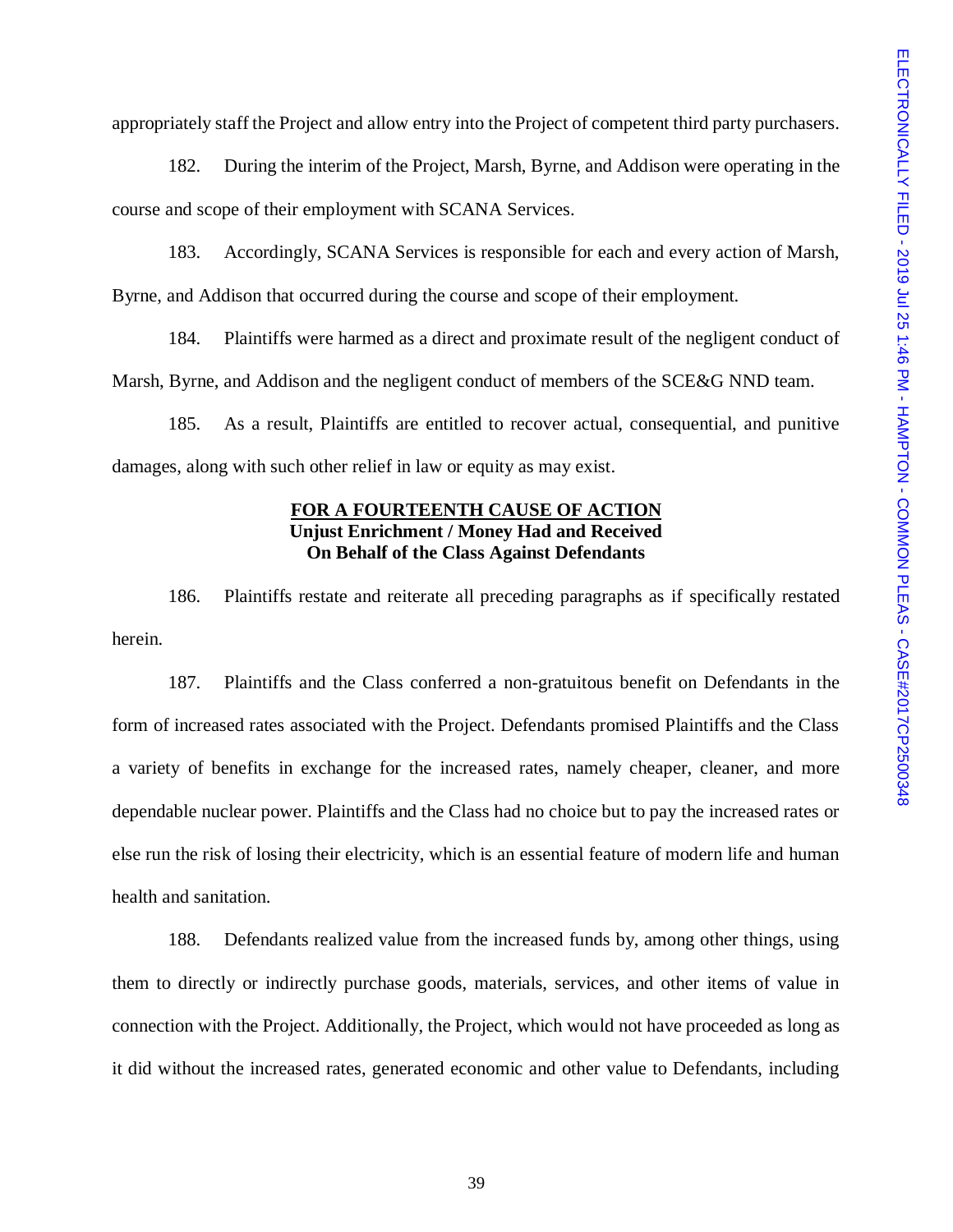financial profit, increased stock value, bonuses, retirement benefits, and other corporate and personal value.

189. Despite paying the increased rates and conferring benefits on Defendants, all of which have been retained and none of which have been disgorged, Plaintiffs and the Class will receive none of the promised benefits (or any benefits at all) due to the Project's abandonment. What is more, Plaintiffs and the Class stand to continue to suffer losses by continuing the pay the increased rates post-abandonment.

190. Plaintiffs and the Class are entitled, as a matter of equity, to recover the increased rates associated with the Project and other relief deemed reasonable and appropriate by the Court.

# **FOR A FIFTEENTH CAUSE OF ACTION Constructive Trust On Behalf of the Class Against Defendants**

191. Plaintiffs restate and reiterate all preceding paragraphs as if specifically restated herein.

192. Plaintiffs and the Class reposed a special confidence in Defendants to use the monies they paid to build the Project. Defendants in equity and good conscience were bound to act in good faith and due regard to the interests of Plaintiffs.

193. By accepting Plaintiffs' and the Class' funds, Defendants accepted the fiduciary relationship with regard to the management of the funds and the construction of the Project.

194. Defendants have accepted Plaintiffs' and the Class' monies for the construction of the Project by charging them increased rates.

195. Defendants were trusted with Plaintiffs' and the Class' monies to build the Project.

196. Defendants knew, or should have known, that the Project was not feasible or viable, and that they were not spending Plaintiffs' and the Class' monies properly.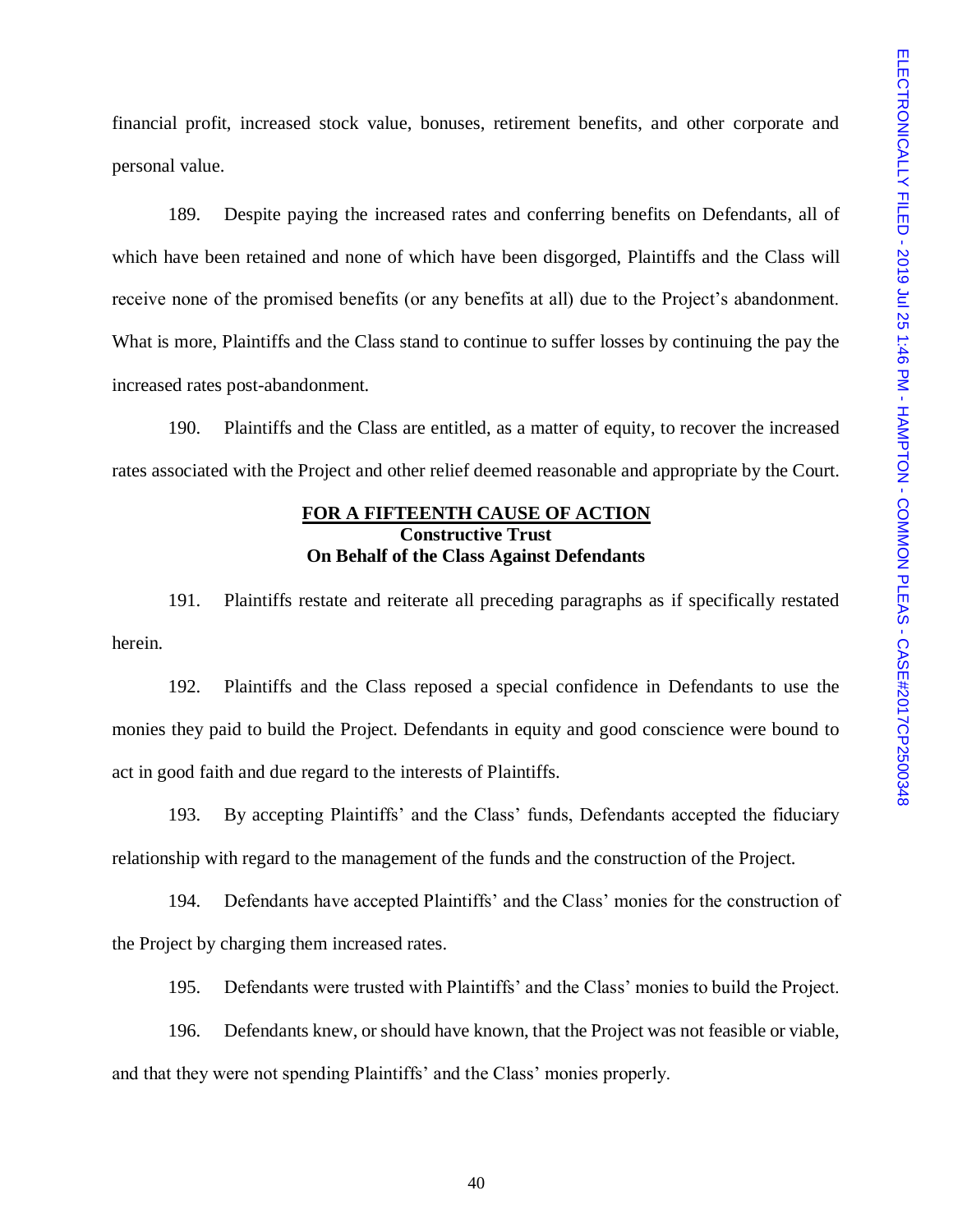197. Even with knowledge that the Project was over budget and was likely to fail, Defendants continued to collect monies from Plaintiffs and the Class.

198. Defendants were managing the funds of Plaintiffs and the Class. Thus, Defendants owed a duty and/or fiduciary duty to Plaintiffs and the Class to prudently manage the monies and to properly oversee the Project.

199. Defendants also concealed material issues with the Project from Plaintiffs and the Class while continuing to collect monies from them to pay for the Project.

200. Defendants' actions in concealing the material issues with the Project while continuing to collect and spend Plaintiffs' and the Class' monies were fraudulent and in bad faith.

201. Defendants' actions abused the confidence of Plaintiffs and the Class and were in violation of the fiduciary duty owed to Plaintiffs and the Class to properly spend their monies.

202. Plaintiffs and the Class should be entitled to the return from Defendants of:

a. the entire Toshiba Settlement;

b. all profits, performance bonuses, retirement packages ("golden parachutes"), and other benefits associated with the Project received by Defendants;

c. all funds received from the sale of the Project or parts thereof; and

d. all increased rates that were paid associated with the Project.

203. Defendants have a duty and obligation in equity to make restitution to Plaintiffs and the Class.

#### **FOR A SIXTEENTH CAUSE OF ACTION Equity On Behalf of the Class Against Defendants**

204. Plaintiffs restate and reiterate all preceding paragraphs as if specifically restated herein.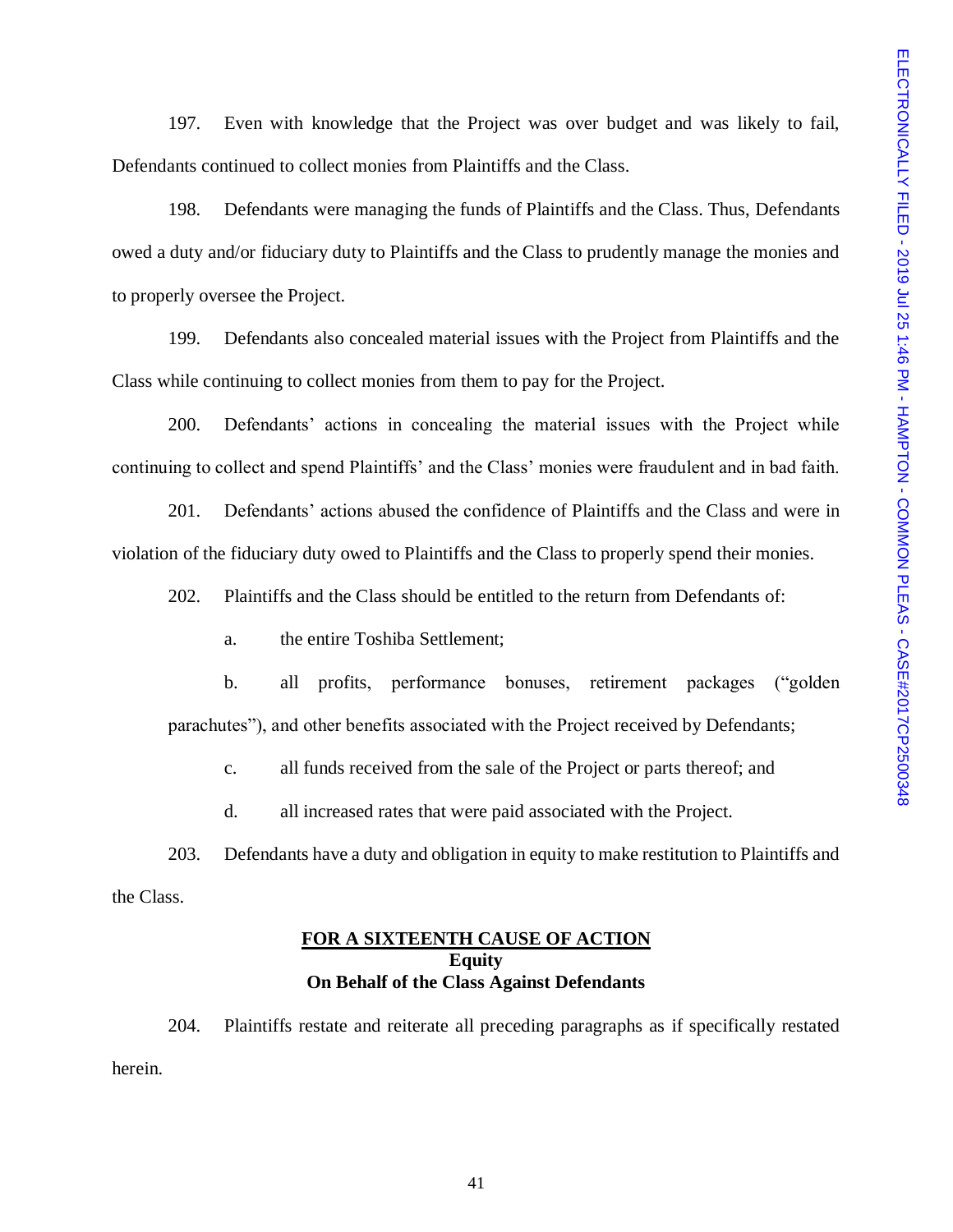205. "Courts have the inherent power to do all things reasonably necessary to insure that just results are reached to the fullest extent possible." *Ex Parte Dibble*, 279 S.C. 592, 595–96, 310 S.E.2d 440, 442 (Ct. App. 1983).

206. Defendants' actions and inactions described herein represent an unprecedented travesty of mismanagement, misconduct, and waste. This is the most profound economic catastrophe in the history of the state. Meanwhile, Defendants and their officers, shareholders, parent companies, and employees have received undeserved performance bonuses, retirement packages, and other financial benefits despite the utter failure of the Project. Plaintiffs and the Class, all of whom are entirely innocent, have suffered substantial economic losses for which they deserve compensation under fundamental notions of justice and fairness.

207. Given the foregoing, this Court should employ its inherent equitable powers to right past wrongs and fashion a just and appropriate remedy for Plaintiffs and Class.

#### **JURY TRIAL DEMANDED AND PRAYER FOR RELIEF**

WHEREFORE, Plaintiffs demand a jury trial and pray for judgment against Defendants and that:

A. The Court certify the Class and appoint the undersigned as Class Counsel;

B. Plaintiffs and the Class recover the general and special compensatory damages determined to have been sustained by them;

C. Plaintiffs and Class be awarded the just and proper equitable relief requested;

D. Plaintiffs and the Class recover punitive damages in an amount to be determined;

E. Plaintiffs recover the costs of this suit, including any expert witness fees and reasonable attorneys' fees; and

F. The Court grants such other, further, or different relief as may be deemed just and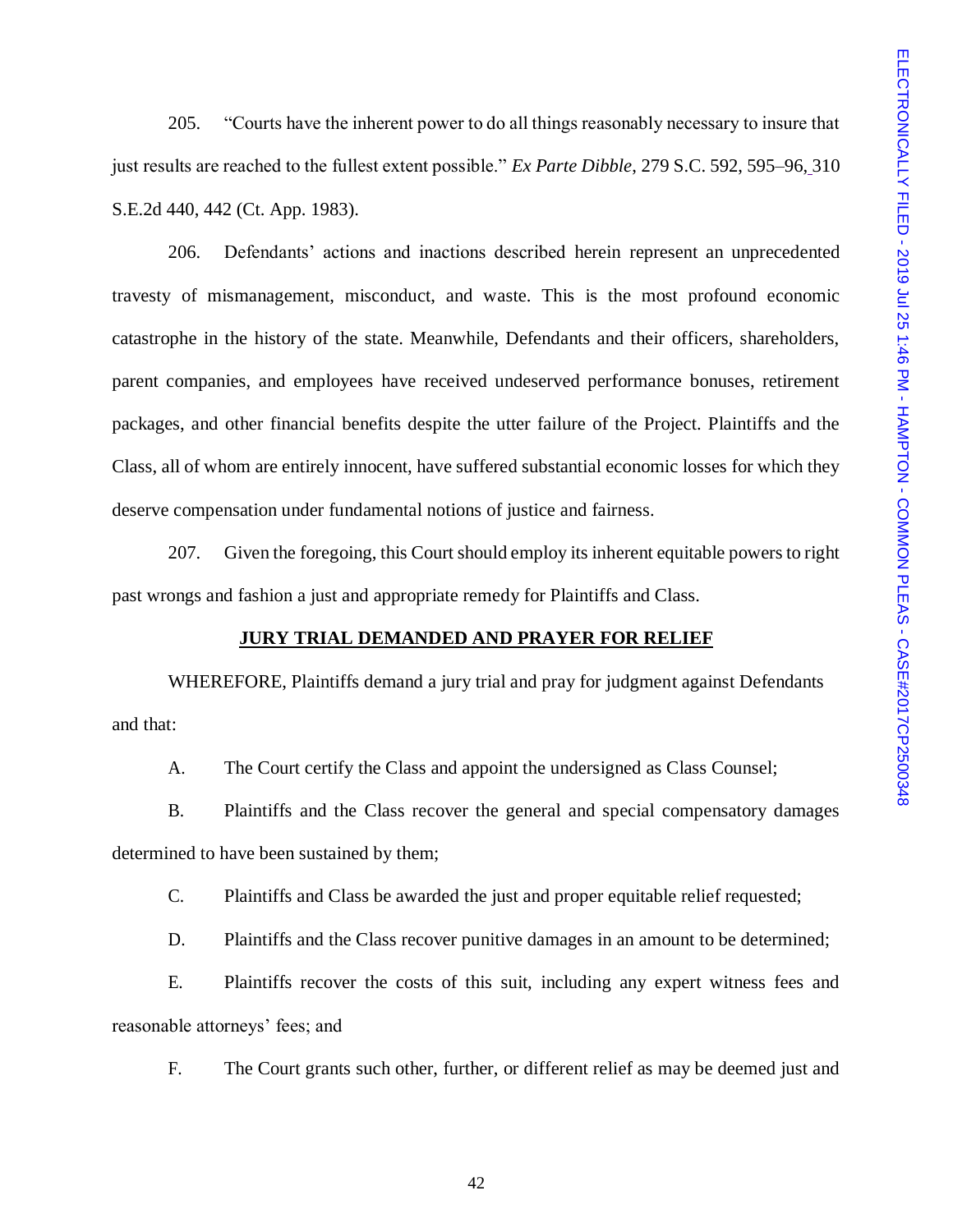s/ *James L. Ward, Jr.*

Daniel A. Speights A. Gibson Solomons, III **SPEIGHTS & SOLOMONS** 100 Oak Street, East Post Office Box 685 Hampton, SC 29924 Telephone: 803 -943 -4444

James L. Ward, Jr. Ranee Saunders Whitney Harrison **McGOWAN, HOOD & FELDER, LLC** 321 Wingo Way, Suite 103 Mt. Pleasant, SC 29464 Telephone: 843 -388 -7202

Clayton B. McCullough Ross A. Appel **McCULLOUGH KHAN, LLC** 359 King St., Ste. 200 Charleston, SC 29401 Telephone: 843 -937 -0400

J. Preston Strom, Jr. Jessica L. Fickling John R. Alphin **STROM LAW FIRM, LLC** 2110 Beltline Boulevard Columbia, SC 29204 Telephone: 803 -252 -4800

Terry E. Richardson, Jr. Edward J. Westbrook Jerry H. Evans Daniel S. Haltiwanger **RICHARDSON, PATRICK, WESTBROOK & BRICKMAN, LLC** P.O. Box 1368 Barnwell, SC 29812 Telephone: 803 -541 -7850

#### **ATTORNEYS FOR PLAINTIFFS**